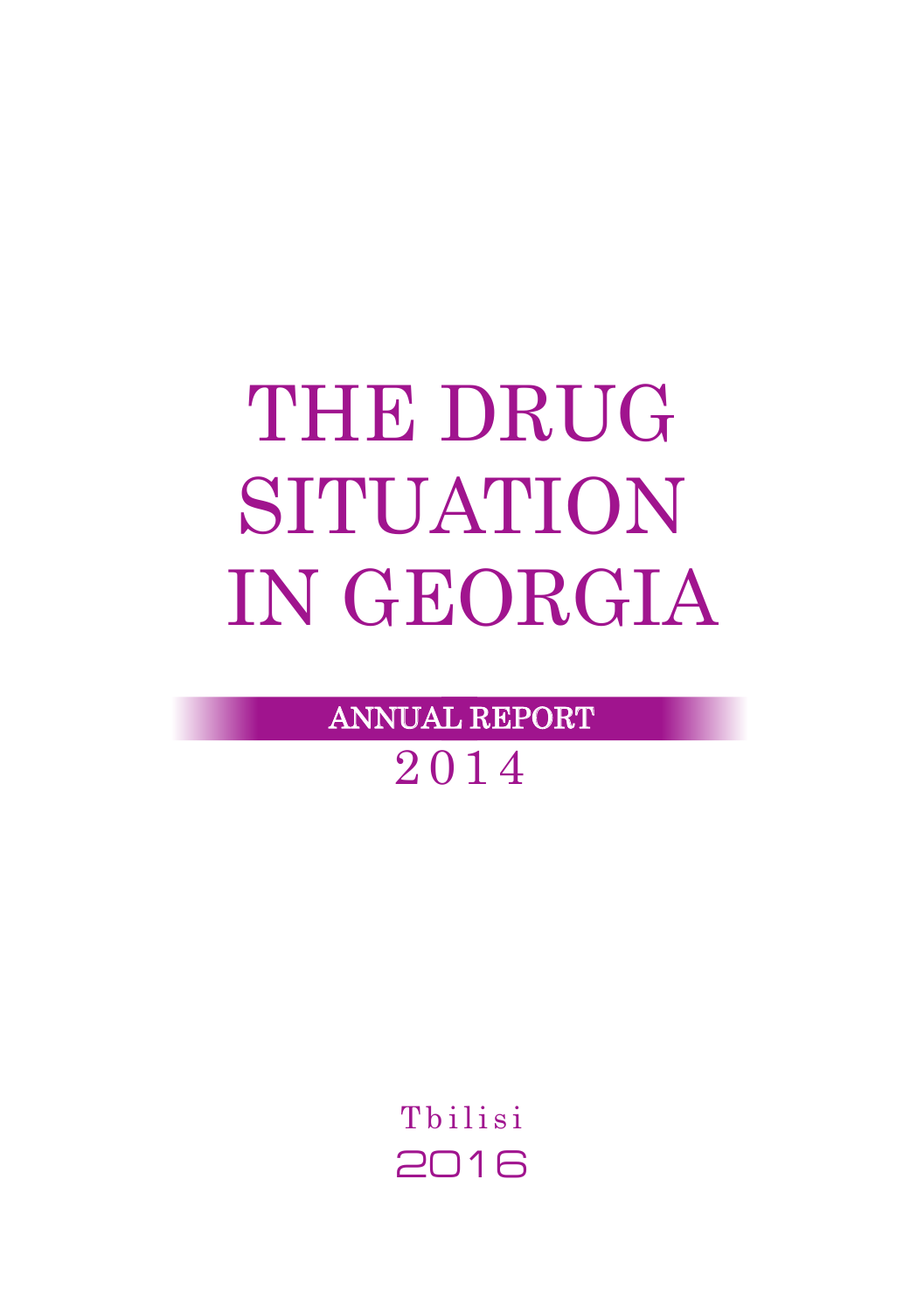#### **AUTHORS:**

| Alavidze, Sopho               | MD, National Centre for Disease Control (NCDC)                                                  |
|-------------------------------|-------------------------------------------------------------------------------------------------|
| Duchidze, Nino                | MA, Ilia State University                                                                       |
| Kirtadze, Irma                | MD, Ilia State University, Addiction ResearchCentre "Alternative Georgia"                       |
| Otiashvili, David             | MD, PhD, Addiction ResearchCentre Alternative Georgia"                                          |
| Razmadze, Mariam              | MA, IliaState University, Institute of Addictology                                              |
| Sturua, Lela                  | MD, MPH PhD – National Center for Disease Control and Public Health                             |
| Tabatadze, Mzia               | MD, MPH, Ilia State University, Addiction Research Centre" Alternative<br>Georgia"              |
| Javakhishvili, Jana (Darejan) | Ilia State University, Institute of Addictology, "Global Initiative in Psychiatry -<br>Tbilisi" |

#### **EDITORS:**

| Dessa Bergen-Cico            | PhD, Department of Public Health, Addiction Studies Program, Syracuse<br>University, Syracuse, NY USA |
|------------------------------|-------------------------------------------------------------------------------------------------------|
| Jana (Darejan) Javakhishvili | Ilia State University, Institute of Addictology, "Global Initiative in Psychiatry -<br>Thilisi"       |
| David Otiashvili             | MD, PhD, Addiction Research Centre "Alternative Georgia"                                              |
| Mzia Tabatadze               | MD, MPH, Ilia State University, Addiction Research Centre "Alternative<br>Georgia"                    |

#### **RECOMMENDED CITATION:**

**Javakhishvili, J., Otiashvili, D., Tabatadze, M., Bergen-Cico, D., The Drug Situation in Georgia, Annual Report 2014, Tbilisi, 2016.**

**This report is made possible by the generous support of European Commission/TEMPUS, United States Agency for International Development (USAID), and Czech Development Agency.** 

**The contents of the report are the responsibility of the authors and do not necessarily reflect the views of donor organizations or the Government of Georgia.**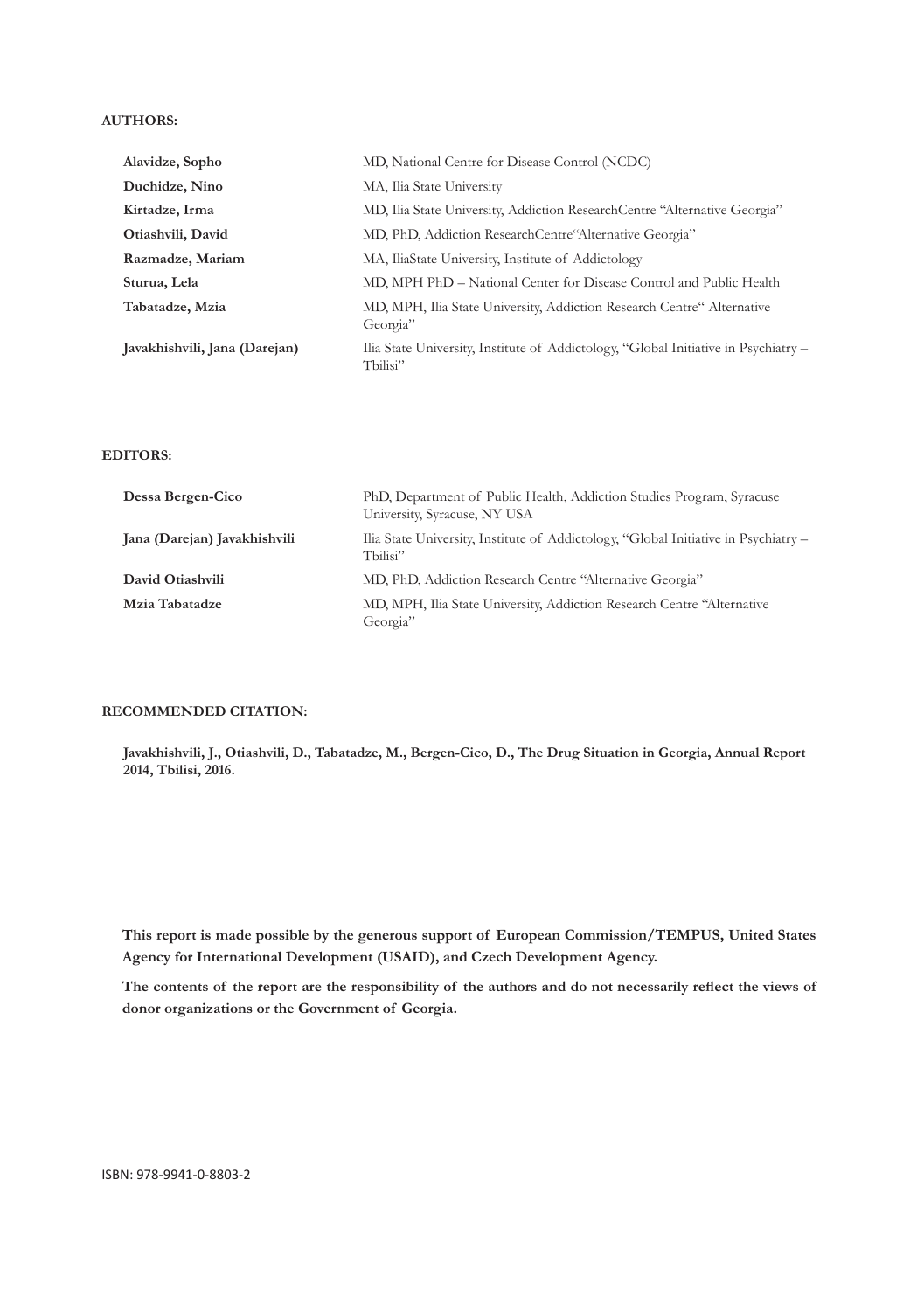# **CONTENTS**

| <b>5. ADDICTION TREATMENT</b> | 25 |
|-------------------------------|----|
|                               |    |
|                               |    |
|                               |    |
|                               |    |
|                               |    |
|                               |    |
|                               |    |
|                               |    |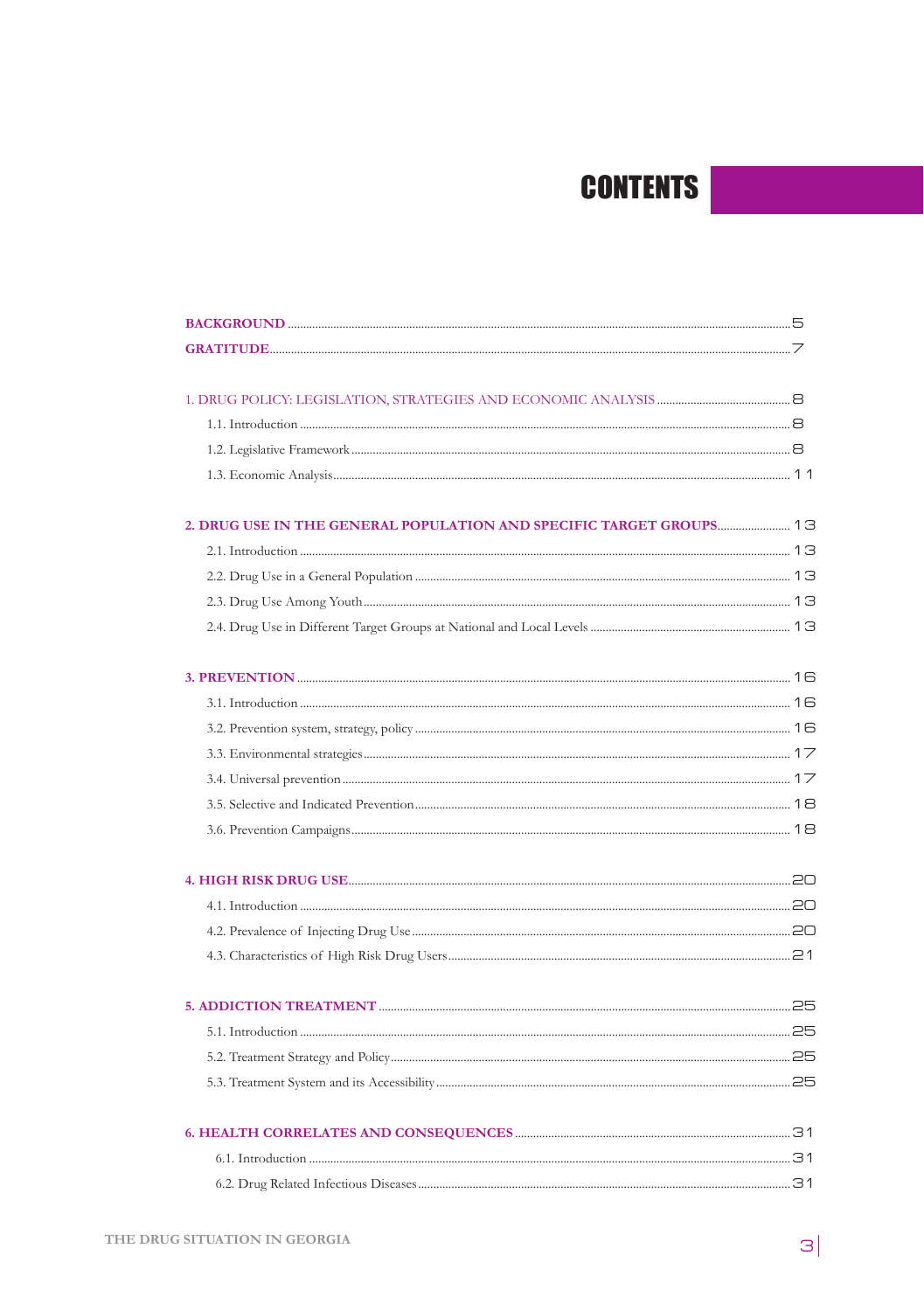| 9. DRUG RELATED CRIME, PREVENTION OF DRUG RELATED CRIME, AND                                                                                                                                                                                                                          |  |
|---------------------------------------------------------------------------------------------------------------------------------------------------------------------------------------------------------------------------------------------------------------------------------------|--|
|                                                                                                                                                                                                                                                                                       |  |
|                                                                                                                                                                                                                                                                                       |  |
|                                                                                                                                                                                                                                                                                       |  |
|                                                                                                                                                                                                                                                                                       |  |
|                                                                                                                                                                                                                                                                                       |  |
|                                                                                                                                                                                                                                                                                       |  |
|                                                                                                                                                                                                                                                                                       |  |
|                                                                                                                                                                                                                                                                                       |  |
|                                                                                                                                                                                                                                                                                       |  |
|                                                                                                                                                                                                                                                                                       |  |
| $\frac{1}{2}$ , and $\frac{1}{2}$ , and $\frac{1}{2}$ , and $\frac{1}{2}$ , and $\frac{1}{2}$ , and $\frac{1}{2}$ , and $\frac{1}{2}$ , and $\frac{1}{2}$ , and $\frac{1}{2}$ , and $\frac{1}{2}$ , and $\frac{1}{2}$ , and $\frac{1}{2}$ , and $\frac{1}{2}$ , and $\frac{1}{2}$ , a |  |

| ANNEX 1: CHAPTER XXXIII OF THE PENAL CODE OF GEORGIA: DRUG-RELATED OFFENCES 65 |  |
|--------------------------------------------------------------------------------|--|
|                                                                                |  |
|                                                                                |  |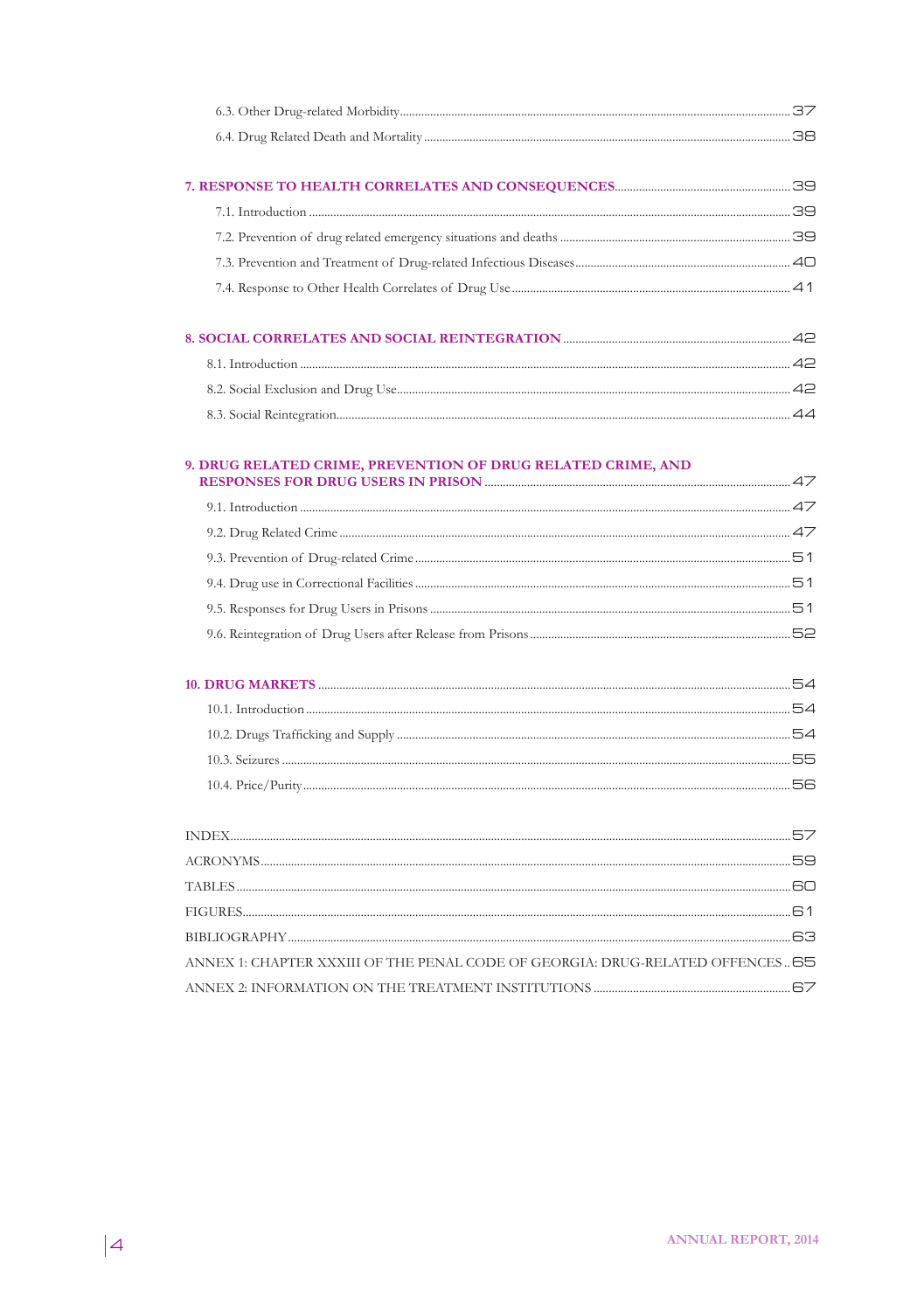# BACKGROUND

The Drug Situation in Georgia 2014 Report (the Annual Report) is the result of a collaborative interdisciplinary team effort involving experts in the fields of addictology, epidemiology and psychology.

The process of drafting the Annual Report, and its structure, is based on standards of the European Monitoring Centre for Drugs and Drug Addiction (EMCDDA). Information is provided on five key epidemiological, law enforcement indicators and information available on response to illicit drug markets.

The Annual Report describes the status of affairs in the area of drugs in Georgia of 2014. Where possible, we show trends of the indicators.

The reporting period of 2014-2015 has not been marked by any considerable changes in drug situation in Georgia: drug use remains criminalized under Georgian legislation, drug users continue to be a hidden population, the practice of street drug testing persists and plea bargain, which falls under prosecutorial discretion, remains to be the only mechanism for reducing punishment prescribed by law.

Since 2014, new psychoactive substances (NPS) have been the focus of attention in Georgia, which has led to the adoption of special regulations ("Law on New Psychoactive Substances") and subsequent amendments to the Criminal Code of Georgia to criminalize illegal manufacturing, buying or possession of NPS, and other related actions. The law now includes 9 different classes of NPS according to their chemical structure and the list of 20 substances.

At the time of publishing of this report, the court ruled in a high-profile case that experts believe will catalyze subsequent improvements in legislation. The case involved a young musician Beka Tsikarishvili. Police found 70 grams of marijuana on him when he was searched in 2013, and was charged with buying/ possession for personal use of large amount of drugs under Article 260 of the criminal Code of Georgia. He was facing imprisonment from 7 to 14 years. Civil society launched a permanent campaign to support him. The case was eventually heard by the Constitutional Court of Georgia, which ruled in favor of Beka Tsikarishvili in the complaint against the Parliament of Georgia and found that second paragraph of the Article 260 of the Criminal Code of Georgia is unconstitutional (for being in conflict with Article 42 of the Constitution).

During the period of drafting of this report, information about use of psychoactive substances among youth or general population in the country was not available. First nation-wide studies were carried out in 2015-2016 and therefore, will be reflected in subsequent reports about the drug situation.

Based on research findings, the number of high-risk drug users in Georgia in 2014 was estimated at 49,700 (49,208 – 50,192), prevalence among the population between the ages of 18-64 was estimated at 2,02% (2,00% - 2,04%), and at 1,33% (1,32% - 1,35%) among general population (Curatio International Foundation & Bemoni Public Union 2015b).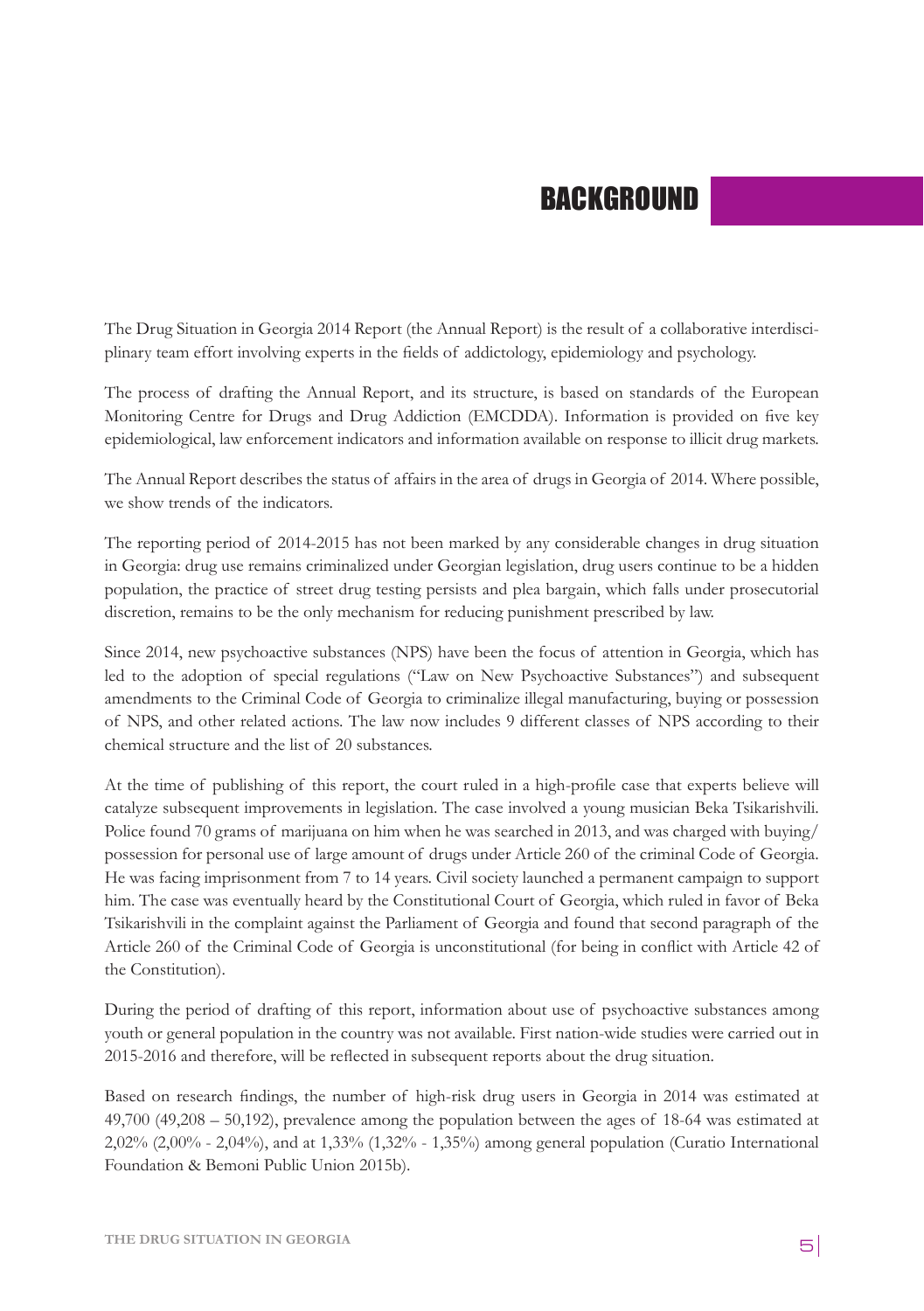Study of beneficiaries of GHRN's Peer-Driven Intervention (PDI) in ten cities of Georgia in 2014 revealed that the most commonly used drug substances among the program beneficiaries over the last ten months include: homemade stimulants (30.5%), Desomorphine (31.2%), heroine (30.9%) and Subutex (18.1%) (Gogia 2015).

Both preventive activities and social rehabilitation are still fledgling in Georgia and there is no adequately developed continuous chain/system of measures required to manage the problem of drug abuse, comprising of prevention, treatment/rehabilitation, harm reduction and social rehabilitation.

Largest share of treatment costs are paid out-of-pocket by patients, while leading forms of treatment are abstinence-centered, both in-patient and outpatient treatment, and substitution therapy. The number of patients engaged in abstinence-centered treatment has reduced over the last 10 years as the number of participants of substitution treatment is growing. Total of 663 patients underwent abstinence-oriented treatment in Georgia in 2014, while the opioid substitution therapy had 3,968 beneficiaries.

While historically injecting drug use was the most common mode of HIV transmission in Georgia, starting from 2010 it has been replaced by heterosexual intercourse. In particular, in 2014 the share of injecting drug use as a mode of HIV transmission was reduced to 34.9% and the share of heterosexual intercourse grew to 52.8%.

Studies in 7 cities of Georgia in 2014 revealed that HIV prevalence among injecting drug users varies according to cities, with the lowest rate found in Rustavi (0.9%) and the highest in Zugdidi (4.8%) (95% confidence interval, 0.2%-11%) (Curatio International Foundation & Bemoni Public Union 2015a).

There are no credible data on drug related deaths and mortality in the country. According to Levan Samkharauli National Forensics Bureau, there were 7 deaths from drug overdose in 2014, while the GHRN estimates that there were at least 39 cases of lethal overdose in Georgia in 2014 (Gogia 2015).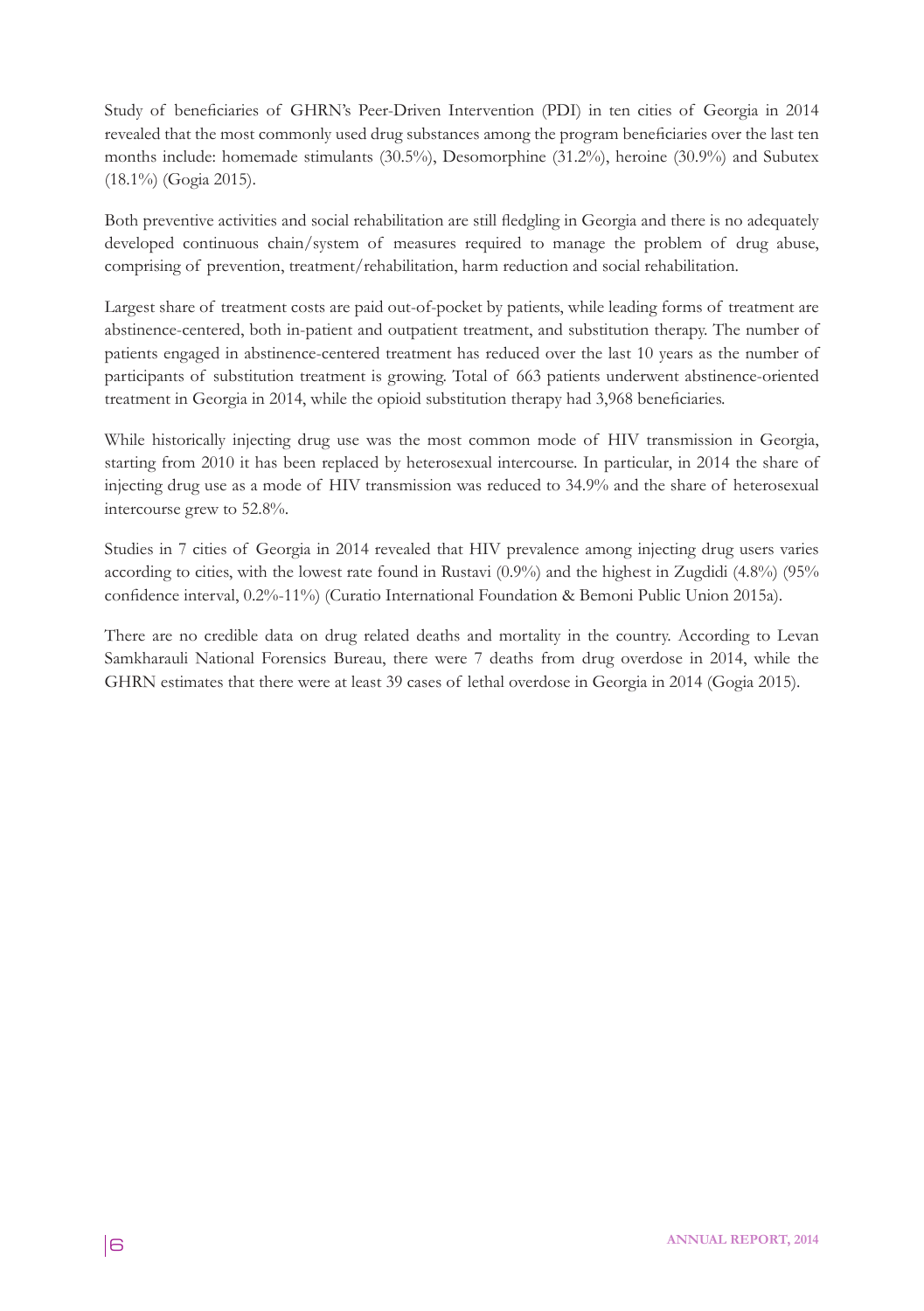# GRATITUDE

The team of authors would like to extend gratitude to professionals, entities and agencies that contributed to preparation of this Annual Report:

This report is made possible through the framework of projects funded by the European Commission, Czech Development Agency and US Agency for International Development (USAID):<sup>1</sup>

Colleagues from Prague Charles University, Department of Addictology, First Faculty of Medicine and Czech National Monitoring Centre on Drugs and Addictions for methodological, technical, institutional and collegial support;

Local partners and international organizations in the field: Georgian Harm Reduction Network, Georgian Association of Addictologists, Curatio International Foundation, Centre for Mental Health and Prevention of Addiction, private clinics Bemoni, Uranti and Neogeni, non-governmental organizations Tanadgoma, Akhali Gza, Akhali Vektori, Hepa Plus, Peoni and Kamara; Open Society Georgia Foundation, and UN agency – International Organization on Migration.

And these national agencies: Ministry of Justice and Inter-agency Council on Combatting Drug Addiction, Ministry of Labor Health and Social Affairs, the National Centre for Disease Control and Public Health, Ministry of Internal Affairs, Ministry of Education and Science, and the Supreme Court of Georgia.

<sup>1</sup> This report is published with international support, and contributions from two major programs:– Development of Human Resources , Evidence-based Approaches and Quality Standards In Addictology in Georgia (funded by TEMPUS, ADDIGE; and European Union), and Addiction Research Development in Georgia (funded by USAID and Czech Development Agency).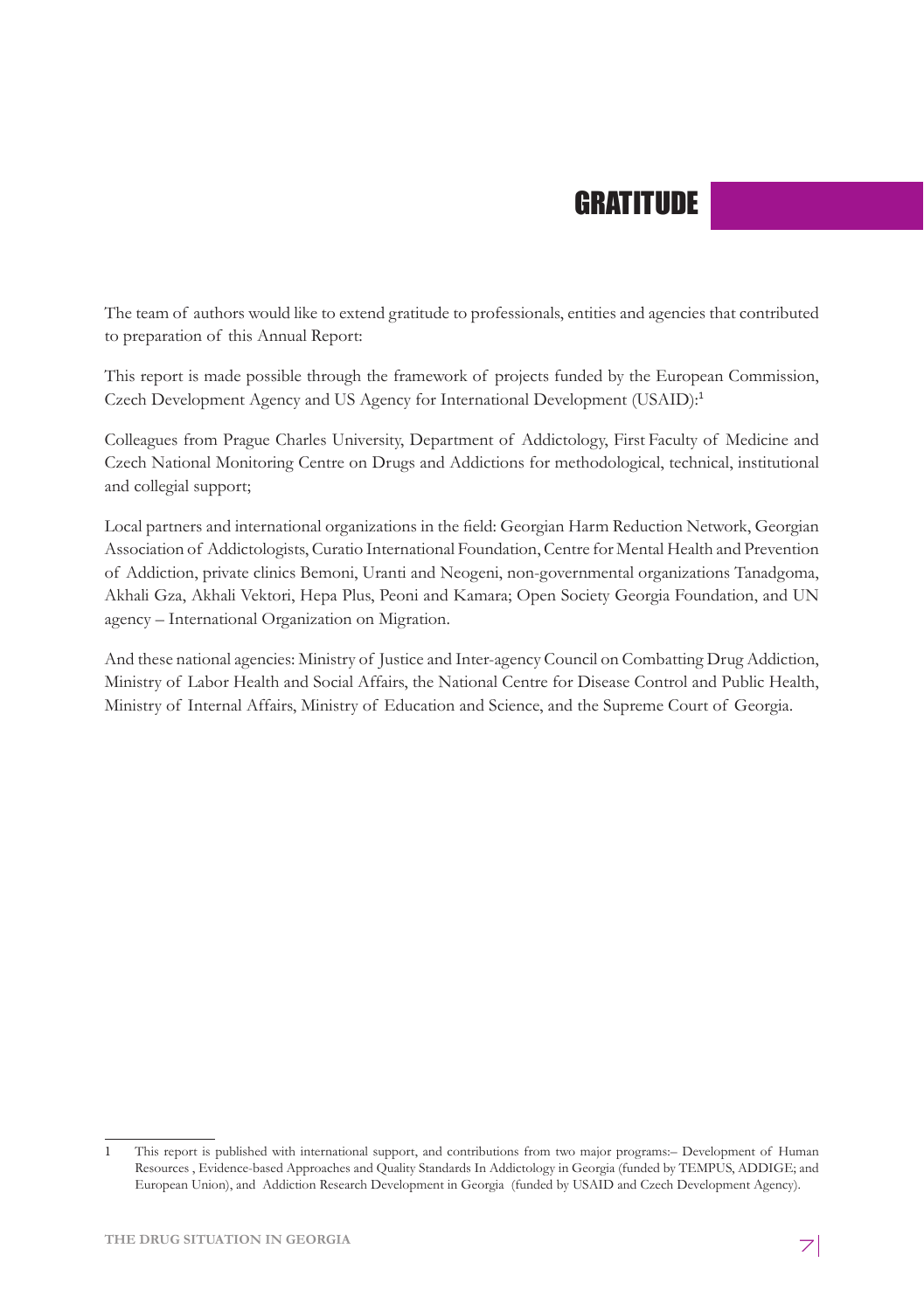# 1. DRUG POLICY: LEGISLATION, STRATEGIES AND ECONOMIC ANALYSIS

# **1.1. INTRODUCTION**

Georgia's Drug Policy has traditionally, focused its efforts on supply reduction rather than demand reduction and prevention. Therefore, in response to drug abuse, restrictive and punitive measures outweigh public health, social protection and inclusion approaches.

In recent years, a series of steps have been taken to develop institutional mechanisms for implementing a coordinated Drug Policy. In 2011, the *Inter-agency Coordination Council for Combatting Drug Addiction* (the Council) was created under the leadership of the Ministry of Justice. In 2012-2013 the Council facilitated development of the *National Strategy for Combatting Drug Addiction,* which was further developed into an Action Plan. The *National Strategy for Combatting Drug Addiction* planned to establish the *National Centre for Drug Monitoring in Georgia* in 2014; however the Drug Monitoring Centre had not yet been established as of the publication of this report in mid-2016.

# **1.2. LEGISLATIVE FRAMEWORK**

# **1.2.1. Drug-related Laws and Normative Acts**

Pursuant to administrative and criminal laws, the use of drugs in Georgia is criminalized. Article 45 of the *Administrative Offences Code* states that the first case of using drugs without prescription, or the possession in of drugs in small amounts (e.g. for personal use) without intention of sale, carry a fine of 500 GEL (220  $\epsilon$ )<sup>2</sup> or in exceptional cases, administrative imprisonment for up to 15 days. If an individual is caught using drugs more than once during the same 12 months, they will be punished under the Criminal Law (Article 273 of the *Criminal Code of Georgia*) and subject to a range of fines and up to 12 months of imprisonment.

Article 116 of the *Administrative Offences Code of Georgia* contains provisions for driving a vehicle under the influence of drugs and/or psychotropic substances, as well as for refusal to undergo toxicological testing on drugs, which leads to driving license suspension for a term of three years (untill 2014 there was also Article 117, however this disposition has been moved to Article 116).

Testing individuals for drug intoxication/consumption is regulated by joint Order No. 1244-278/n of the Ministry of Internal Affairs, and the Ministry of Labor, Health and Social Affairs. The order was issued based on Article 45 of Administrative Offences Code of Georgia in 2006. Before 2013, as per the Order, police were authorized to stop citizens in public and require them to submit to an examination and urine screen test for suspected drug intoxication or consumption. Reasonable suspicion is the criteria for requiring an individual to submit to examination and testing for the presence of psychoactive

<sup>2</sup> Official exchange rate at the end of 2014, 1 Euro=2.27 GEL (National Bank of Georgia)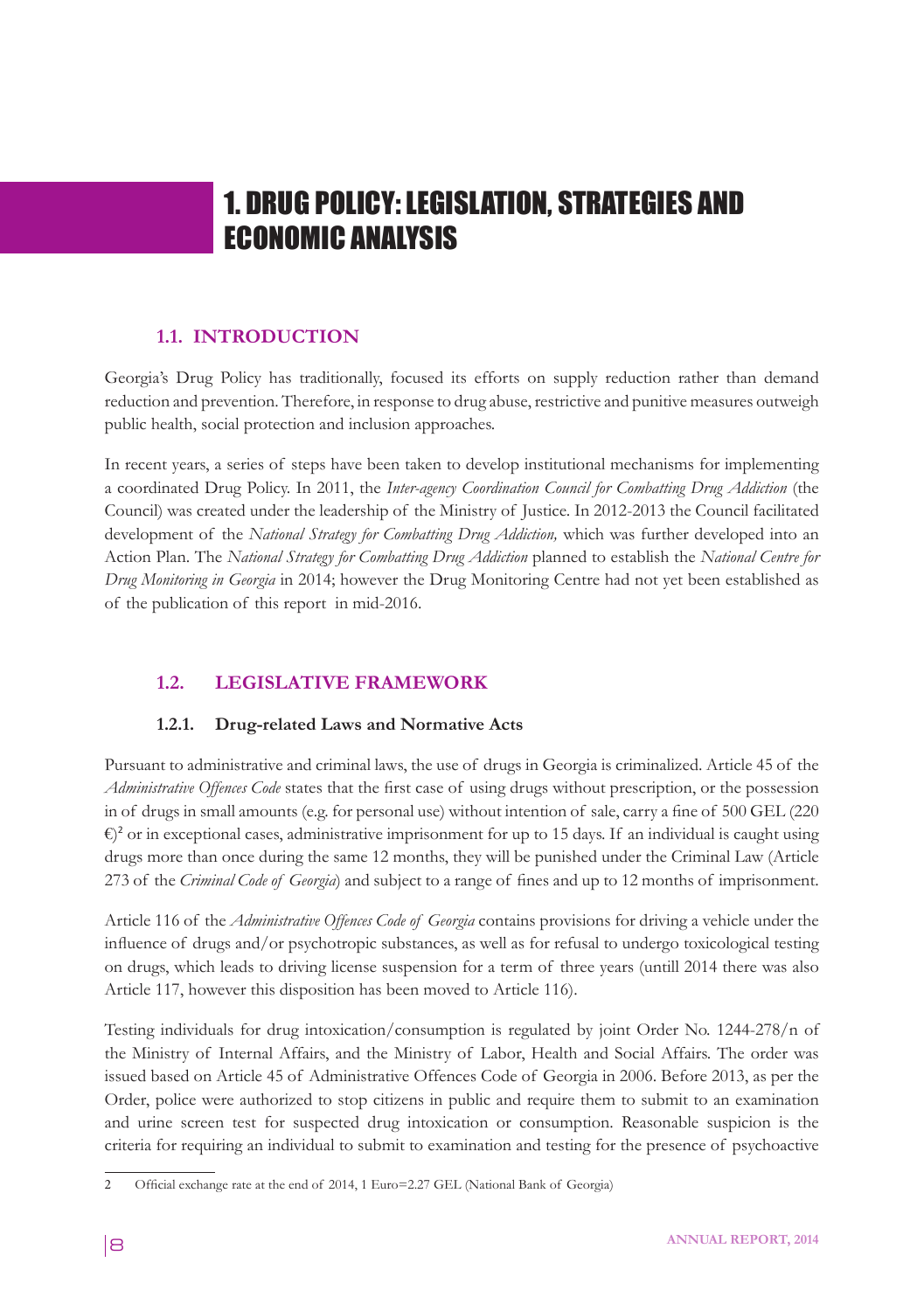substances in their system. However, the term "reasonable suspicion" was not defined, and, therefore, it enabled subjective individual interpretation. In 2013, the Law on Police replaced this term of "reasonable suspicion" with a wording "sufficient grounds for assuming (presuming)". Despite these changes, the procedure remains highly subjective with the same level of uncertainty.

Identification of drug use by an individual stopped in public is determined using rapid test and/or clinical urine screening test. This protocol does not provide for individuals with properly substantiated results and does not necessarily include confirmation of rapid test results.

Illegal sale of drugs and/or psychotropic substances, illegal manufacturing, storage, production, distribution, import or export is punishable under the Criminal Code of Georgia (for details see Annex 1: Chapter XXXIII of the Penal Code of Georgia: Drug-related offences). In 2015, an amendment was made to the Article 260 of the Criminal Code of Georgia; which reduced punishment for manufacturing, production, purchase and transportation without intent to sell, from up 12 years to up to 6 years.

Severity of punishment for drug-related crime depends on aggravating factors such as the amount of drugs seized. Controlled amounts are regulated by the revised Law of May 22, 2012 on Drugs, Psychotropic Substances, Precursors and Narcological Aids (so-called Framework Law); Annex No. 2 establishes small, large, or extremely large amounts for more than 200 controlled substances and 67 psychotropic substances. For many of the most commonly used psychoactive substances in Georgia such as amphetamine, methamphetamine and desomorphine (see Chapter 2) "small amounts" have not yet been determined. Therefore, any amount of these substances – even trace amounts left in the syringe substances may be considered large and therefore punishment may be more severe.

In order to combat illegal supply of new psychoactive substances and avoid potential harm to public health, the Law on New Psychoactive Substances was adopted on April 16, 2014. The Law defines nine classes of chemical compositions (compounds) of new psychoactive substances and 20 new psychoactive substances. Relevant provisions of the Law were added to the Criminal Code of Georgia which established provisions making it illegal to manufacture, purchase, or store these 9 new chemical compounds and 20 new psychoactive substances.

In response to the use of homemade psychoactive drugs, primarily those including opioid based drugs like desomorphine ("crocodile") made of codeine, the *Law on Drugs, Psychotropic Substances, Precursors and Narcological Aid* was amended in 2014 based on joint initiative of the Ministry of Internal Affairs, and the Ministry of Labor Health and Social Affairs; which establishes criminal liability for sale of substances containing codeine, ephedrine, norephedrine and pseudoephedrine.

Pursuant to the *Law on Combatting Drug Crime*<sup>3</sup>, "a person, user of drugs<sup>, "4</sup> is deprived of personal freedoms (e.g. drive a vehicle) and the deprived of the right to occupy a position or certain jobs (medical job, lawyer, pharmacist, public and local self-governance related jobs). These rights shall be seized based on a court decision for a term of 3 years or more. The Law has been amended several times and in 2014 key amendments were added which included deprivation of the right to maintain pharmaceutical activities, or reinstatement of these rights after one third of the timeframe for these penalties has been completed. Early reinstatement may be achieved through plea bargain provided the subject has exhibited "good or appropriate behavior."

<sup>3</sup> Law came into force in 2007

<sup>4</sup> A person who committed a crime under the article 273 of the Criminal Code of Georgia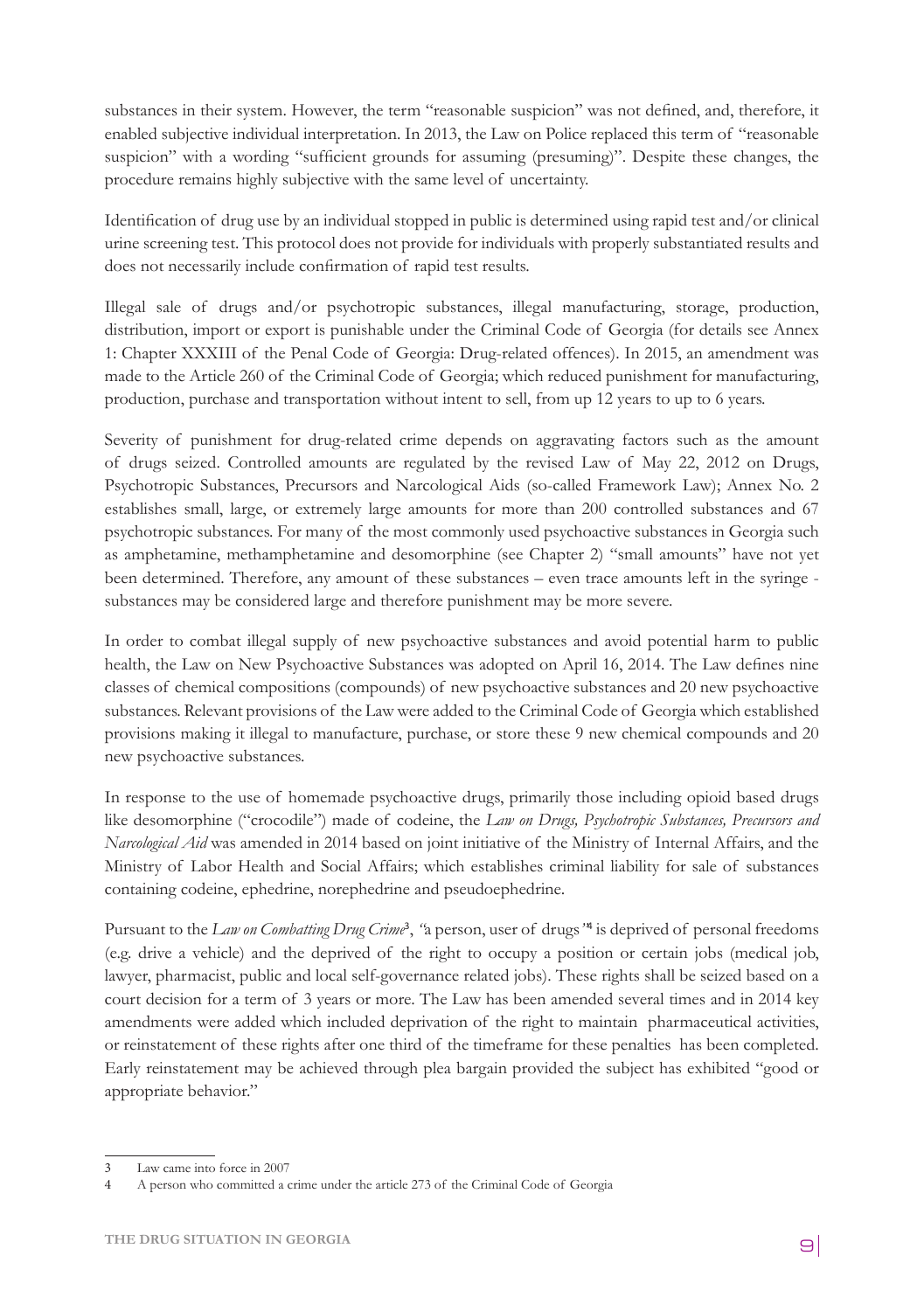# **1.2.2. Application of the Law**

The Judiciary applies the Law in accordance with the legal framework and recommendations of the *Supreme Court of Georgia*. (for details see Annual Report on Drugs Situation in Georgia for 2013, Javakhishvili, Otiashvili, and Tabatadze 2013).

A plea bargain provides an opportunity and means for mitigating the punishment under the Law. Plea bargains are conducted at the Prosecutor's level. A substantial portion of people arrested for narcotics use, purchase and storage, avoid imprisonment through plea-bargaining. Significant amounts of money received through plea bargain agreements are channeled into the law enforcement and criminal justice budget (see Chapter 9).

When a plea bargain agreement cannot be reached (e.g. fails due to restricting legal strategies in force) and the confiscated amount of drugs qualifies as a "large amount of narcotics" (purchased and stored for personal use), then the drug related sentence could be lengthy (7-14 years). In recent years the severity of punishment for cannabis (marijuana) began to change in response to the case of Beka Tsikarishvili a well-known musician and public figure. In summer 2013 Mr Tsikarishvili was in possession of 70 grams of cannabis (marijuana) which constituted a "large amount" under Article 260/2 of the Criminal Code which carried a 7-14 year prison sentence. Investigation of his case continued throughout 2014, the case moved to the Constitutional Court and was concluded in October 2015. Beka Tsikarishvili and his numerous supporters believed that the punishment was not proportionate, far too severe and would incur dignitary harm. The public campaign "Beka is not a criminal" greatly affected the process of the case and its outcome. The claim concerned the anti-constitutional nature (conflicting with the Article 42 of the Constitution of Georgia) of Article 260/2.a of the Criminal Code of Georgia. Ultimately, Beka's party won the case. According to experts, this loud case will not only leave its trail in terms of Law application, but it will also trigger legislative amendments.

# **1.2.3. National Action Plan and Strategy, their Evaluation**

The *Inter-agency Coordination Council for Combatting Drug Addiction approved the National Strategy for Combatting Drug Addiction and the accompanying Action Plan* on December 4, 2013. Both documents were developed with active participation of stakeholders including experts, and both international and local non-governmental organizations (NGO's). Key thematic directions of the Strategy include; supply reduction, demand reduction, harm reduction, overcoming stigma and discrimination, coordination and international cooperation, in addition to research and data analysis.

Despite the fact that the 2014 Action Plan is detailed, and specifies responsible agencies/persons, participating institutions, necessary expenditures, timeframes, and measurable assessment indicators, no research evaluating process or outcomes of implementation was conducted by the State or the nongovernmental sector; therefore, it is not possible to asses dynamics of implementation or draw any conclusions.

### **1.2.4. Coordination Mechanisms**

The key coordination mechanism for addressing illicit drug trade in Georgia is the *Inter-Agency Coordination Council for Combatting Drug Addiction* (IACCDA or the Council), established in 2011 through Presidential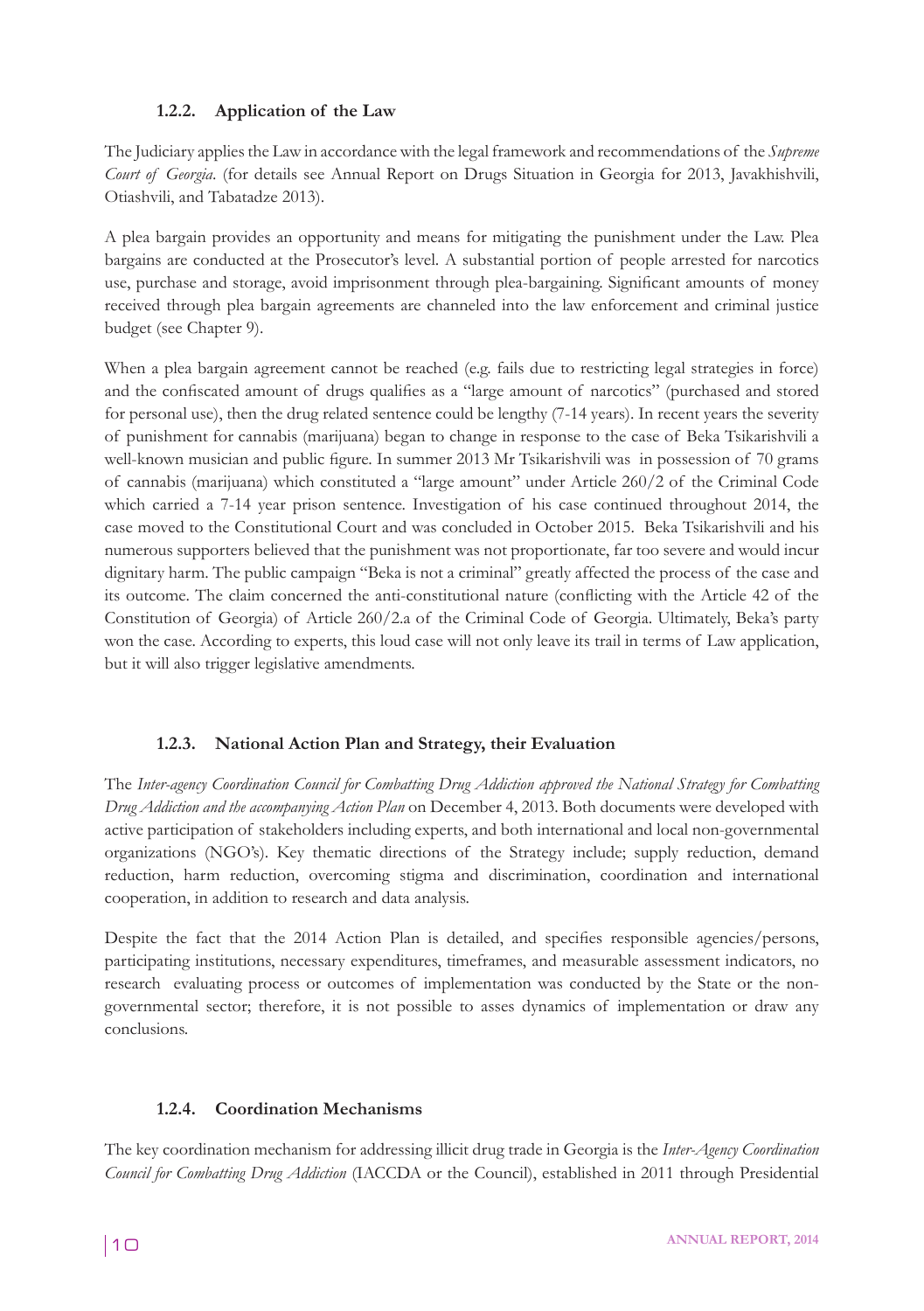Decree and embedded in the Ministry of Justice. The aims of the Council are to: a.) Develop policies for prevention of drug addiction that are grounded in human rights; and b.) Develop the State Antidrug Strategy with corresponding action plans, (including inter-agency coordination, implementation, monitoring, and periodic revisions as needed). In addition to government agencies, the Council invites select international organizations, NGOs and experts (without a right to vote) to participate in the work of the Council. The Council was mandated to establish the National Drug Monitoring Centre/National Focal Point (NFP) on Drug Information and began work on the NFP in 2014, however as of mid-2016 the NFP had not been established.

The *Commission for Facilitating Prevention of New Psychoactive Substances* (CFPNPS – the Commission) is another national inter-agency body, which was created in response to the emerging use of new synthetic psychoactive substances and established by joint Order<sup>5</sup> of three ministries and Article 6 of the Law on New Psychoactive Substances. The commission comprises representatives of the Ministry of Internal Affairs (MIA), Ministry of Labor, Health and Social Affairs (MoLHSA), and the Ministry of Finance of Georgia (MoF). Similar to the practices of the Inter-Agency Council, the Commission solicits input from experts on an as-needed basis.

### **1.2.5. Other Developments in Drug Policy**

Beginning in 2013 a working group was created to examine pharmaceutical markets based on the memorandum signed between the Ministry of Internal Affairs of Georgia and the Ministry of Labor, Health and Social Affairs.

As a result of the advocacy efforts of the professional community activists working on drug policy, and civil society organizations, the MoLHSA issued an order in August 2014 under which health care providers are no longer obliged to inform the police about cases of drug related overdose<sup>6</sup>. It is expected that this change will increase access to medical services needed in cases of overdose, and therefore reduce overdose deaths.

### **1.3. ECONOMIC ANALYSIS**

Traditionally, there has been no system tracking drug related expenditures in the country. This is due to the fact that the funding amounts allocated for and/or spent for drug related policy enforcement are not publically identifiable in institutional budgets or cost accounting reports. However, tracking drug related costs incurred by international non-governmental organizations (NGO's) and the Ministry of Labor, Health and Social Affairs is possible because their budgets and costs are broken down by content areas, including drug-related health and policy expenditures. Based on the information available the Addiction Research Center Alternative Georgia conducted a study revealing certain trends of drug expenditures in the country.

There are three main funding sources in the healthcare sector: 1.) Public funding for state budgets (primary funding sources are taxation and fines), 2.) International NGO's (primary funding source is the *Global* 

<sup>5</sup> Order # 344/#01-30/n/#147 from May 13 2014 of the Minister of Internal Affairs, Minister of Labor, Health and Social Affairs and Minister of Finance of Georgia (Commission was created based on the Law on New Psychoactive Substances and paragraph 1.1 of the given Order)

<sup>6</sup> Before 2014 such an obligation was defined by the Order # 239/n from 5.12.2000 of the Minister of Labor, Health and Social Affairs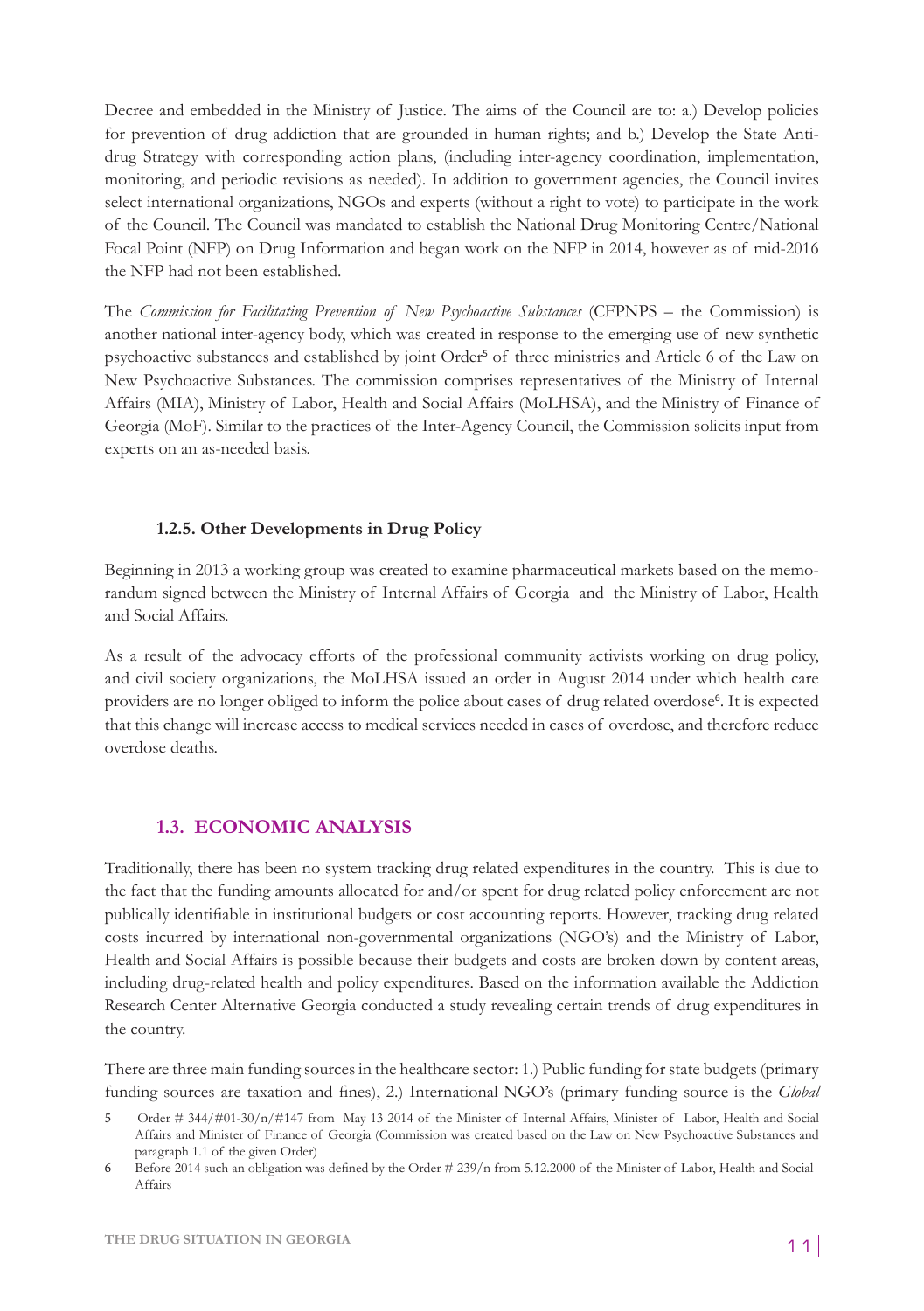*Fund to Fight AIDS, Tuberculosis and Malaria* (Global Fund)), and 3.) Private sources (patient payment). In 2014 expenditures from all sources increased substantially from previous years. The amounts paid by the 2014 State Budget and out-of-pocket patient payments doubled from 2013 to 2014. Allocations and expenditures from international donors during this time period increased threefold. Significant increases in Global Fund spending on Programs targeting injecting drug users (IDU's) in 2014 may be attributed to the shift in the Global Fund priorities and focus on key target groups and effective and cost-effective interventions. (See Table 1 for detailed information.)

As for private expenditure increases (patient payments), it is possible that in previous years such expenses were not accurately recorded or reflected in reports. It is, otherwise, difficult to explain why total patients' out-of-pocket payments doubled while the scale of treatment did not double and the payment per patient per month remained unchanged at 110 GEL (48.50 €).

# **Table 1: Drug Related Health Expenditures for 2012-2014, thousand GEL**

|                                                                                    | Public             |                    |                      | International |                | Private  |           |                    |          |
|------------------------------------------------------------------------------------|--------------------|--------------------|----------------------|---------------|----------------|----------|-----------|--------------------|----------|
|                                                                                    | 2012               | 2013               | 2014                 | 2012          | 2013           | 2014     | 2012      | 2013               | 2014     |
| Harm reduction including<br>agonist substitution therapy                           | 1,317 <sup>1</sup> | 1,272 <sup>1</sup> | 3,773.5 <sup>1</sup> | 1,416         | 1,228          | 5,272.5  | $614^{2}$ | 1,268 <sup>2</sup> | 3,572.92 |
| Voluntary counseling and<br>testing $(VCT)$ <sup>3</sup>                           | 125                | 105                | 580.5                | 676           | 453            | 489.2    | $\theta$  | $\Omega$           | $\theta$ |
| in- and out-patient<br>Free<br>treatment and primary post-<br>detox rehabilitation | u/k                | 628                | 615                  | $\theta$      | $\overline{0}$ | $\theta$ | $u/k^4$   | $u/k^4$            | $u/k^4$  |
| Total                                                                              | 1,442              | 2,005              | 4,388.5              | 2,092         | 1,681          | 5,761.7  | 614       | 1,268              | 3,572.9  |

(Ministry of Labor 2015)

1 covers substitution therapy; public funding does not cover needle and syringe exchange programs

2 amounts paid by patients towards agonist substitution therapy

<sup>3</sup> **covers funding** of voluntary counseling and testing of sex workers and men having sex with men (MSM)

<sup>4</sup>unable to obtain record of patients' contribution to hospital or outpatient treatment. Private treatment provider pays these expenses and no record could be obtained.

u/k indicates unknown or unavailable information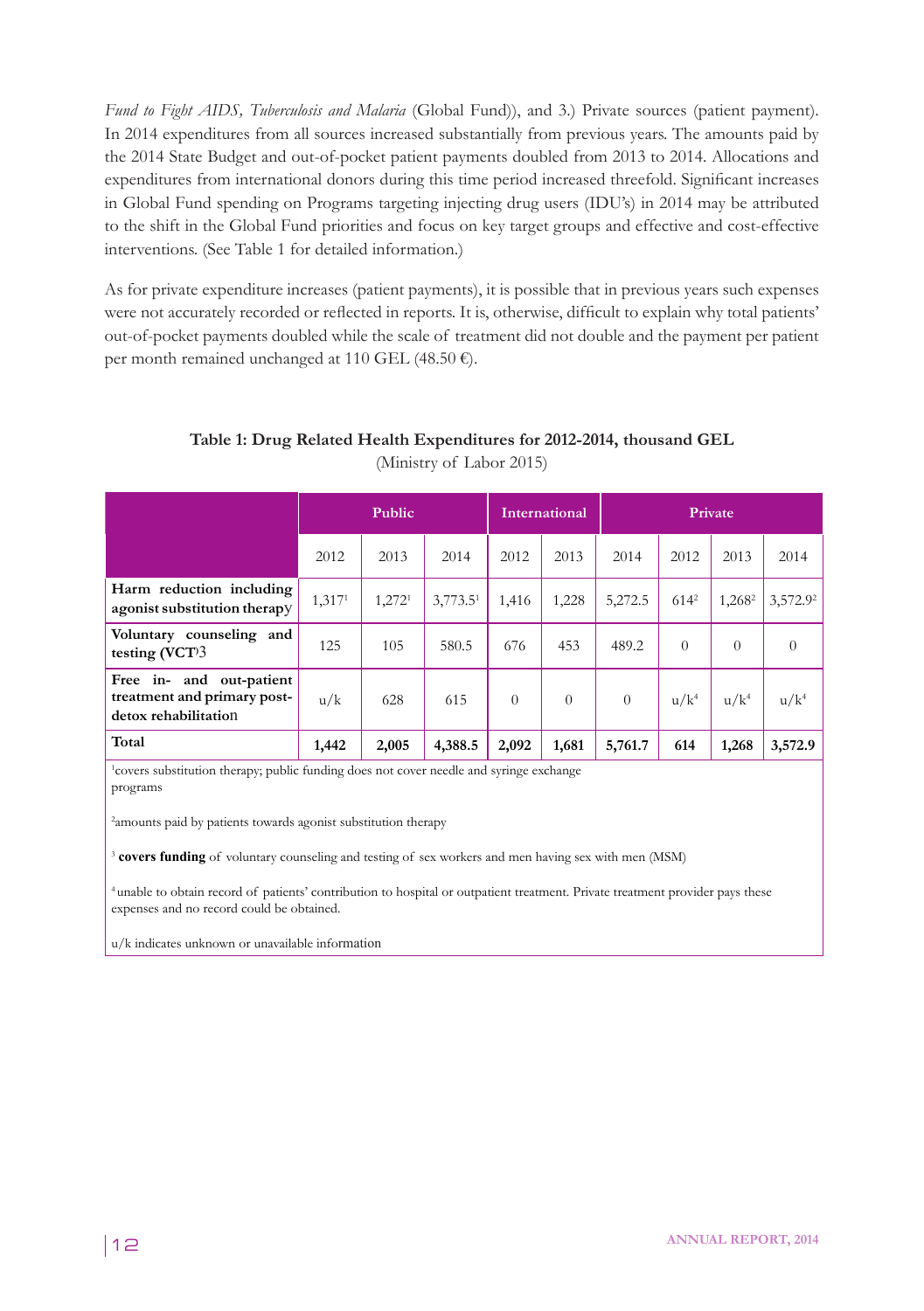# 2. DRUG USE IN THE GENERAL POPULATION AND SPECIFIC TARGET GROUPS

# **2.1. INTRODUCTION**

The first general population survey on drug use (the Survey) was conducted in December 2015, the year following the period covered in this report, through the USAID-funded *Addiction Research Development in Georg*ia project. The Survey was conducted by the Addiction Research Centre "Alternative Georgia" in partnership with the National Centre for Disease Control (NCDC); *Addictology Department of the Charles University in Prague* provided methodological support. Research results will become available in 2016.

Similarly, the first national survey of drug use among young people based on ESPAD (European School Project on Alcohol and Drugs) methodology, on use of psychoactive substances (alcohol, tobacco and illicit drugs) was conducted in the fall of 2015 by the *National Centre for Disease Control* (NCDC) with methodological and financial support from EMCDDA - *European Monitoring Centre for Drugs and Drug Addiction*. Results of the Survey will become available in 2016.

# **2.2. DRUG USE IN A GENERAL POPULATION**

National drug use data is currently unavailable; data will be made available in late 2016.

# **2.3. DRUG USE AMONG YOUTH**

The most recent available data on use of psychoactive substances among school age youth and emerging adults was conducted by various organizations in several towns across Georgia in 2012. Results of these studies can be found in the Drug Situation in Georgia Report for 2013 (Javakhishvili, Otiashvili, and Tabatadze 2013).

# **2.4. DRUG USE IN DIFFERENT TARGET GROUPS AT NATIONAL AND LOCAL LEVELS**

Epidemiological surveys among high-risk groups/populations for HIV/AIDS and other blood-borne diseases have been conducted in Georgia since 2002<sup>7</sup> .

<sup>7</sup> *Save the Children Federation's* office in Georgia, with financial support from the *United States Agency for International Development* (US-AID), and the Bio-Behavioral Surveillance Survey (BBSS). The first round of the BBSS was conducted in 2002 in Tbilisi among commercial sex workers, the second and third rounds were conducted in 2004 and 2006 covering Tbilisi and Batumi. The next rounds of BBSS, with the financial support from Global Fund continued in both cities, in 2009, 2012 and 2014. For more information see the corresponding annual Drug Situation in Georgia reports.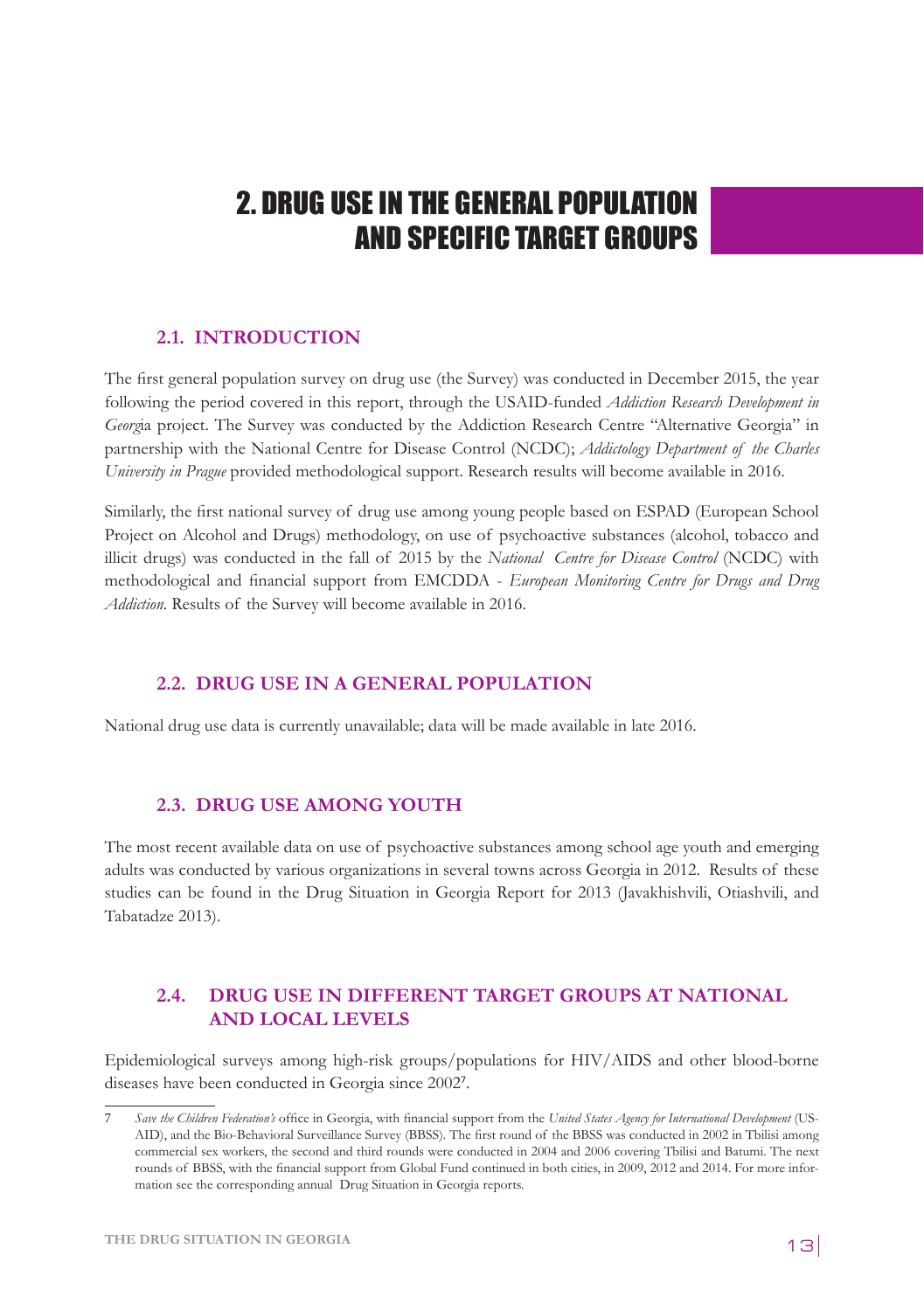## **2.4.1. Drug use among commercial sex workers**

In 2014 the sixth round of the Bio-Behavioral Surveillance Survey (BBSS) among commercial sex workers was conducted by the *Curatio International Foundation* together with *Centre for Information and Counseling Tanadgoma.* The BBSS research has been conducted in the two largest cities in Georgia - Batumi and Tbilisi. The aims of this ongoing research are to measure the prevalence of HIV infection, Hepatitis C (HCV), gonorrhea and syphilis and related health risk behaviors. The 2014 study employed stratified time and location sampling methodologies. A total of 280 female sex workers were surveyed (n=160 in Tbilisi and n=120 in Batumi). The median age of respondents in Tbilisi was 40 and 38 in Batumi; with almost half of respondents over the age of 40 (50.6% in Tbilisi and 42.5% in Batumi). The majority of respondents were Georgian nationals (83.8% in Tbilisi and 92.5% in Batumi), with secondary and vocational education (79.4% in Tbilisi and 82.5% in Batumi). The home residences of the majority of sex workers are different from the locations of their sex work. In Tbilisi 71.9% of respondents and 93.3% of respondents in Batumi stated that they are from other towns and cities of Georgia. More than 60% of respondents are divorced or separated. Majority of respondents (70% in Tbilisi and 67.5% in Batumi) noted that they had participated at least in one of the previous BBS surveys.

In reference to their use of psychoactive substances, the 2014 BBSS revealed the following (See Table3): The prevalence of daily alcohol consumption varied widely by location; 21.7% (n=26) drank daily in Batumi while only 9.4% (n=15) of respondents in Tbilisi reported consuming alcohol on a daily basis during the previous 12 month period. Injecting drug use was low with 1.9% (n=3) in Tbilisi and 0.8% in Batumi (n=1) reporting injecting drug use in the last 12 months. The injecting drug users were relatively young and reported injecting Subutex and heroin. In Tbilisi 6.3% of respondents reported other noninjecting drug use with a similar rate of 5.8% in Batumi. The most prevalent non-injecting drugs used by respondents were prescription sedative/tranquilizers.

| <b>Alcohol and Drug Consumption</b> | $\frac{0}{0}$ | n/N    |
|-------------------------------------|---------------|--------|
| Daily alcohol use                   | 14.6          | 41/280 |
| Non-injecting drug use              | 6.1           | 17/280 |
| Sedatives/sleeping pills            | 4.3           | 12/280 |
| Injecting drug use                  | 1.4           | 4/280  |
| Subutex $\mathbb{R}$ use            | 1.4           | 4/280  |
| Heroin use                          | 0.7           | 2/280  |

# **Table 2: Use of alcohol and illegal drugs by female sex workers in the last 12 months in 2014**  (Curatio International Foundation & Medical-Psychological Center Tanadgoma 2015)

# **2.4.2. Drug use among men having sex with men (MSM)**

*Curatio International Foundation* and *Centre for Information and Counseling Tanadgoma* jointly conducted a crosssectional study in 2012 among men having sex with men (MSM). The aim of the Research was to assess HIV-infection risk behavior among the MSM population. In Tbilisi, 218 MSM were interviewed. Median age of men was 27, more than half of them (55%, n=120 respondents) had completed higher education,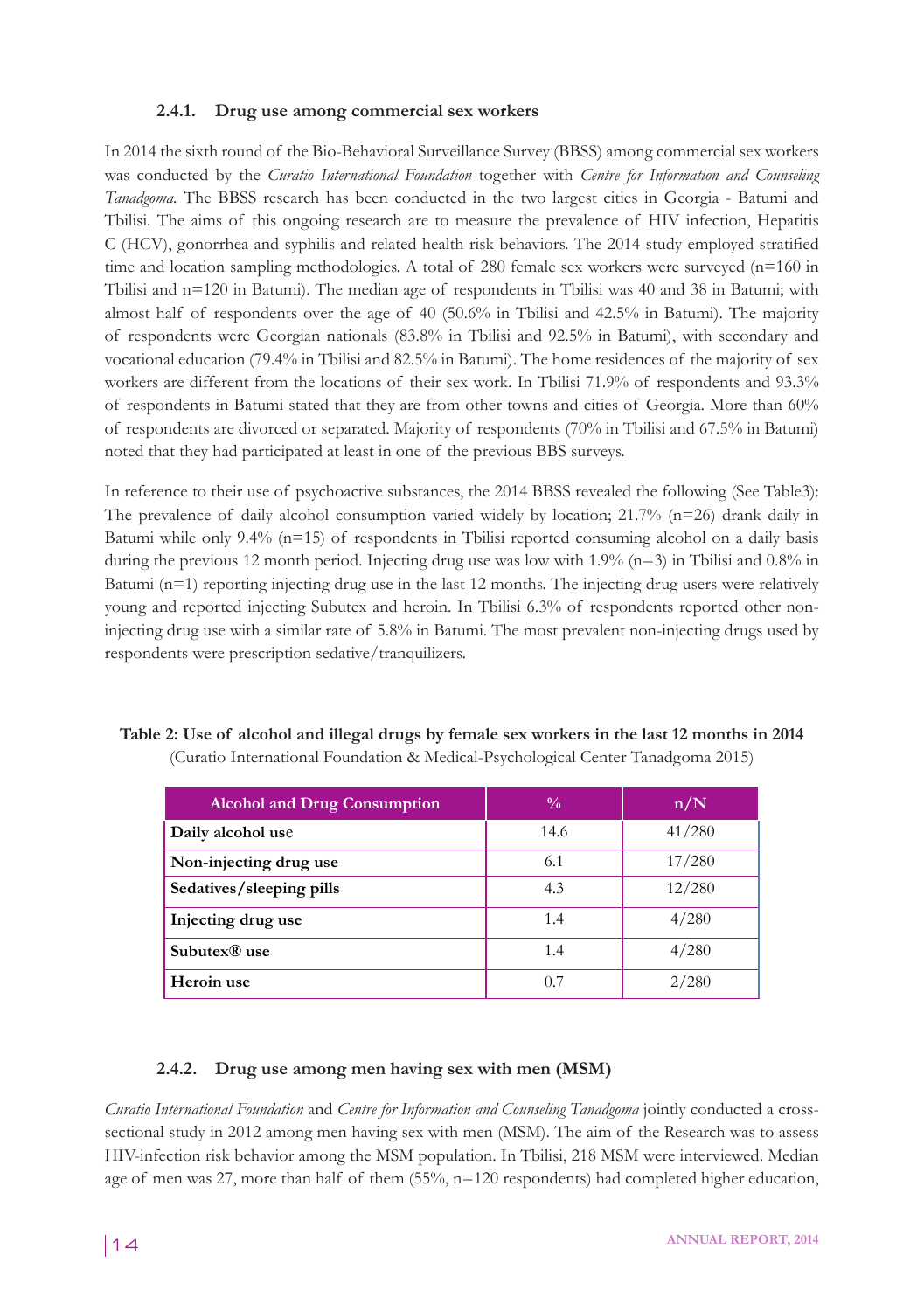the vast majority – 90% (196/218) – were ethnic Georgians; 72% (156/218) have never been married. In regards to substance use, 9.2% (20/218) reported using alcohol daily in the previous 12 months, and 17.9% (39/218) reported using illicit drugs at least once in the previous 12 months. Cannabis was the most prevalent illicit drug used. A small percentage (6 respondents) reported injecting drug use in the previous 12 months; four used buprenorphine; only 1 reported sharing a syringe. See Table 3 for results.

# **Table 3: Past year prevalence of alcohol and illicit drug use among MSM**  (Curatio International Foundation and Centre for Information and Counseling Tanadgoma, 2012)

| Last year prevalence         | $\%$ (N=218) |
|------------------------------|--------------|
| Daily consumption of alcohol | 9.2          |
| Non-injecting drug use       | 17.9         |
| Injecting drug use           | 2.8          |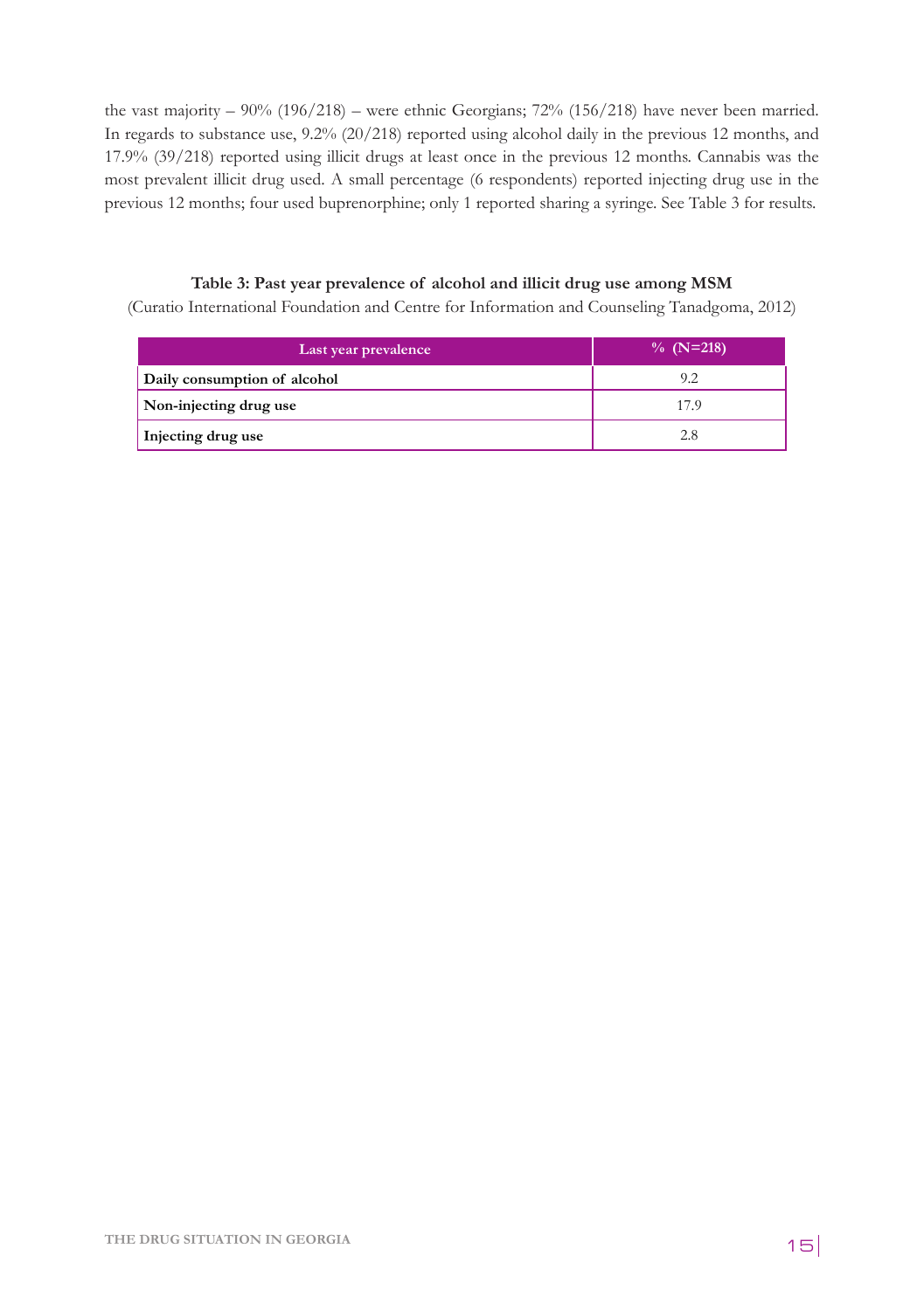# 3. PREVENTION

### **3.1. INTRODUCTION**

As of the writing of this report, preventive science is not recognized and not practiced at the government level in Georgia. Therefore, prevention "activities" across the country are rarely based on scientific evidence and are not assessed in terms of effectiveness, ethics, or quality pursuant to UN standards (UNODC, 2015). In order for substance abuse prevention to be effective it must be based in science, implemented with fidelity, and be made available to the population across the lifespan (The National Centre on Addiction and Substance Abuse, 2015; Inaba & Cohen, 2014; Saxena, Llopis, & Hosman, 2006; UNODC, 2015).

Over the past decade Georgia's national education curriculum has begun to incorporate information on healthy lifestyles under the auspices of primary prevention. Since 2013 provision of information on HIV/AIDS related risk behaviors (including substance use) is supposed to be integrated into the science curriculum and delivered during biology classes for students ages 15-18. However, there is no consistent systematic approach for prevention education within the school curricula. Moreover, there are no evidence-based prevention programs that provide children (younger than 15) with information and understanding of the risks of substance use or misuse. Provision of evidence based prevention prior to early adolescence, when oppositional behavior and experimentation begin, is necessary for effective prevention (The National Centre on Addiction and Substance Abuse, 2015; Levi, Segal, Blasi, & Martin, 2015; Wittchen et al., 2008). Preventive interventions for youth before early adolescence are primarily extracurricular, fragmented and activity based (e.g. campaigns, contests, conferences) rather than outcomes based programs and strategies. Research has found such programs to be ineffective and unsustainable while leaving children ill-informed about risks factors and void of opportunities for developing population level protective factors (The National Centre on Addiction and Substance Abuse, 2015; National Institute of Drug Abuse, 2003; O'Connell, Boat, & Warner, 2009).

# **3.2. PREVENTION SYSTEM, STRATEGY, POLICY**

According to data from the Ministry of Education and Science (MoES), in 2014 anti-drug and antinicotine topics were presented in natural sciences (grades 8-9) and civic education (grades 9-10) classes in public and private schools; in addition, some thematic contests, conferences and prevention campaigns were conducted. No evaluative data has been collected on knowledge and attitudes of children towards psychoactive substances before and after these strategies were implemented.

In 2014 the MoES developed a general education policy paper, titled the "School Environment Policy." The policy included a healthy lifestyles curriculum that was piloted in 10 public schools. The Ministry planned to disseminate the policy and program in all public schools in Georgia in 2015.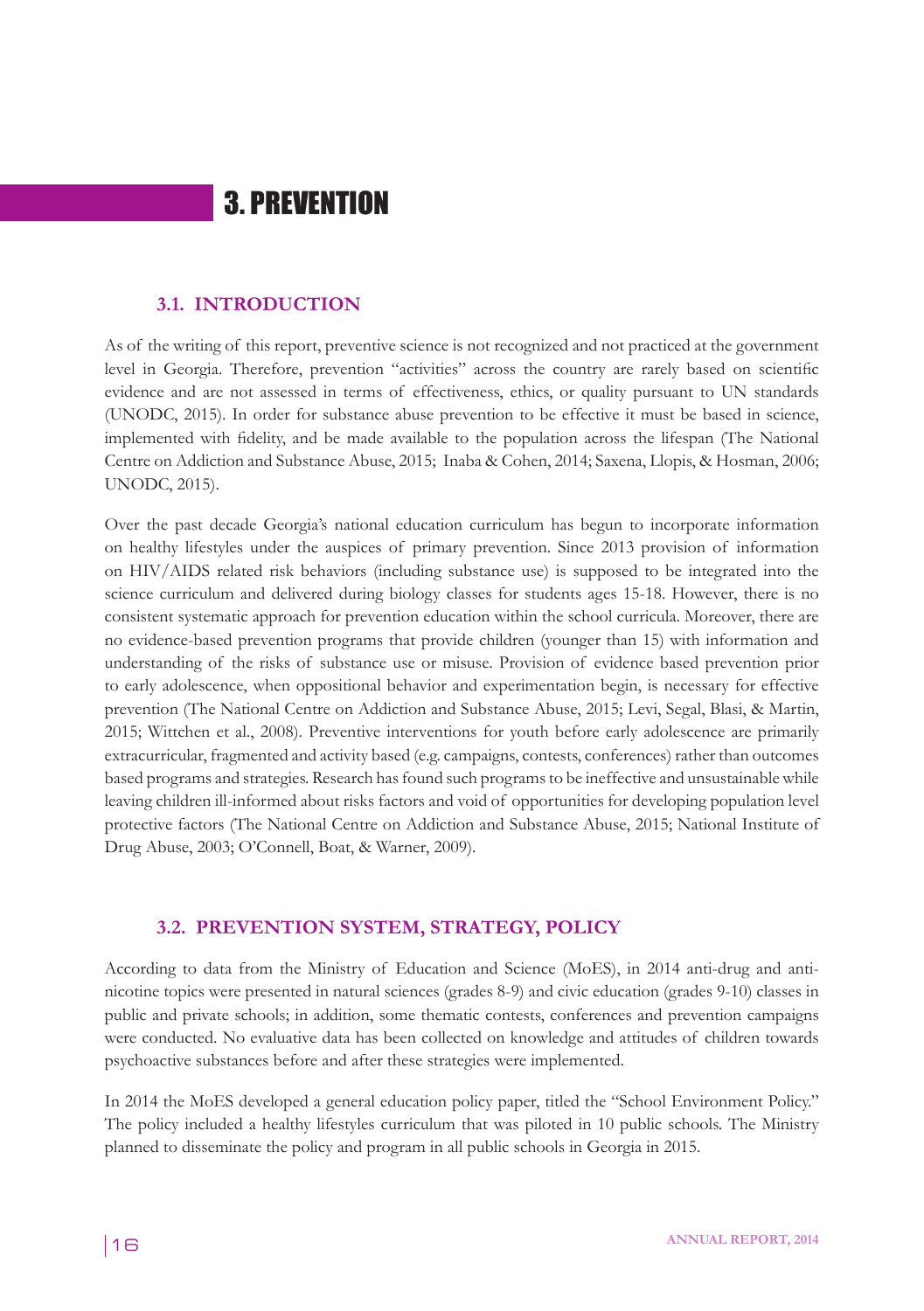# **3.3. ENVIRONMENTAL STRATEGIES**

The Code of Administrative Offences of Georgia regulates use and distribution of tobacco and alcohol.

Tobacco policies prohibit the following: a.) smoking tobacco in public places (including public transportation), educational and medical institutions, and in buildings/institutions serving children under 18; b.) selling tobacco products to persons under 18 and/or involving them in the tobacco sales or distribution business, c.) the sale of tobacco in pre-school facilities, near schools or near children's sections of shopping centers; and d.) it is prohibited to advertise smoking or broadcast images of smoking through television and mass media. However, marketing of tobacco on large billboards in visible locations is permissible. The Code of Administrative Offences regulates such advertisements and requires the inclusion of health warning signs on tobacco products/packages and advertising billboards.

Alcohol consumption is prohibited in public places, and it may not be sold to persons under the age of 18. Article 116 of the Code of Administrative Offences prohibits driving a motorized vehicle while under the influence of alcohol or other psychoactive substances.

Individuals who work for state institutions and public services may be required to undergo a medical exam and alcohol or other drug testing. A medical certificate of the employees' health conditions and alcohol and other test results are then submitted as a condition of employment per Georgian *Law of Georgia on Civil Service* (Parliament of Georgia 1997).

Under the Ministry of Education and Science framework of the *Safe School Program*, the Legal Entity of Public Law (LEPL) the *Bailiffs' Service* "Mandatory" functions have been to "maintain public order and safety in educational facilities. In order to eliminate violence and establish healthy lifestyle in educational facilities, the *Bailiff's Service* ensures that students do not carry any cold weapons or firearms, or consume alcohol and any other psychoactive substances ( MoES, 2014). The Bailiffs' Service has carried out these functions in all public and some private schools since 2010. Bailiffs have been required to undergo special training and pass minimum training standards that include identification of signs and symptoms of drugs use.

# **3.4. UNIVERSAL PREVENTION**

According to information provided by the MoES, in the framework of the 2013-2015 action plan of the *State Anti-drugs Strategy*, the following universal prevention measures were performed during 2014:

A National Curriculum Plan, which included content on how to combat so called "vicious habits", was integrated into the natural and social sciences and sports curricula. The relevant content is published on the web-portal http://elibrary.emis.ge/ge; http://ncp.ge/ge/home and is publicly available. And a special guidebook titled "Healthy Lifestyle" is in development to support this curriculum and will be published on the national curriculum web-portal and e-library of the MoES.

All schools received copies of the textbook on "Legal Culture" where one chapter is dedicated to "vicious habits and corresponding dangerous results" (MoES, 2015).

The Headmasters' program was complemented by priority topics on healthy lifestyle, such as "individual health as value", "healthy lifestyle, sports", "damage from vicious habits", "assessing correct and incorrect behaviors", "developing refusal skill and how to say no", etc..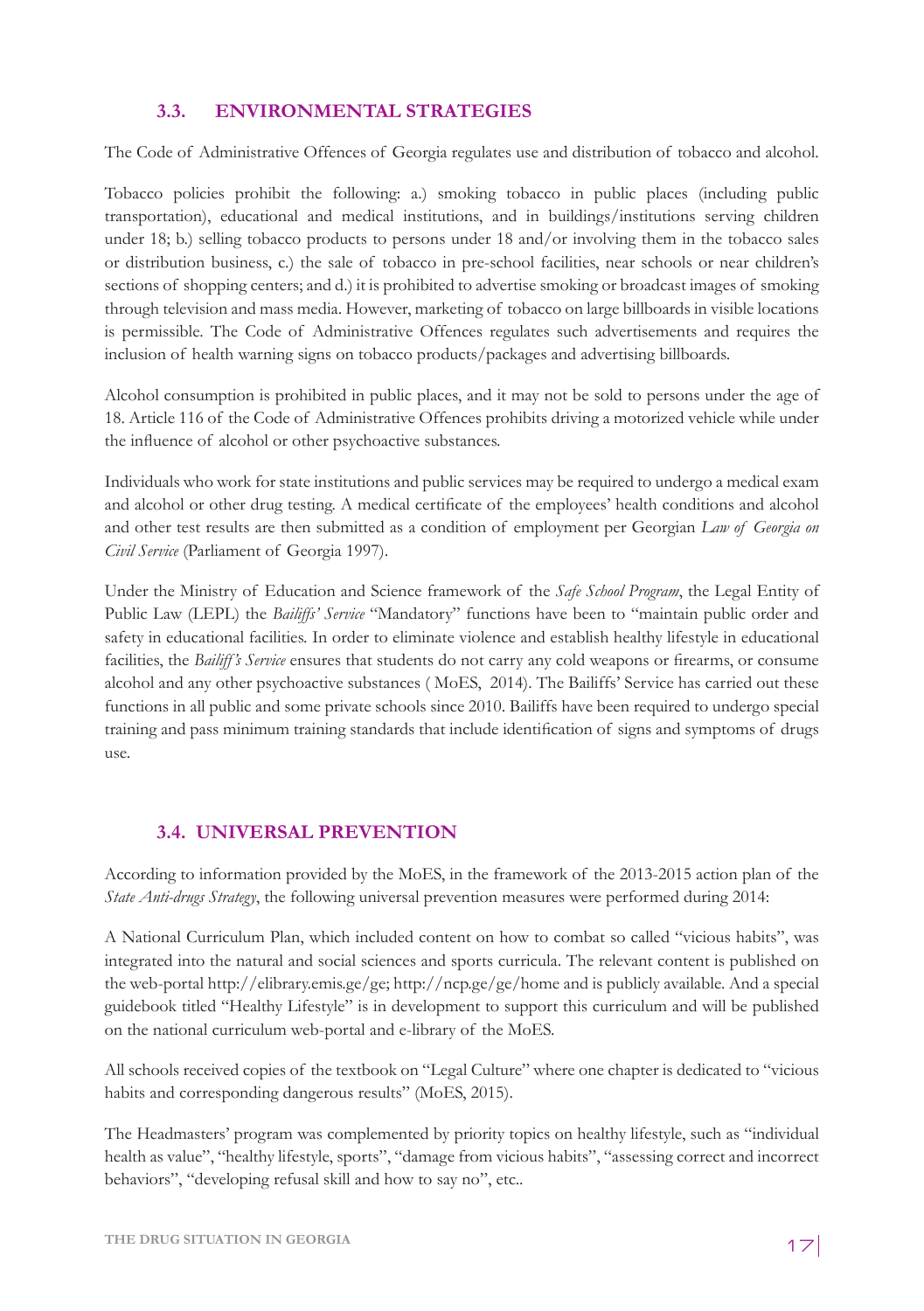In 2014 LEPL *National Centre for Professional Development of Teachers* introduced a special program for school teachers in class supervision; within the frame of this program, knowledge and skills necessary for introducing healthy lifestyle through classroom based curricula were developed among program participants. In 2014, 350 teachers participated in this program.

According to the MoES, one of the priorities for prevention interventions in 2013-2015 has been institutionalization of various initiatives on healthy lifestyle suggested by educational facilities, nongovernmental and private organizations. With technical assistance of the *Georgian HIV Prevention Project* (GHPP), MoES first introduced the healthy lifestyle curriculum during the 2013-2014 academic years, with the use of a specialized textbook for biology teachers. Students 15-18 years old receive information on HIV/AIDS, illicit drugs, tobacco, and alcohol use related harm and early pregnancy risks through their biology courses. According to prevention science, it is critical to integrate prevention work in the school curriculum not only at the stage of adolescence, but also across the lifespan thus providing a continuous chain to support developing healthy lifestyle related skills prior to adolescence, when they manifest oppositional attitudes and behavior (The National Centre on Addiction and Substance Abuse, 2015; UNODC, 2015).

# **3.5. SELECTIVE AND INDICATED PREVENTION**

Since 2013 the *Child Care and Psychological Assistance Centre* (CCPAC – the Centre) has been operating in Tbilisi under the LEPL *Bailiffs' Service* of the MoES; as an institutional mechanism of indicated prevention. The primary clients of the Centre are children and adolescents with behavioral problems referred by schoolteachers, administrators and bailiffs. As of 2014, branches of the CCPAC were opened in Batumi, Kutaisi, Poti, Telavi, and Gori Bailiffs' regional offices.

In 2013, with assistance of the Ministry of Corrections of Georgia, the *Psychological Education Prevention Program* was introduced for convicted juvenile offenders, probationers and other at-risk groups of adolescents. The aim of the program are to promote and normalize healthy lifestyles and prevent misuse of psychoactive substances.

# **3.6. PREVENTION CAMPAIGNS**

Anti-drug campaigns in Georgia are the most common forms of universal prevention measures; however they are not evidence-based and have not been scientifically evaluated. Outcomes based research is needed to determine the effectiveness of these interventions.

Annually, including 2014, the LEPL *National Centre for Disease Control* under the Ministry of Labour, Health and Social Affairs conducted anti-tobacco awareness campaigns which consisted to the publication and dissemination of various leaflets and brochures on the harms of smoking tobacco.

According to information from the Ministry of Education and Science, the "School Essays and Drawings" program for "Provision of Incentives for Specifically Talented Young People" approved by Order No. 233 on 6 March 2014, the drawings and essays competition on anti-drugs topic was held. Youth authors of selected essays addressed peers with one-minute speeches.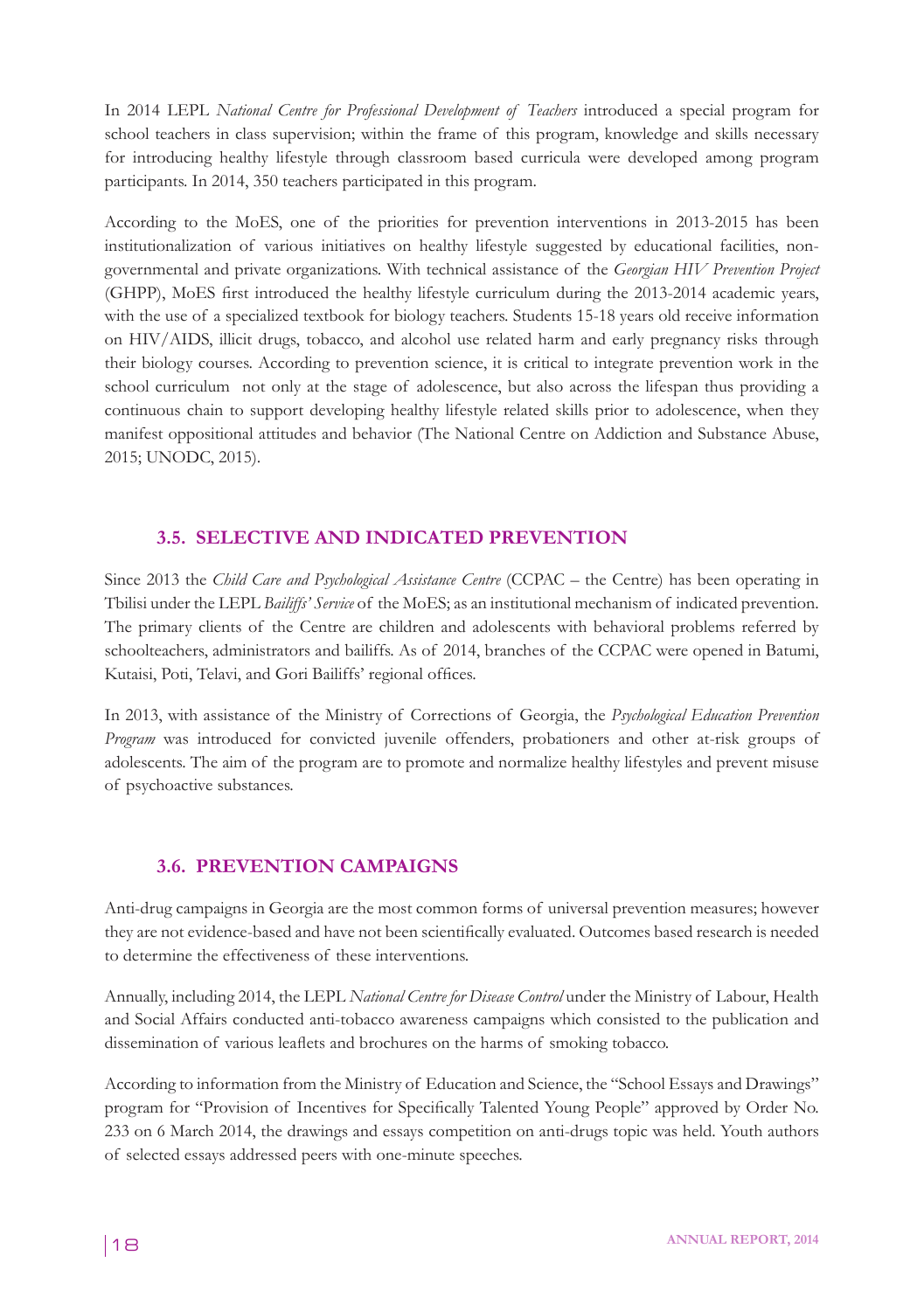In 2014, the Ministry of Internal Affairs (MIA) conducted a large-scale anti-drug campaign to prevent the use of Bio-drugs (new synthetic compounds); the title of the campaign was "No to Bio-Drugs – Let us change attitudes together!" The aim of this campaign was to disseminate information on adverse results of drug use and the illegal sale and circulation of these drugs. The specific focus of the campaign was the new psychoactive substances called "Bios" in Georgia. According to the MIA, the following events were conducted under the framework of this campaign: anti-drug public service announcements (PSA's) were developed; MIA representatives met with school and university students to discuss "Bios"; a special competition for the best anti-drug media-products was held with participation of students from the Tbilisi State University Journalism School. According to the MIA, "key messages of the campaign reached all segments of population, especially the most vulnerable group of youth, which, naturally, facilitated reduction of drugs use and prevention of drugs use in the country" (MIA, 2015b).

In March 2014, the government of Georgia approved a new version of the *State Youth Policy* that had been developed in 2013 under the coordination of the Ministry of Sport and Youth Affairs of Georgia with input from several agencies. The State Youth Policy underscores the importance of providing healthy lifestyle information to Georgian youth. According to the Ministry of Sport and Youth Affairs, a priority of the State Youth Policy in 2014 was "healthy lifestyle and engagement of youth in cultural and creative activities" with the aim of increasing awareness of health and popularizing healthy lifestyles. A variety of cultural, creative and sports events were held as part of the programs which included students' days, educational events, intellectual competitions, and sports events with the slogan "Choose a Healthy Lifestyle." In 2014 the Ministry of Sport and Youth Affairs also conducted an anti-tobacco awareness campaign, which included the publication and dissemination of informational anti-tobacco materials during the aforementioned events (Ministry of Sport and Youth Affairs of Georgia, 2015).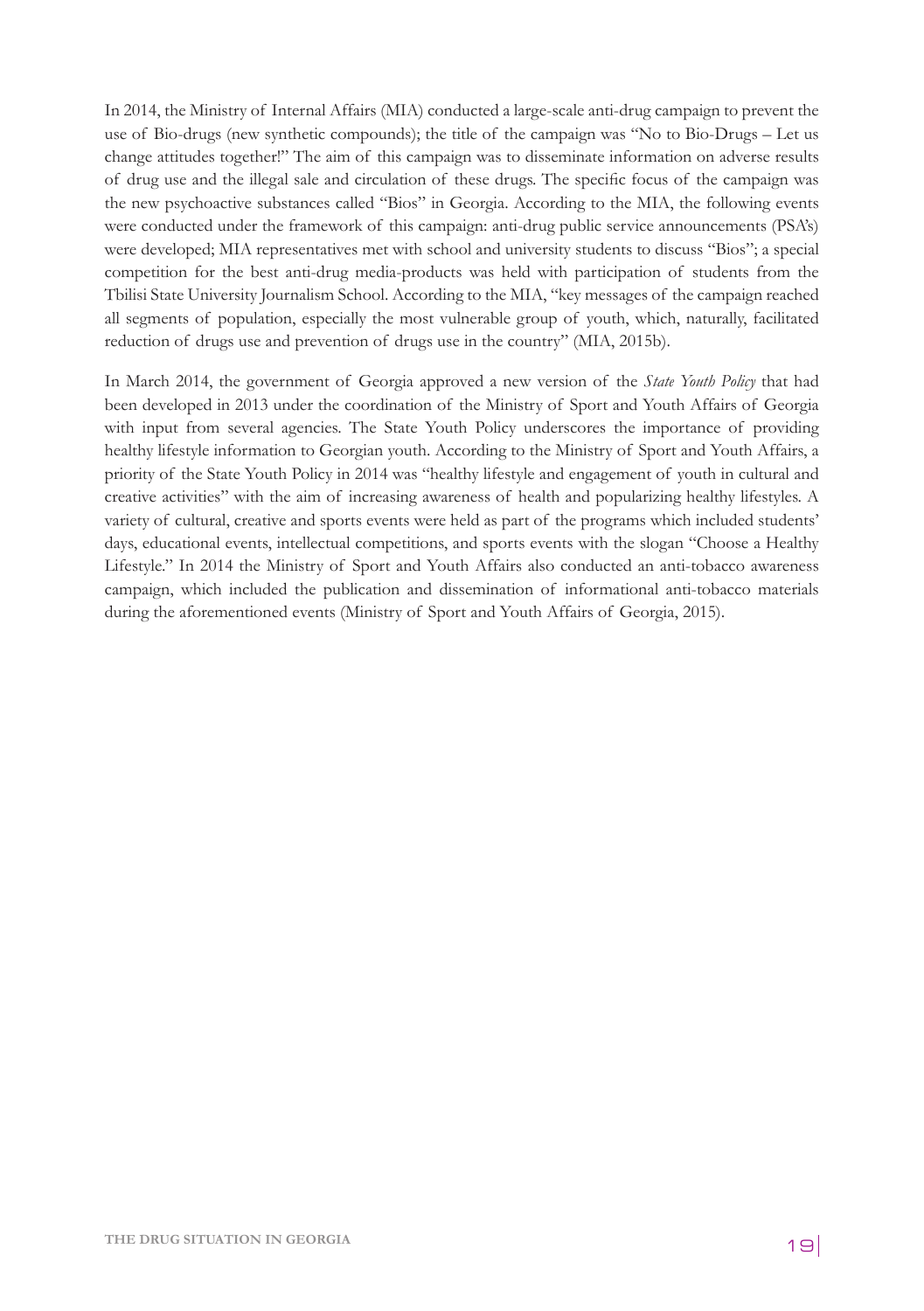# 4. HIGH RISK DRUG USE

### **4.1. INTRODUCTION**

Term "high risk drug use" is used as an analogue for what was previously referred to as "problem drug use" and both terms in Georgia imply "injecting" drug use. This is a narrower definition than the term used by the European Monitoring Center for Drugs and Drug Addiction (EMCDDA) <sup>8</sup> . Information on high-risk drug use in Georgia is based on the following sources: Bio-behavioral Surveillance Surveys (BBSS), population size estimation studies, and program data from service-providing organizations. Since 2002 surveys have been performed biannually by the non-governmental organizations *Bemoni Public Union*  and *Curatio International Foundation* with support of international organizations.

### **4.2. PREVALENCE OF INJECTING DRUG USE**

Bio-behavioral Surveillance Surveys (BBSS) are conducted every two years in Georgia. In 2014, it was conducted in seven cities by the *Curatio International Foundation* and *Bemoni Public Union* with support of the *Global Fund to Fight AIDS, Malaria and Tuberculosis* (GFAMT). The BBSS was a questionnaire that utilized respondent-driven sampling methods and recruited 1,951 participants. For purposes of identifying prevalence of problem drug use, a multiplier method was used, as well as a modified version of capturerecapture methodology and network size estimation methods. Final estimates were established by triangulation of data generated through these methods. An experts' consensus meeting was conducted to review research results; the group determined that in 2014 the estimated number of high risk drug users was 49,700 (49,208-50,192), prevalence of high risk use among the 18-64 age category was 2.02% (2.0%- 2.04%), and 1.33% (1.32%-1.35%) among the general population (Curatio International Foundation & Bemoni Public Union, 2015b).

For comparison, we present the results of the same study previously conducted in 2012 *by Curatio International Foundation and Bemoni Public Union*. In 2012 the estimated number and prevalence of injecting drug users was calculated based on four different methodoligcal approaches for multivariate indicators and coefficients; in addition, nomination techniques were used in the survey of a hidden population (6 cities of Georgia, N=1,791) using respondent-driven sampling. Following the completion of the 2012 study an expert consensus meeting had also been conducted. Consensus was reached to set the estimated number of high risk drug users in Georgia at 45,457, and the prevalence in 18-64 age group was set at 1.65% (Curatio International Foundation & Bemoni Public Union, 2012). Because the same methodology was used in both the 2012 and 2014 studies, it can be concluded that the prevalence of high risk users has increased since 2012 (Curatio International Foundation & Bemoni Public Union 2012)<sup>9</sup> .

<sup>8</sup> The European Monitoring Centre for Drugs and Drug Addiction, http://www.emcdda.europa.eu/activities/hrdu

<sup>9</sup> In 2009 in 5 towns of Georgia – Tbilisi, Batumi, Telavi, Gori and Zugdidi – the research on injecting drug users was conducted; according to it (N=1 127) following parameters are received: 39 000-41 000 high risk drug users, and prevalence in the 18-64 age group is 1.5% (1.48% - 1.52%) (Curatio International Foundation & Bemoni Public Union 2010); but due to methodological differences it is impossible to compare data of 2012 and 2014: in 2009 the coefficient was used based on information received from various sources on injecting drug use and a research implied respondent oriented sampling.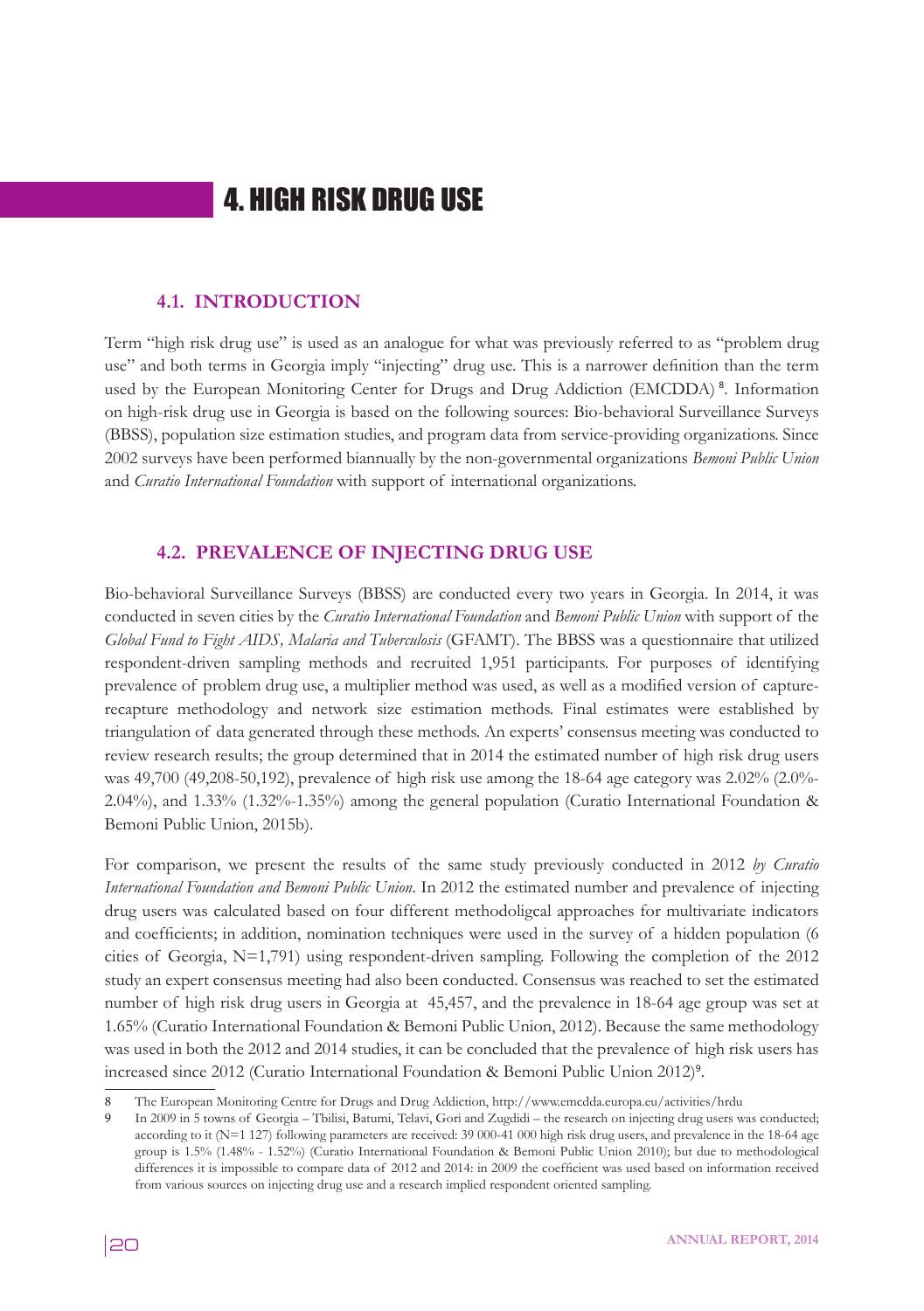# **4.3. CHARACTERISTICS OF HIGH RISK DRUG USERS**

#### **4.3.1. Data from Georgian Harm Reduction Network**

*Georgian Harm Reduction Network* (GHRN) annually collects routine data on beneficiaries of the *HIV/AIDS prevention program*. In 2014, GHRN conducted a survey among participants of the *peer-driven intervention (PDI)* to study prevalence of psychoactive substances or injecting drug use and related risk behavior. Notably, this survey aimed to recruit hidden populations that have never been in contact with HIV/ AIDS prevention services. A total of 1,728 injecting drug users were interviewed (6% female) from 10 cities of Georgia (Tbilisi, Gori, Telavi, Zugdidi, Batumi, Kutaisi, Samtredia, Poti, Ozurgeti, Rustavi). The median age of respondents was 34 (mean=34.8, SD=10.8, range 18-75 years); average length (duration) of injecting drug use was 10 years (mean=10.9,  $SD=8.1$ , range 1-40 years). At the time of the survey,  $73.4\%$ of respondents were unemployed, 41.5% had never been married, and 39.6% had incomplete secondary or higher education.



**Figure 1: Prevalence of psychoactive substances use in the last 30 days** (Gogia 2014,Gogia 2015)

As Figure 1 shows the past month use rates among PDI participants for homemade stimulants, desomorphine and heroin were similar  $(\sim 31\%)$  to one another in 2014. Compared to 2013, the prevalence of use had decreased across all substances with the exception of buprenorphine. The most notable shifts from 2013 to 2014 occurred between alcohol (20.9% point decrease), desomorphine (13.3% point decrease) and buprenorphine, which increased 7.2% points. Data presented is statistically significant  $p \leq$ 0.001).

Among women  $(n=103)$ , the use of homemade stimulants  $(48%)$  was more common than all other illicit psychoactive substances, and nearly equal to rates of alcohol use (50%) (See Figure 2).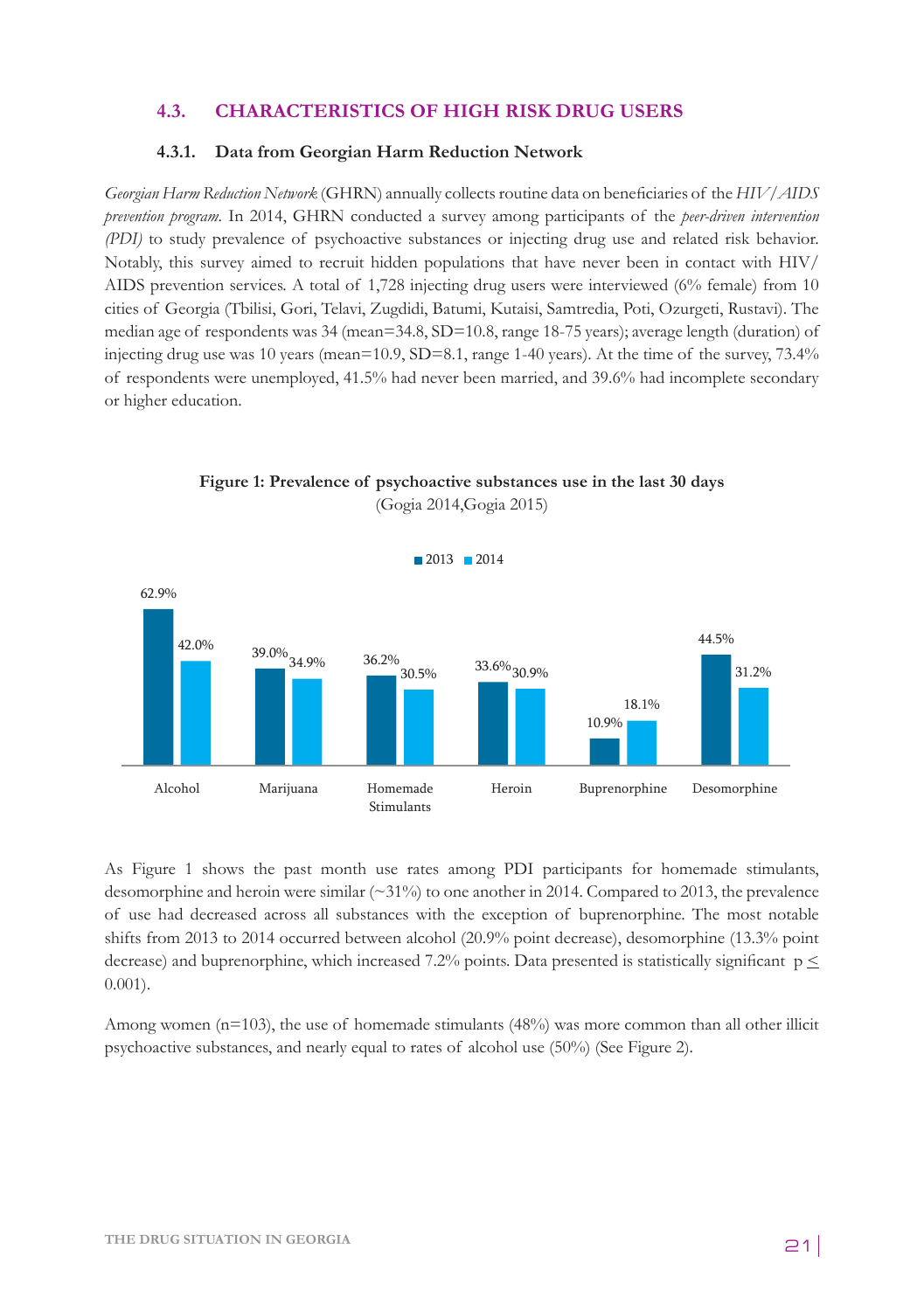**Figure 2: Use of psychoactive substances and drugs by women in the last 30 days, 2014** (Gogia 2015)



Analysis of past-month use of psychoactive substances by age group, found that use was highest among the 31-40 year old age group for all substances except homemade stimulants, which were most heavily used by 18-24 year olds (see Figure 3).





Sharing of needles and/or paraphernalia during the last injecting was reported by 5.5% of respondents, 6.8% reported sharing syringes in the past month and 17.6% reported having shared a syringe during the previous 6 months. Forty-six percent of those who reported having shared a syringe stated that they shared a syringe with one person, while the others shared it with two to three people. Despite such high-risk behavior, the level of HIV testing was relatively low. The majority of women (65.7%) and men (86.4%) surveyed had never been tested for HIV.

Only 7.4% (n=128) of respondents had undergone opioid substitution therapy (OST) using methadone. Fifty-one percent of respondents (n=875) had never experienced an overdose,  $13.7\%$  (n=114) noted that in the past 6 months they had experienced an overdose at least once. According to respondents, the key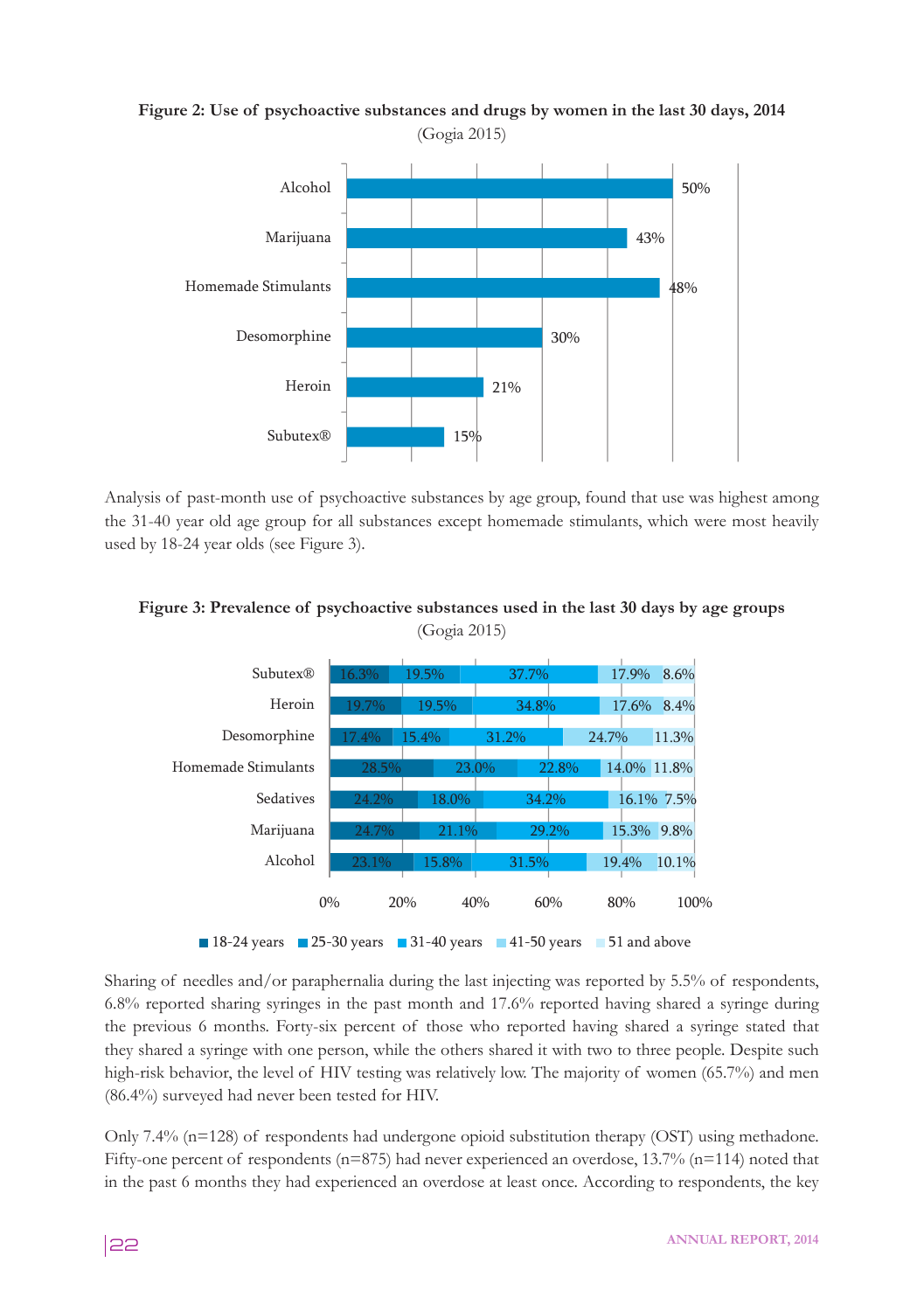cause of overdose was heroin (54.6%) and desomorphine (20.5%). The percentage of users who had heard of Naloxone (an opiate/ opioid antagonist) was high 88.1% (n=1,522); however, the number of respondents reporting ever using naloxone during an overdose was rather low at 18.8% (n=318).

# **4.3.2. Data from Bio-Behavioural Surveillance Survey (BSS)**

As previously noted, the Bio-behavioral Surveillance Surveys (BBSS) are conducted in Georgia once every two years. This chapter describes characteristics of respondents for the 2014 BBSS.

A cross-sectional study of people who inject drugs (PWID) used the respondent–driven sampling method  $(N=2,037)$ . The percentage of female respondents was low  $2\%$  (n=41). The median age of respondents ranges from 37 to 42 years, with the majority belonging to the "41+" age group. The proportion of married respondents differed across cities (ranging from 33.6% - 56.5%). The majority of respondents (69%) were unemployed (as was the case for the 2009 and 2012 surveys). The age of initiation of drug use was similar to findings from 2012; the median age of first non-injecting drug use was 15-16, and 18-20 for injecting drug use.

Less than 6% of respondents reported consuming alcohol on a daily basis within the past 30 days in all cities, except Telavi where 5.8% reported daily alcohol intake. Tbilisi had the lowest prevalence of weekly alcohol consumption (7.1%), while Kutaisi had the highest with 16.3%.

Similar to findings from the 2012 study the most prevalent non-injecting drugs used during the past 30 days were cannabis and CNS depressants.  $72.5\%$  of the respondents (n=1,476), who reported non-injecting drug use (including baclofen, pregabalin, gabapentin and others, 69%); almost half of the respondents reported using hallucinogens. Ten percent of respondents reported using the new synthetic psychoactive substances referred to as "bios" (synthetic/bio-cannabis, crystal, or bath salts).

Injecting drug use had changed significantly from 2012. In 2012, heroin use was quite low at (35.9%) by 2014 the level of use had increased to 58.1% returning to 2008-2009 levels. Similarly, non-medical consumption of buprenorphine increased from 2012 and reached to 26%. It is noteworthy that the use of homemade injecting drugs (e.g. desomorphine and ephedrine) declined 2012 (See Figure 4).



**Figure 4: Past 30-day prevalence rates of injecting drug use in 2008-2009, 2012 and 2014-2015 among BBSS respondents** (Curatio International Foundation & Medical-Psychological Center "Tanadgoma", 2015)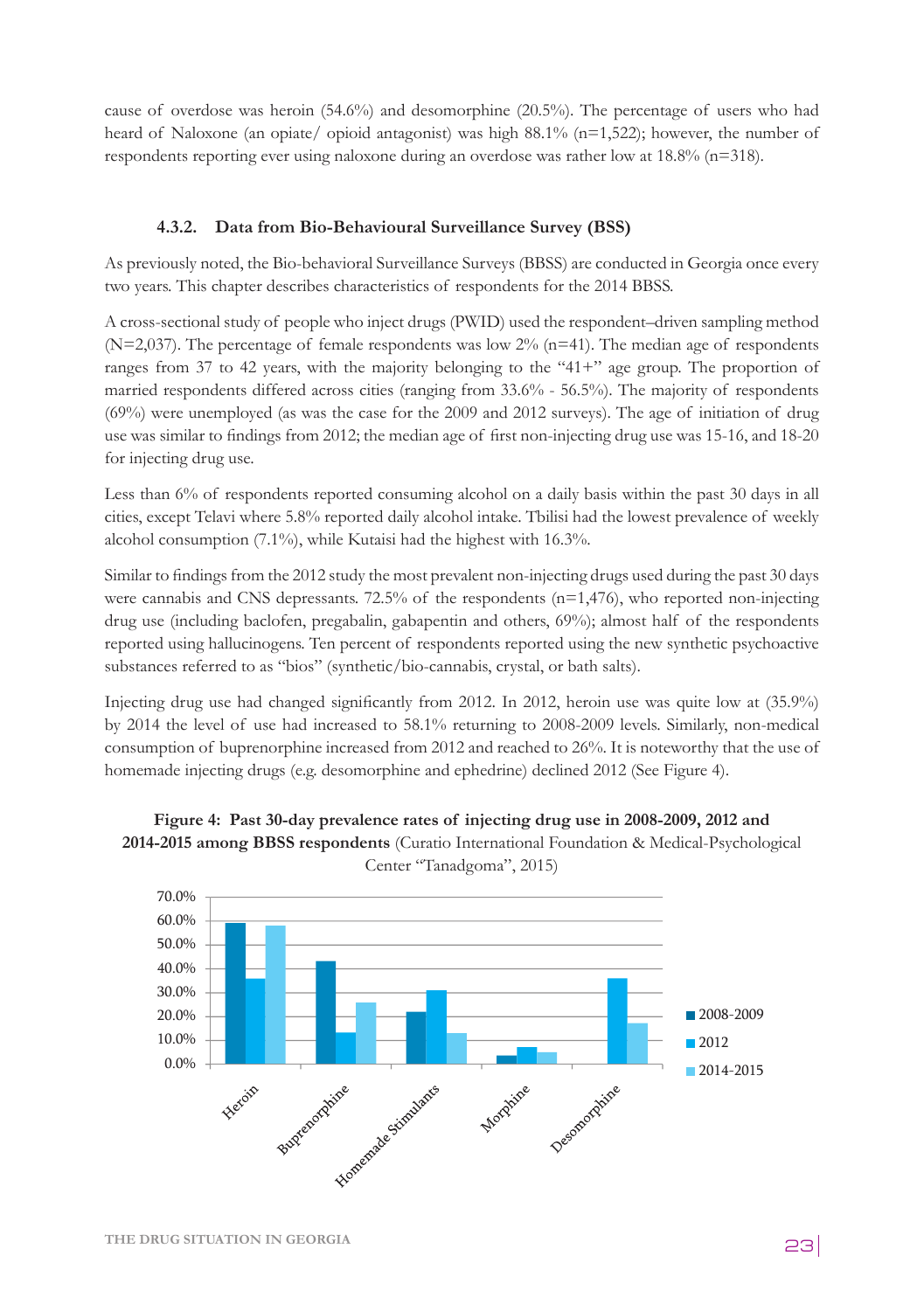In all cities heroin was the most frequently injected drug ranging from 45.1% in Rustavi to 67.6% in Batumi. There are differences in prevalence of other drugs; for instance, injecting use of buprenorphine in Gori was 13.4% whereas in Batumi it is 44%.

Significant differences were also noted between cities in terms of overdose rates. The proportion of respondents who experienced an overdose in the past 12 months ranged from a low of 5.6% in Rustavi to a high of 11.8% in Kutaisi.

The proportion of respondents who had never been treated for drug dependence ranged from a low of 63.3% in Batumi to 85.6% in Gori. At 14.7%, Batumi leads in terms of number of people who inject drugs (PWID) who had been engaged with a specialized treatment facility in the past 12 months.

The BBSS research report defines preventive program coverage as participants' knowledge about HIV testing possibilities, receipt of sterile injecting drug paraphernalia and/or condom distribution during the previous 12 months. Minimum coverage of preventive program was defined as follows: a service user knows where to take the HIV test and has received at least one of the following products: sterile injecting equipment, condoms, brochure/leaflet/booklet on HIV/AIDS, and qualified information on HIV/AIDS.

According to study results, composition of preventive packages differed across cities, with the highest program components coverage found in Gori. For instance, sterile syringes/needles were received by approximately a third of Gori respondents (30.1%). Full service coverage of the target population ranged from a low of 8% in Telavi to a high of 26.4% Gori. In general, coverage with preventive programs in the cities and towns studied was lower than the recommended minimum coverage.

One fifth of respondents (22.1%) in Tbilisi noted that they were aware of information about the syringe/ needles programs. It should be noted that the population studied were more knowledgeable about the methadone program (91.4% in Telavi and 99.7% in Zugdidi) than about the clean syringe/needle programs.

According to the study, less than half of respondents (42.5%) stated that they injected drugs away from their place of residence in the previous year. The percentage of respondents who reported injecting drugs in another country varied greatly from city to city with the lowest rate among Tbilisi respondents at 29.4% with highest rates among, Batumi respondents 62.1%. The most frequently named country was Turkey (79.5%), followed by Russia (6.1%), Azerbaijan (5.9%), the Ukraine (5.2%), and other countries  $(3.3\%)$ .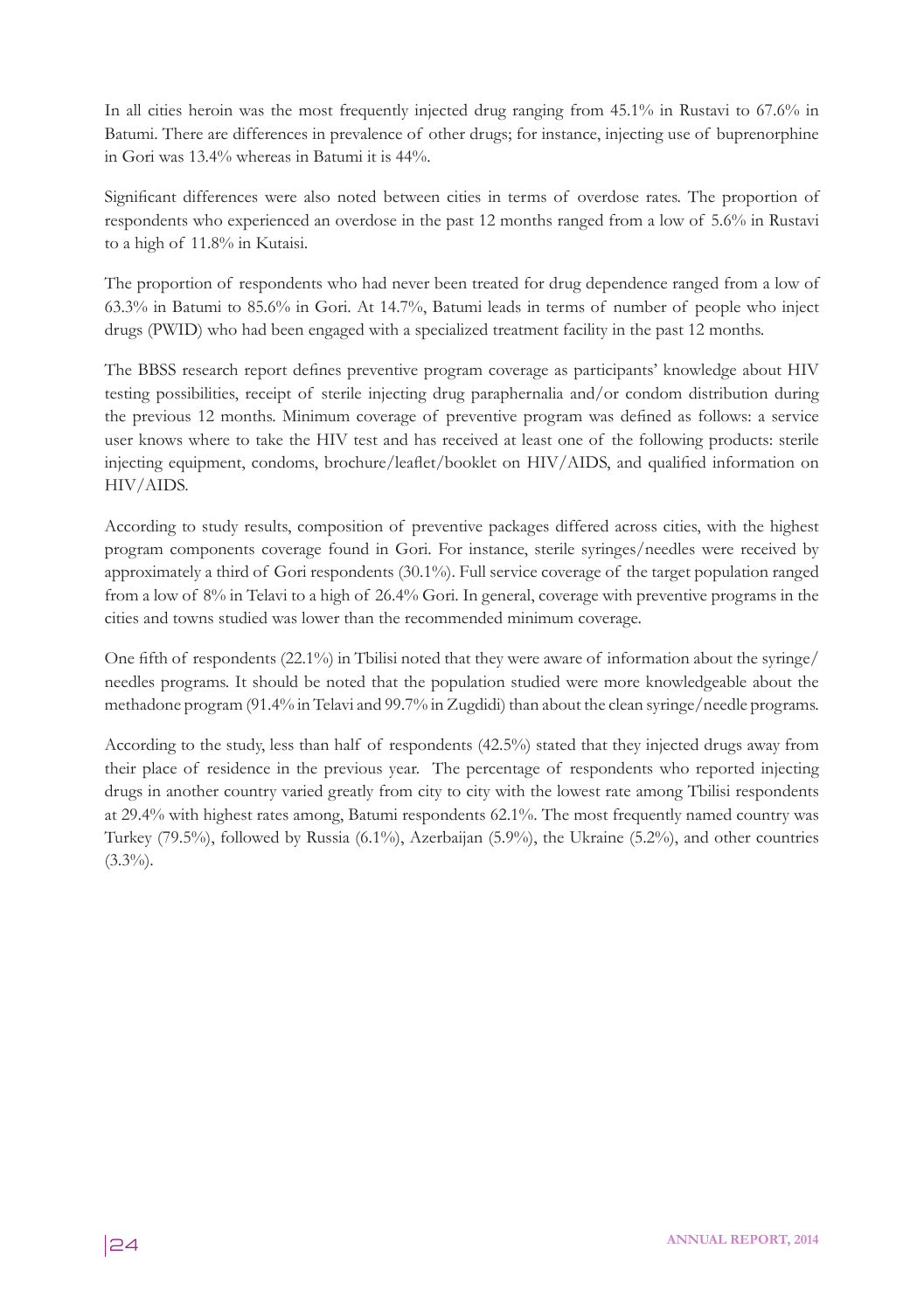# 5. ADDICTION TREATMENT

### **5.1. INTRODUCTION**

The country made significant strides in the past three years in terms of creating institutional mechanisms for collection of information on treatment demand indicators. Namely, in 2013 the *National Centre for Disease Control and Public Health* (NCDC) designed a special data collection form, which contains questions about sex and age of patients admitted to drug dependence clinics, number of primary and secondary admissions, drug administration routes, primary drugs use and poly-drug use. In 2014 the form was refined based on the EMCDDA treatment demand indicator form; the ranking of age groups has changed and information about source of referral and data on patients with alcohol problems were added to the form. In 2015 NCDC prepared a package of amendments to the Order No. 01-27/n (Maintaining and Delivering Medical Statistical Information) of the Ministry of Labor, Health and Social Affairs of Georgia; which requires addiction treatment clinics to deliver monthly data to the NCDC on treated patients with substance use disorders. Based on these changes, future Drug Reports will contain more thorough information on treatment demand indicators.

Information provided in this Chapter is based on information provided by the *National Centre for Disease Control and Public Health*, as well as the Report on Addictology Treatment Standards prepared in 2015 through the TEMPUS project, aimed at developing institutional mechanisms of addictology education (Addictology Standards in Georgia. 2015).

### **5.2. TREATMENT STRATEGY AND POLICY**

The strategy for treatment of substance use disorders is prescribed by the *State Strategy on Combatting Drug Abuse* (State Strategy on Combating Drug Abuse, 2014); it contains strategic objectives including the provision of evidence-based treatment for meeting the medical, psychological and social needs of people with substance use disorders and accessibility of harm reduction services in addition to provision of treatment, rehabilitation and harm reduction for prison inmates. Strategy notes that it is necessary to develop treatment and rehabilitation infrastructure, and raise relevant professionals. Focus is made on creating institutional mechanisms for ensuring quality of treatment. In addition, it distinctly speaks about necessity of creating institutional mechanisms of alternatives to punishment for drug users.

#### **5.3. TREATMENT SYSTEM AND ITS ACCESSIBILITY**

*The Law of Georgia on Drugs, Precursors and Narcological Aid* (the Law) regulates addiction treatment and establishes treatment and rehabilitation program funding sources, rules and conditions, - including the voluntary nature of addiction services and patient confidentiality and anonymity rights. Article 34/5 of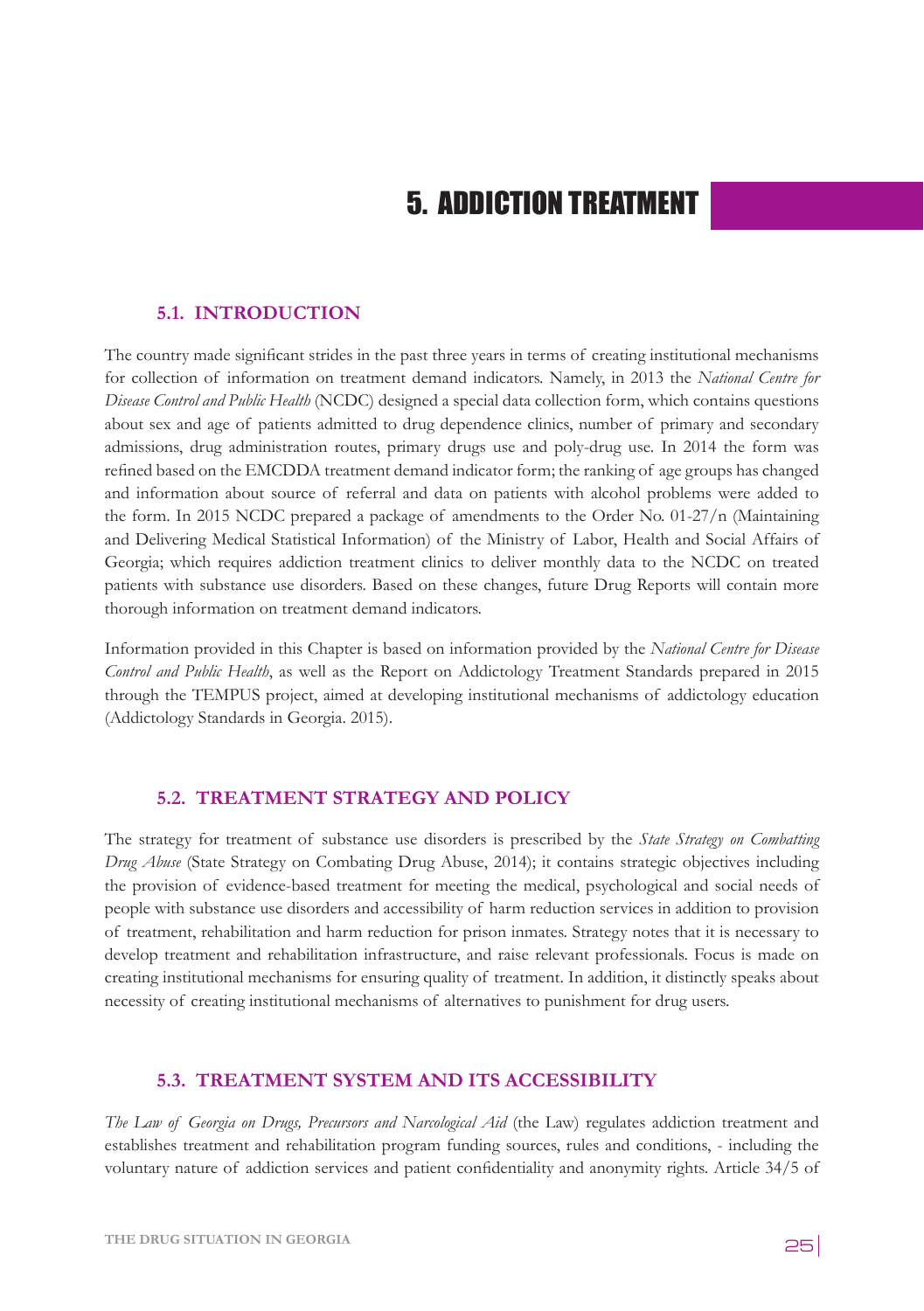the Law determines types of mandatory medical assistance for people with drug addictions - including provision of addiction services in temporary detention or penitentiary facilities and treatment in prison and liberty deprivation institutions.

Pursuant to Articles 34-37, treatment in hospitals shall be delivered in accordance with approved or recognized national recommendations (guidelines) on clinical practice and state clinical condition management standards (protocols).

Types of services available in Georgia for individuals with drug related problems are as follows:

- abstinence-oriented treatment (detoxification) followed by short-term rehabilitation in a hospital,
- substitution therapy (e.g. opioid substitution therapy OST)
- harm reduction services
- several psychosocial rehabilitation Programs, (these are still at the level of development)

Addictology services may be rendered by any legal entity working on prevention, diagnostics, treatment, rehabilitation and palliative care in Georgia (Government Resolution No 385, 17.12.2010, Government of Georgia, 2010).

Drug treatment, rehabilitation and harm reduction services are provided by non-governmental, governmental and also private institutions. Financing of addiction treatment is diversified. For example, there are three funding sources of opioid substitution therapy (OST) 1.) the Global Fund Project, 2.) the state substitution program, and 3.) direct out of pocket patient payment. The costs associated with abstinence oriented treatment are partially covered by the state in limited amounts or paid by the patient themself. Currently, neither the state universal health insurance nor private insurance mechanisms cover addiction treatment. For more detailed information see Table 4.

|                                         |            | <b>Funding Source</b>                                                                                                       |            |                                         |            |                                                         |            |                                  |  |  |
|-----------------------------------------|------------|-----------------------------------------------------------------------------------------------------------------------------|------------|-----------------------------------------|------------|---------------------------------------------------------|------------|----------------------------------|--|--|
|                                         |            | a. International (Global<br>b. Fully covered by<br>Fund for combatting<br>patients (out-of-pocket)<br>AIDS, TB and Malaria) |            | c. Fully covered by the state<br>budget |            | d. Co-payment (State budget)<br>and individual payment) |            |                                  |  |  |
| Legal status of the<br>service provider | <b>OST</b> | Abstinence-<br>oriented treatment                                                                                           | <b>OST</b> | Abstinence-<br>oriented<br>treatment    | <b>OST</b> | Abstinence-oriented<br>treatment                        | <b>OST</b> | Abstinence-oriented<br>treatment |  |  |
| Public                                  | YES        | NO.                                                                                                                         | NO.        | YES                                     | <b>YES</b> | YES                                                     | <b>YES</b> | NO.                              |  |  |
| Private                                 | YES        | NΟ                                                                                                                          | <b>YES</b> | YES                                     | <b>YES</b> | YES                                                     | <b>YES</b> | NO.                              |  |  |

#### **Table 4: Legal Status of the Treatment Facility and Funding Sources**

Harm reduction and psychosocial rehabilitation are mainly delivered by NGOs.

#### **5.3.1. Abstinence-oriented treatment**

Pursuant to Georgian Law abstinence-oriented treatment may be provided by any medical institution that has a permit to perform "hospital activities" and has a minimum of three certified doctor-narcologists. Before 2010 narcological clinics had to have licenses issued by the Ministry of Labour, Health and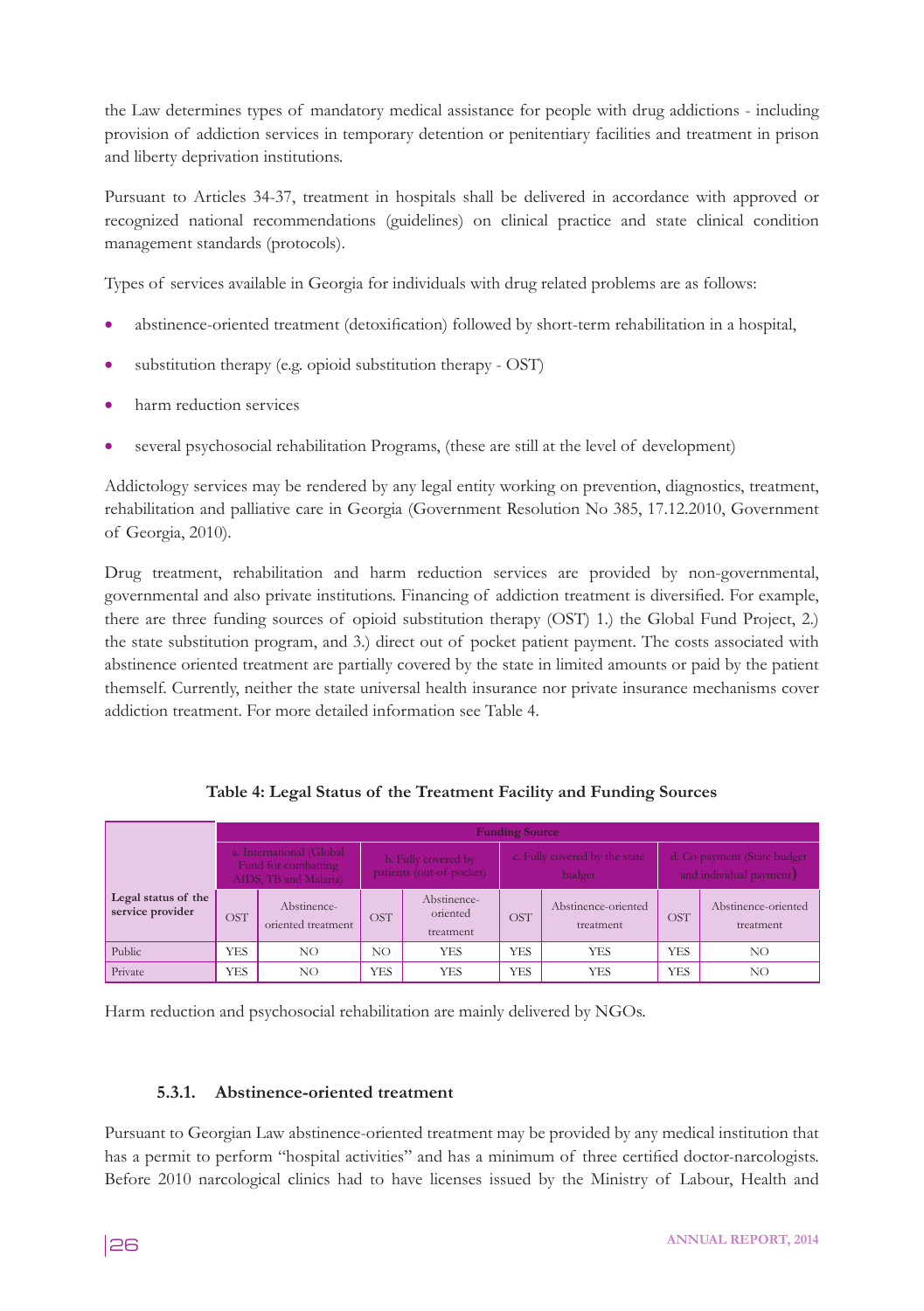Social Affairs *Medical Activities Regulating Agency*. This requirement was annulled after 2010, following the Government Resolution No 385 of December 17, 2010 (Government of Georgia, 2010). The Resolution regulates issuance of the medical activities license and corresponding conditions, as well as issuance of permits for maintenance of "hospital activities" (in-patient clinics), corresponding procedures and conditions. This permission is enough to operate an in-patient addiction clinic.

Internal operational standards exist and are applied by all treatment facilities, be it an outpatient or inpatient facility. Internal standards cover treatment plans for all nosological units (diseases) in accordance with the 10<sup>th</sup> revision of International Classification of Diseases (ICD-10). Here, the following are described for diagnoses F11-F19: standard tests, necessary consultations and procedures and a list of medication used by the clinic during application of the relevant addiction treatment method. This serves as the basis for each clinic's service pricing and associated mandatory financial documents.

In 2008 a unified state program price formation standard was created that covers only two nosological units (F11 and F15) and is identical for all clinics. This standard includes 9 days of hospital detoxification treatment followed by 5 days of in-patient primary medical rehabilitation (in total 14 in-patient days) which are followed by additional 14-days of outpatient rehabilitation.

At the moment of drafting this report, 6 clinics in Georgia provided abstinence-oriented treatment; with 5 of them located in Tbilisi and 1 in Batumi (for more details on clinics see Annex 2: Information on the treatment institutions). Two out of 6 clinics are state run and 4 are private. Five out of six clinics receive state funding in the framework of the State Program for Treatment of Drug Dependence; it allows clinics to render free services to a limited number of patients. Overall, approximately 300 people annually receive state-funded treatment, but the rest (the majority) pay for treatment out of their pockets.

According to the Government Resolution No 279 from 31, January 2013, the cost of inpatient detoxification shall not exceed 1,250 GEL (550  $\epsilon$ ); and the primary rehabilitation cost shall remain in the limits of 1,000 GEL (440  $\varepsilon$ ). Priority is given to funding for the most vulnerable groups such as HIV/AIDS patients, socially vulnerable families, and patients 18-25 years of age and those who have not yet been engaged in a treatment program. Similar to 2013, the cost of inpatient abstinence oriented treatment in 2014 cost 1,500-2,250 GEL and outpatient treatment cost 1,200-1,500 GEL (537-660 €).

All six clinics provided 2014 data on treated patients to the *National Centre for Disease Control and Public Health* (NCDC). According to the data, 663 people completed inpatient abstinence-oriented treatment in 2014, of which 1.8% (n=12) were women. The overwhelming majority of patients (95.6%) were in treatment for the first time in 2014; with just 4.4% in repeated treatment. Seventy-seven percent of patients selfreferred to clinics, 19.7% were sent from an opiate substitution therapy (OST) Program, and 3% were referred by other means. Information on the distribution for sex and age of patients in treatment for 2014 are presented in Table 5.

| Age Groups | Total Number (N=663) and Percentage |                  |                 |
|------------|-------------------------------------|------------------|-----------------|
|            | Men ( $n = 651$ )                   | Women $(n = 12)$ | Total $(N=663)$ |
| 15-24      | $60(9.2\%)$                         | $0(0\%)$         | $60(9.04\%)$    |
| $25 - 34$  | 228(35%)                            | $2(16.6\%)$      | $230(34.7\%)$   |
| $35 - 44$  | 280(43%)                            | $6(50\%)$        | $286(43.1\%)$   |

| Table 5: Age and sex distribution of patients treated in 2014 (Gamkrelidze et al. 2014) |  |  |  |
|-----------------------------------------------------------------------------------------|--|--|--|
|-----------------------------------------------------------------------------------------|--|--|--|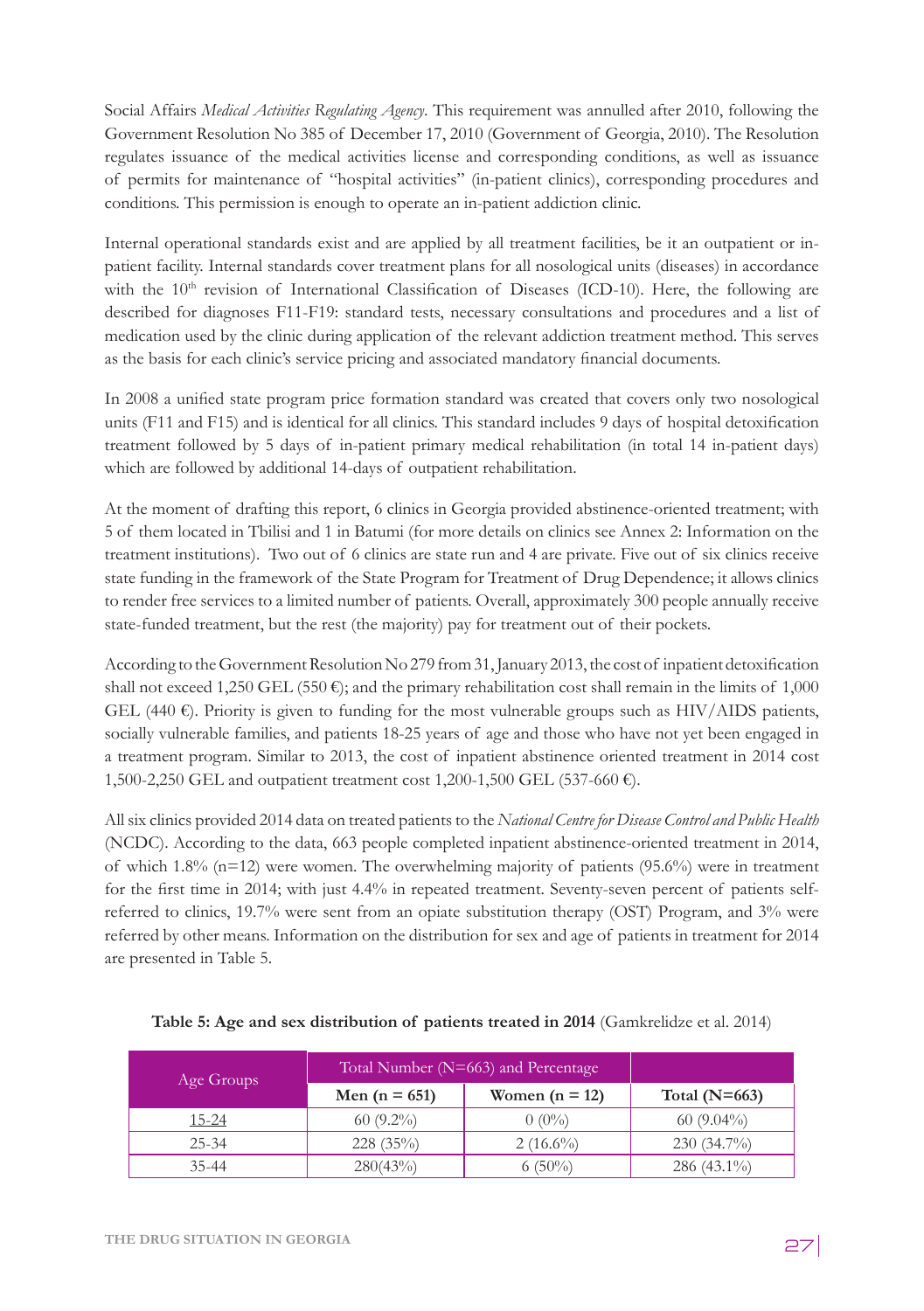| $45 - 54$ | 71 $(10.9\%)$  | $4(33.3\%)$ | $75(11.3\%)$  |
|-----------|----------------|-------------|---------------|
| 55-64     | $10(1.5\%)$    | $0(0\%)$    | $10(1.5\%)$   |
| 64<       | $2(0.3\%)$     | $0(0\%)$    | $2(0.3\%)$    |
| Total     | $651 (98.2\%)$ | $12(1.8\%)$ | $663 (100\%)$ |

In both years treatment clients most often reported opioids as principal drugs of abuse. At the same time, the number of people receiving treatment for addiction to other non-opioid sedatives also increased (see Table 6).

# **Table 6: Primary drugs consumed by patients in the abstinence-oriented treatment Programs in 2013 and 2014, in percentages** (Gamkrelidze et al. 2014)

| Most commonly used drugs                         | 2013     | 2014    |
|--------------------------------------------------|----------|---------|
| Heroin                                           | 49.7%    | 15.8%   |
| Opium                                            | 0.3%     | $6.8\%$ |
| Desomorphine                                     | $16.2\%$ | 9.8%    |
| Buprenorphine                                    | 0.7%     | $8.9\%$ |
| Methadone                                        | 14.9%    | 14%     |
| Other opiates                                    | $0.7\%$  | 7.3%    |
| Cocaine                                          | $0.5\%$  | $1\%$   |
| Methamphetamines/ Amphetamines (not<br>homemade) |          | $1\%$   |
| Homemade stimulants                              | $6.1\%$  | 10.6%   |
| Benzodiazepines                                  |          | 1.8%    |
| <b>Barbiturates</b>                              |          | $0.6\%$ |
| Other sedatives                                  | 4.8%     | 16.3%   |
| Cannabis based preparations                      | 0.2%     | $1.1\%$ |
| Poly-drug abuse                                  | $5.2\%$  | $5.0\%$ |

# **5.3.2. Opioid Substitution Therapy (OST)**

At the time of writing this report, two types of opioid substitution therapy were offered in Georgia: 1.) methadone substitution therapy and 2.) Buprenorphine based medication – combination of buprenorphine and naloxone (Suboxone®).

The legal basis for OST was created in 2002 with the adoption of the *Law of Georgia on Drugs, Precursors and Narcological Aid*. The first OST Program began functioning with support from the Global Fund to fight AIDS, Tuberculosis and Malaria in 2005. This modality of treatment has developed fairly quickly. In 2009 the Order No. 37/n of the Ministry of Labour, Health and Social Affairs *On Implementation of the Substitution Therapy Programs in Opioid Drug Addiction* developed an OST treatment framework including methodology, patient enrolment criteria, and discharge conditions. On 3, July 2014 this order was amended by the Ministry (Order No.  $01-41/n$ ), which concerned implementation of OST Programs in extraordinary circumstances (for instance, at the time of patient hospital admission, participating in the program, etc.), and the list of opioids and other medications approved for use in OST.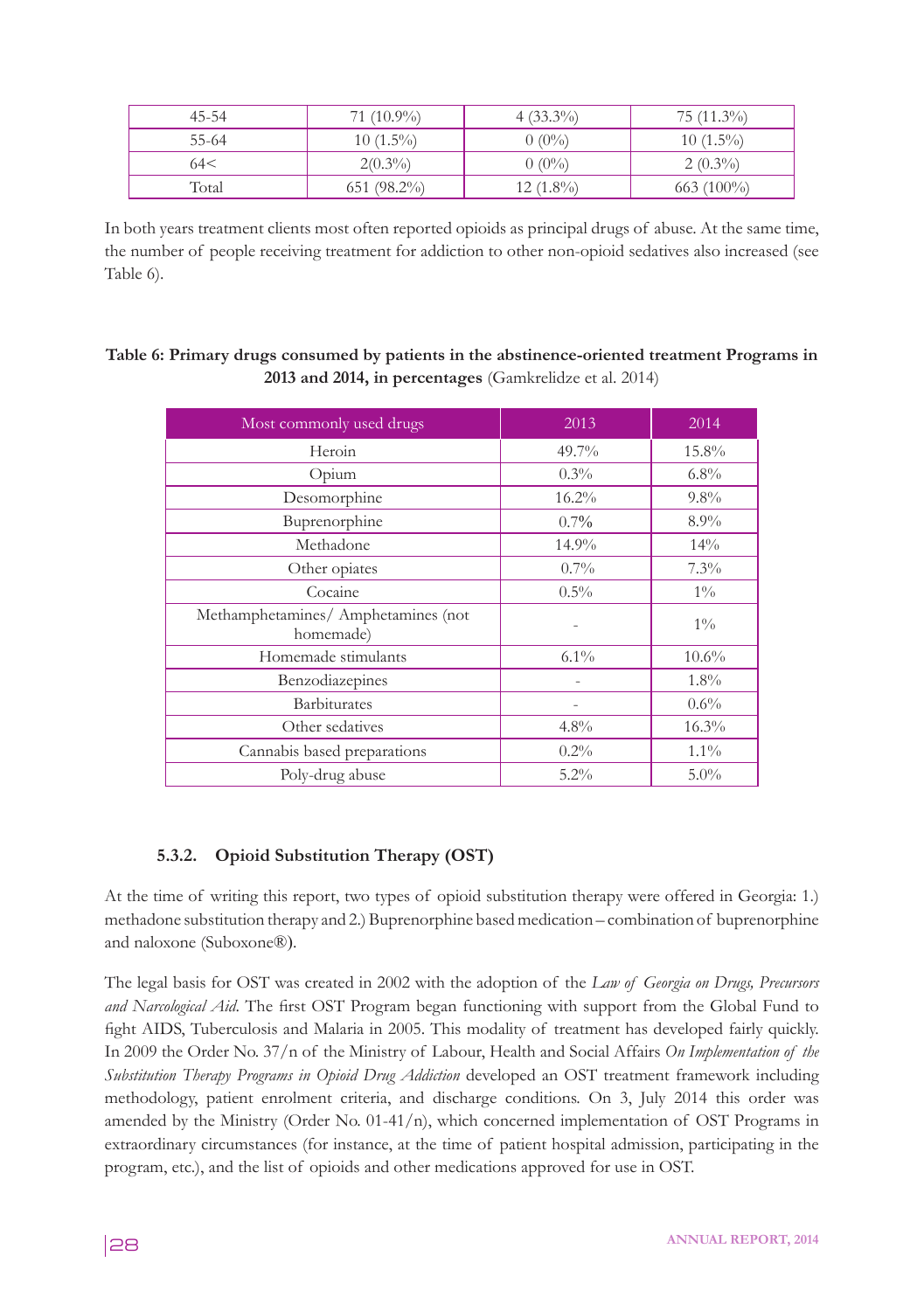Today, in Georgia OST is being carried out utilizing three different funding mechanisms; the Global Fund Project, State Substitution Therapy Program, and private funding.

The State Program is based on the co-payment principle. The state covers the cost of methadone (from the budget of the *State Addiction Treatment Program*), and the patients cover the cost of associated services, (110 GEL/48  $\epsilon$ ) per month. The Government Resolution No. 279 (31 January 2013) regulates cost of the treatment voucher. Co-payment does not apply to HIV-positive individuals and persons below the poverty line who are entitled to free treatment. The state funds 1,800 beneficiaries monthly; 110 of them received combined buprenorphine/naloxone medication. Thirteen *State Opioid Substitution Therapy Programs* function in various regions of Georgia; 7 of them are in Tbilisi, and one in each of following cities: Poti, Kutaisi, Batumi, Zugdidi, Ozurgeti and Telavi.

A private Suboxone® substitution treatment Program has been functioning in Tbilisi since 2012. In 2014, 275 men and 3 women participated in the Program. Age distribution of patients in 2014 was as follows: 43% belong to the 35-44 age group, 40% to the 25-34, 13% - 45-64, 2% - 15-24 and 2% belong to the 55-64 age groups. As of 2016, patients pay 28 GEL (12  $\epsilon$ ) per visit.

The Global Fund (GF) Project provides free of charge OST for patients participating in the Program. Four substitution therapy centres function here with two of them located in Tbilisi, one in Gori and one more in Batumi. In 2014 in total 3,968 people received Opioid Substitution therapy in Georgia, out of them 49 were women (See Figure 5).



# **Figure 5: Number of patients who received OST and abstinence-oriented treatment<sup>10</sup>** (Gamkrelidze et al. 2014)

Short-term methadone detoxification is carried out in two correctional facilities of Tbilisi and Kutaisi (No. 2 and No. 8) with support from the Global Fund. In 2014, 474 inmates (including 4 women) utilized these services. Correctional Facilities Numbers 2 and 8 implemented methadone detoxification programs in cooperation with the Centre for *Mental Health and Prevention of Addiction* with support from the Global Fund.

80

<sup>10</sup> Note: data for 2012 detoxification treatment are not available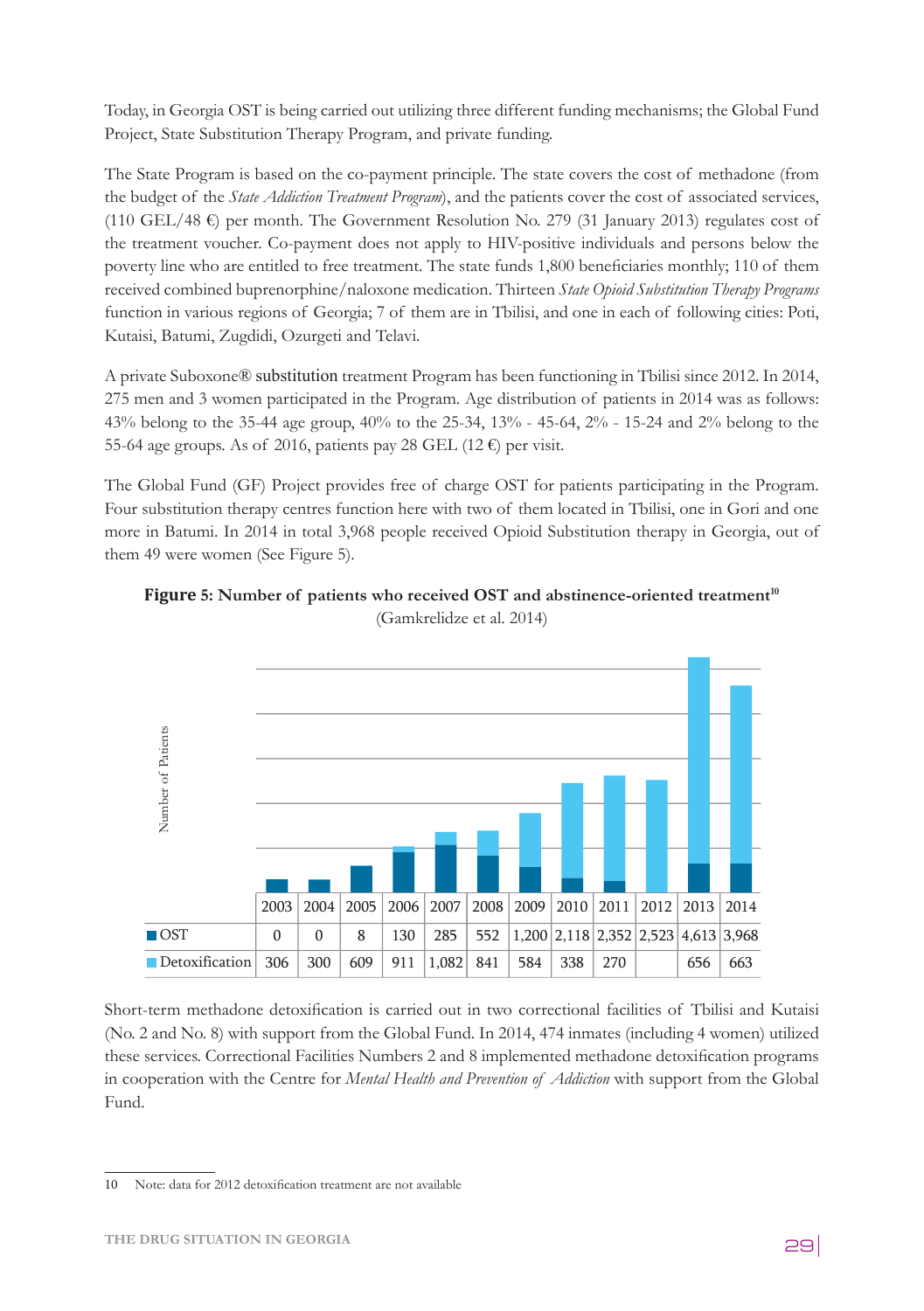## **5.3.3. Psychosocial Rehabilitation**

Psychosocial rehabilitation of people with substance use disorders is at the initial stage of development in the country. Therapeutic communities have not been established yet, and existing psychosocial rehabilitation is primarily aimed at providing non-medical treatment. The Global Fund financed three outpatient psychosocial rehabilitation centers: *Kamara*, *Psychosocial Rehabilitation Centre of Patriarchy* and the Rehabilitation Unit of the *Centre for Mental Health and Prevention of Addiction*. The centers serve patients included in substitution therapy and abstinence-oriented treatment as well as former drug users. Clients are offered individual, group and family therapy, ergo and art therapies, computer classes, religious activities, peer-to-peer support, etc. Rehabilitation centers also offer HIV voluntary testing and counseling services. The combined maximum capacity of all three centers is 300 people.

Supporting employment of people with substance use problems remains a challenge. To address this gap, in 2014, the *International Organization for Migration* (IOM) initiated a pilot employment and social enterprise project for the purpose of social reintegration of people who use drugs and are engaged in psychosocial rehabilitation (for more details see 8.2 Social Reintegration).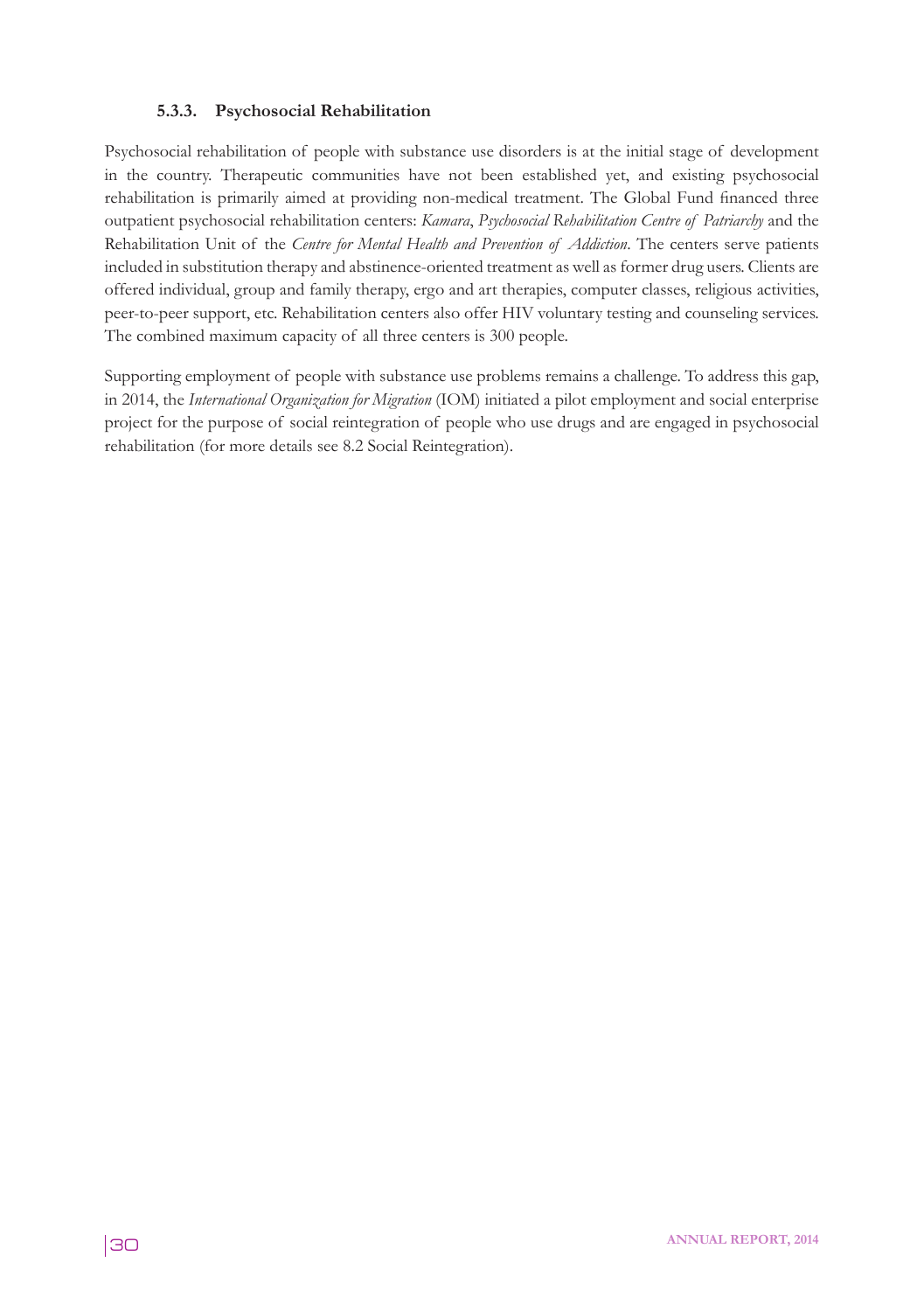# 6. HEALTH CORRELATES AND CONSEQUENCES

#### **6.1. INTRODUCTION**

Sources of information on drug use related healthcare correlates and consequences are diverse. Institutional mechanisms for collecting and processing HIV/AIDS data are well developed due to creating and enacting a special governmental institution *–Infectious Diseases, AIDS and Clinical Immunology Research Centre* (AIDS Centre) - in the 1980s, right after beginning of the HIV/AIDS epidemic globally. Little information is available on non-lethal drug overdoses, or drug-related deaths and mortality. One of reasons is that after the break-up of the Soviet Union the data collection institutional mechanism was temporarily dysfunctional and was renewed only several years ago. Stigma is another reason because of which, traditionally, Georgian families try to conceal death caused by drugs. The third reason is unfavourable environment for overdose registration, which existed until 2014. Prior to this doctors called to cases of overdose had an obligation of reporting to police the use of drugs for non-medical reasons; which had been a significant barrier for seeking help. The 2014 legislative amendment abolished this obligation; it is expected that it will be followed by an increased trend in seeking help due to drug overdose as well as detection and improvement of registration of overdose episodes. n<br>n<br>t<br>d<br>n

### **6.2. DRUG RELATED INFECTIOUS DISEASES**

#### **6.2.1.** Newly Registered HIV/AIDS Cases

As of 31, December 2014, 4,695 cases of HIV/AIDS were registered in Georgia. In 2014, 84 AIDS related deaths and 564 new HIV cases were registered in the country. The incidence rate of HIV/AIDS is 15.1 per 100,000 citizens, which exceeds the rate for 2013 by 38.5%. The ratio of newly detected cases is 3:1 for men and women. Newly detected infections among people 25 years and younger accounted for  $9.4\%$  of all cases in 2014. (See Figure 6).



#### **Figure 6: Annual incidence of HIV/AIDS (newly identified cases) for 2005-2014 per 100,000 inhabitants** (Chkhartishvili and Chokoshvili 2015)  $\Gamma$  (Chokoshvili and Chokoshvili 2015)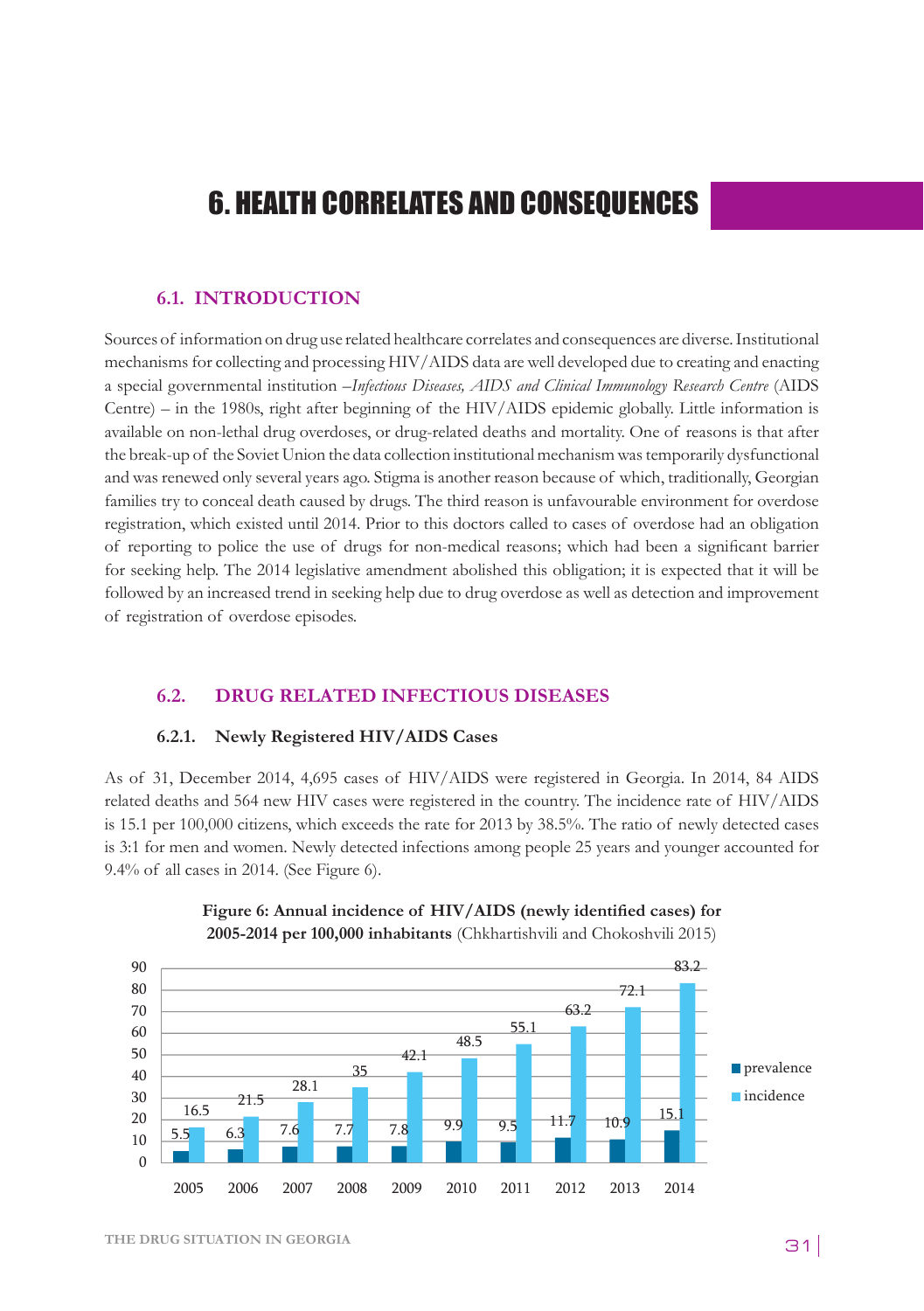Historically, injecting drug use was the leading reason for expansion of the HIV epidemic in Georgia, but as of 2010 the situation has changed and shifted towards heterosexual contacts. In 2014, the proportion of injecting drug use among newly registered cases declined to 34%, and the proportion of heterosexual contacts increased to 52.8% (see Figure 7).



**Figure 7: HIV transmission routes, 2012-2014, in %** (Gamkrelidze et al. 2014)

Late diagnosis of HIV has been a serious problem in Georgia - 35.6% of newly diagnosed HIV cases are manifested at the AIDS stage. To control HIV spread among general population, State *Program on HIV/* AIDS conduct HIV tests of pregnant women, blood donors, various high-risk populations and other groups, including defendants and inmates.

In 2014 the *Georgian Harm Reduction Network* (GHRN) conducted 20,544 HIV tests for individuals utilizing the harm reduction programs. Out of the 20,544 tests, 91 tested positive for HIV and 52 cases were confirmed HIV-positive through follow-up testing. Note that the other 39 clients' status is unknown as not all results of confirmatory testing are reported back to the GHRN. A series of consultations accompanying tests was delivered: 20,543 pre-test and 20,538 post-test consultations and another 54 consultations were rendered following confirmation. 8

According to *the Infectious Diseases, AIDS and Clinical Immunology Research Centre*, the number of HBV/HIV registered co-infections in 2014 was 33, of which 27% (n=9) were IDUs. There were 177 newly registered<br>HCV/HIV co-infection cases, out of which 70% (n=124) were injecting drug users. An additional 9 HCV/HIV co-infection cases, out of which 70% (n=124) were injecting drug users. An additional 9 patients, who were dually infected with HBV/HCV and also HIV-positive, were registered; 44% (n=4) of whom were injecting drug users (Chkhartishvili and Chokoshvili 2015). ට<br>1

# **6.2.2.** Seroprevalence of HIV

Bio-behavioral Surveillance Survey (BBSS) on IDUs has been conducted regularly from 2002 in Georgia. The most recent survey has been conducted in 2014 (see chapter 4). The research covered 7 cities of the country: Tbilisi, Rustavi, Gori, Telavi, Zugdidi, Batumi and Kutaisi. The survey showed that HIV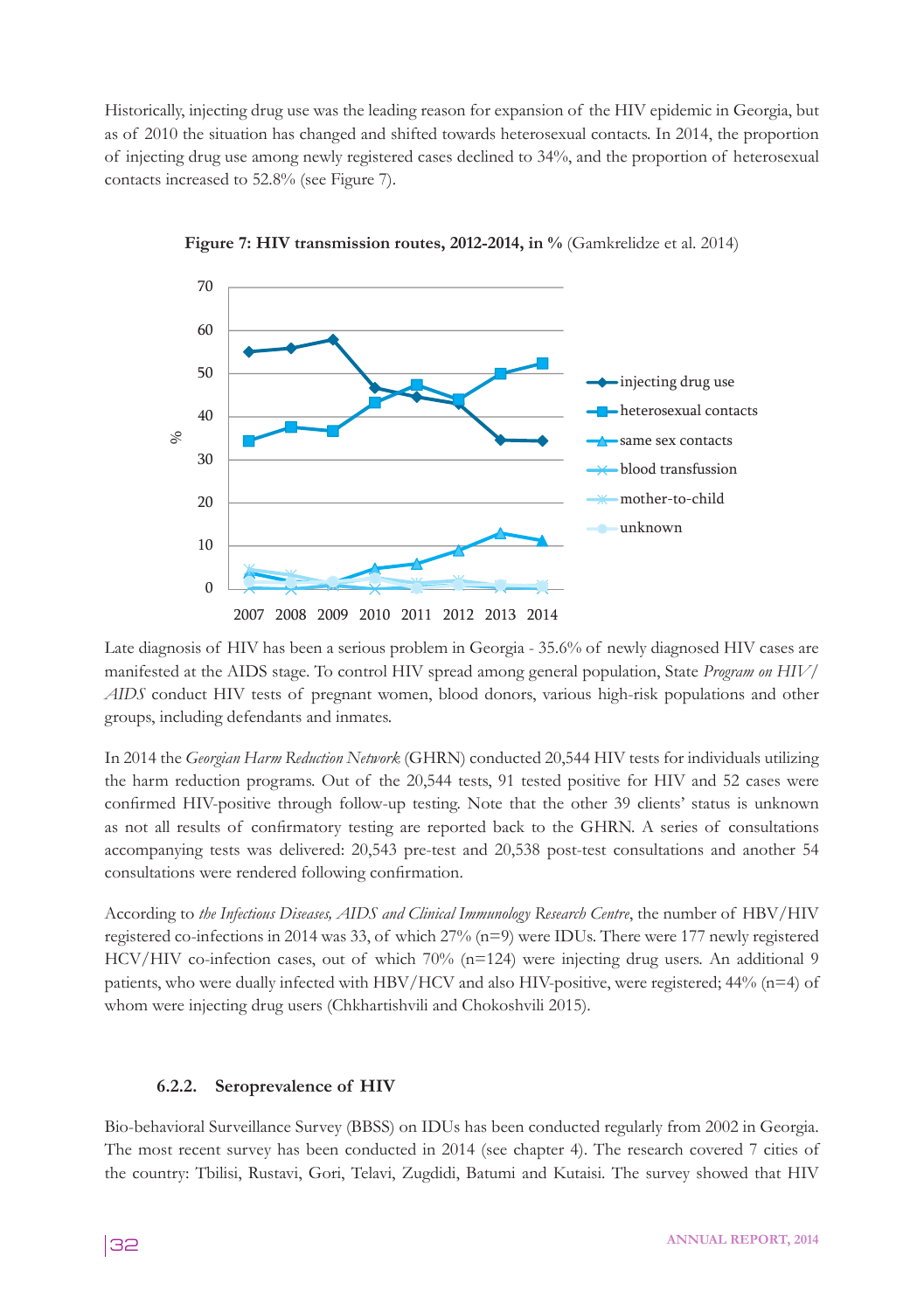prevalence among IDUs differs from town to town with the lowest prevalence in Rustavi (0.9%) and the highest in Zugdidi (4.8%) (Confidence interval 95% Cl, 0.2%-11%) (See Figure 8).



Figure 8: HIV prevalence among IDUs, 2014 (Curatio International Foundation & Bemoni Public Union 2015b)

The Survey detected that HIV prevalence is higher in IDUs of 40 years old and above (see Table 7).

| <b>Age Groups</b> | Percentage | Number out of<br><b>Total Age Group</b><br>Sample N |
|-------------------|------------|-----------------------------------------------------|
| $18 - 24$         | 0.6        | 1/162                                               |
| $25 - 30$         | 1.3        | 4/302                                               |
| $31 - 40$         | 1.7        | 11/642                                              |
| 41 and older      | 3.1        | 28/916                                              |
| All Ages          | $2.2\,$    | 44/2022                                             |

**Table 7: HIV prevalence by age groups**  (Curatio International Foundation & Bemoni Public Union 2015b)

Based on combined analysis of 7 towns the mean HIV prevalence was 2.2% (95% Cl 1.53-2.99); this figure does not significantly differ from that of 2012, which was 3% (95% Cl 2.20-4.04).

Figure 9 shows the HIV prevalence in cities by year for 2009, 2012, and 2015 (see Figure 9<sup>11</sup>). The indicator for Tbilisi has not changed since 2009 and remains below 5%. The situation is alarming in Batumi and Zugdidi. Batumi retains a high HIV prevalence since 2009 and in Zugdidi HIV prevalence has increased since 2009. In both cities relatively high prevalence among IDUs increases the risk for the spread of HIV infection in the general population. In Kutaisi and Gori indicators are on the same level, but it has increased since 2009 in the latter. In Rustavi, where the Survey was first conducted in 2015, the HIV infection prevalence is the lowest among all cities participating in the survey.

<sup>11</sup> Figure shows average weighted, i.e. indicator calculated per population. Since similar analysis is conducted from 2009, the diagram shows data for 2009-2015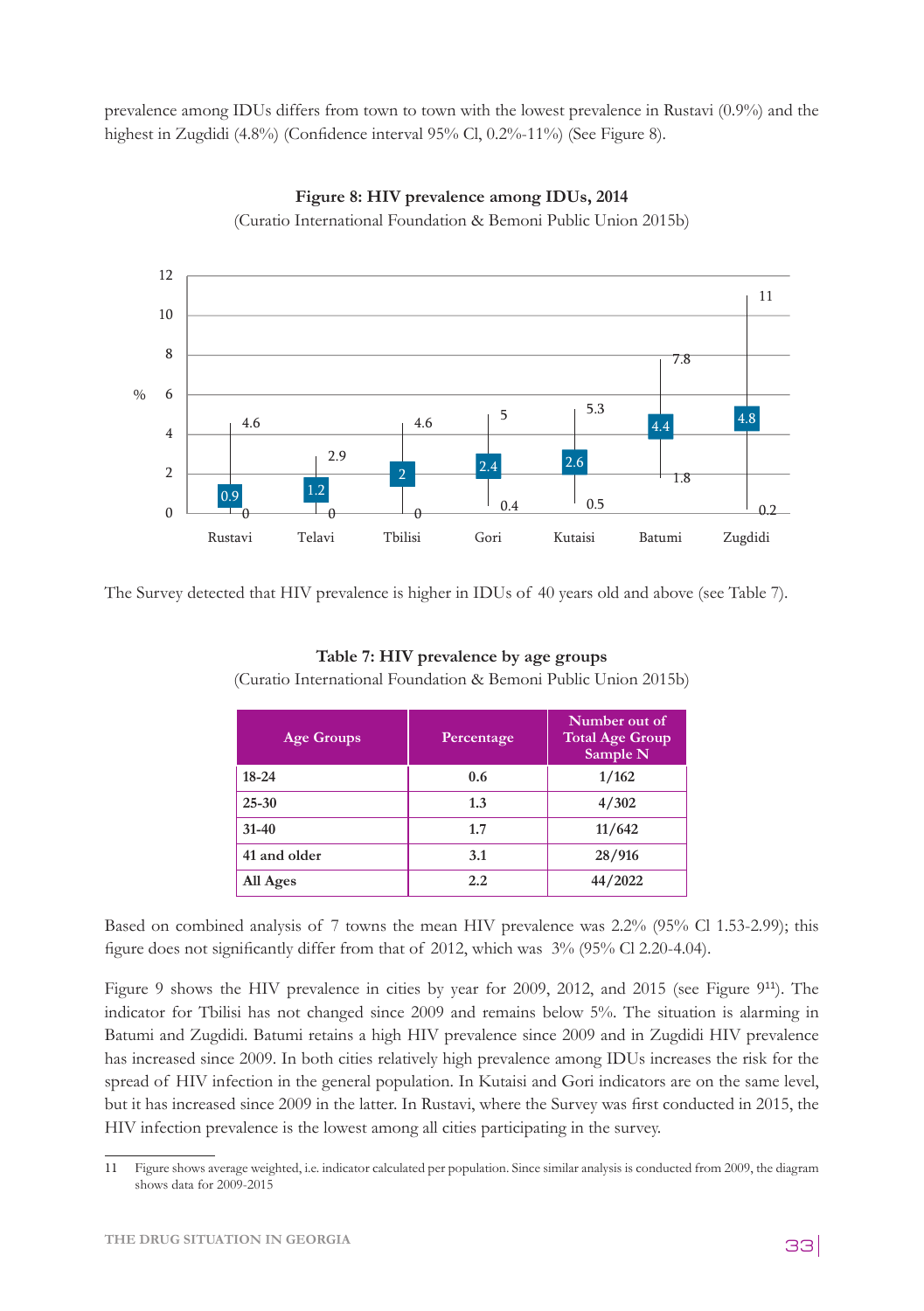



# 6.2.3. Other Drug Related Infections

### **Viral Hepatitis**

Based on existing data, Georgia belongs to a category of countries with high Hepatitis C (HCV) prevalence. It has been influenced by various factors like: collapse of the healthcare system in 1990s, insufficient quality standards at treatment facilities, which facilitated practice of unsafe injectings; lack of infection control and blood safety in the healthcare system; practice of sharing syringes between injecting drug users, etc. (Gamkrelidze et al. 2014). 0 as been influenced by various factors like: collapse of the healthcare system in 1990s, insuff 2,000 y sia  $\overline{v}$  sta .<br>22, **12, 23** ed on  $\epsilon$ 16,000

Over the past several years the Georgian government made important steps to combat Hepatitis C; for instance: initiating free National Program for HIV/HCV co-infected patients (funded by the Global Fund as of 2011 in the frame of the HIV Program), free treatment of Hepatitis C for prison inmates, and 60% discount for general population on ribavirin and pegylated interferon combination.

In February 2014 together with the US *Centre for Disease Control* the Ministry of Labor, Health and Social Affairs (MoLHSA) started working on *National Strategy for Hepatitis C Elimination* and the Action Plan thereto. Immediate (short-term) strategy is already put to action and the long-term strategy is being developed (2015-2020). Simultaneously, the Government of Georgia started negotiations with Gilead pharmaceutical company, a global leader producing direct and highly active anti-viral medication, including Sofosbuvir and Ledipasvir/Sofosbuvir fixed dose combination. The Memorandum of Understanding (MOU) between Gilead and the Georgian government was signed on 12 April 2015, which is a necessary condition for providing persons in need of treatment with pharmaceutical products. The Table below shows dynamics of changing medication used for treatment of Hepatitis C in Georgia.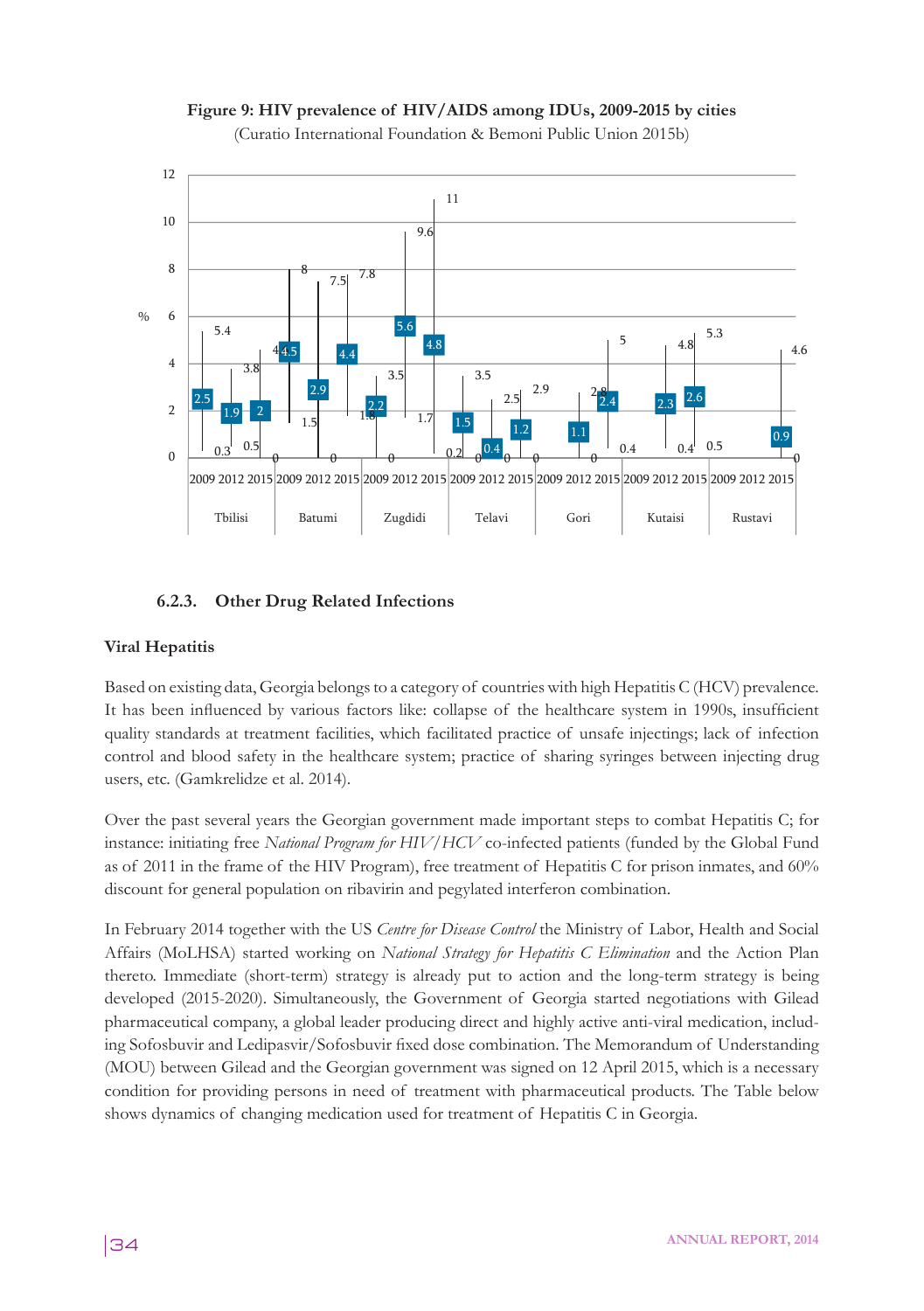**Table 8: HCV anti-viral treatment available in Georgia** (National Centre for Disease Control and Public Health of Georgia 2015a)

| <b>Treatment</b>                                                  | <b>Treatment Year</b> |
|-------------------------------------------------------------------|-----------------------|
| Interferon alpha monotherapy                                      | 1996                  |
| Interferon alpha + ribavirin                                      | 1998                  |
| Pegylated interferon alpha                                        | 2001                  |
| Pegylated interferon alpha + ribavirin                            | 2002                  |
| Pegylated interferon alpha + ribavirin + telaprevir or boceprevir | 2011                  |
| Sofosbuvir + pegylated interferon alpha + ribavirin               | 2014                  |
| Sofosbuvir $+$ ribavirin                                          | 2014                  |
| Sofosbuvir + ledipasvir                                           | 2015                  |
| Sofosbuvir + daclatasvir                                          | 2015                  |
| Ombitasvir + paritaprevir + ritonavir + dasabuvir                 | 2015                  |

As to the spread of HCV in the general population, the *National Centre for Disease Control and Public Health* 5.4 5.6 6 % had conducted the cross-sectional HCV sero-survey using stratified, multi-stage cluster design with random sampling of the general population of Georgia in May-August of 2015. In total 6,330 people completed survey interviews and 6,012 blood samples were collected and analyzed. Results of the survey enable us to estimate with statistical confidence, the scale of Hepatitis C spread in the general population, and among IDU's. According to preliminary data, 7.1% of the studied population was anti-HCV positive, and 5.16% were HCV RNA positive. Final results on HCV and HBV prevalence and incidence will be described in the next Drug Report. s-sectional HCV sero-survey using stratified, multi-stage cluster design with onnuence, 2000 samples were conceted and analyzed. Result<br>as to estimate with statistical confidence, the scale of Hepatitis C spread in the gene sampling of the general po

According to data of the *Georgian Harm Reduction Network* (GHRN), the main provider of low-threshold services to injecting drug users, 14,411 program beneficiaries were tested for HCV using rapid, simple testing in 2014, out of which 46.9% (n=6,751) were HCV positive (See Figure 10).



Figure 10: Hepatitis C testing of IDUs, GHRN programs' clients (Gogia 2014)

In 2014 the *Georgian Harm Reduction Network* had also conducted 8,122 Hepatitis B tests (HBsAg) among GHRN Programs beneficiaries and 8.8% (n=716) were HBV positive (See Figure 11).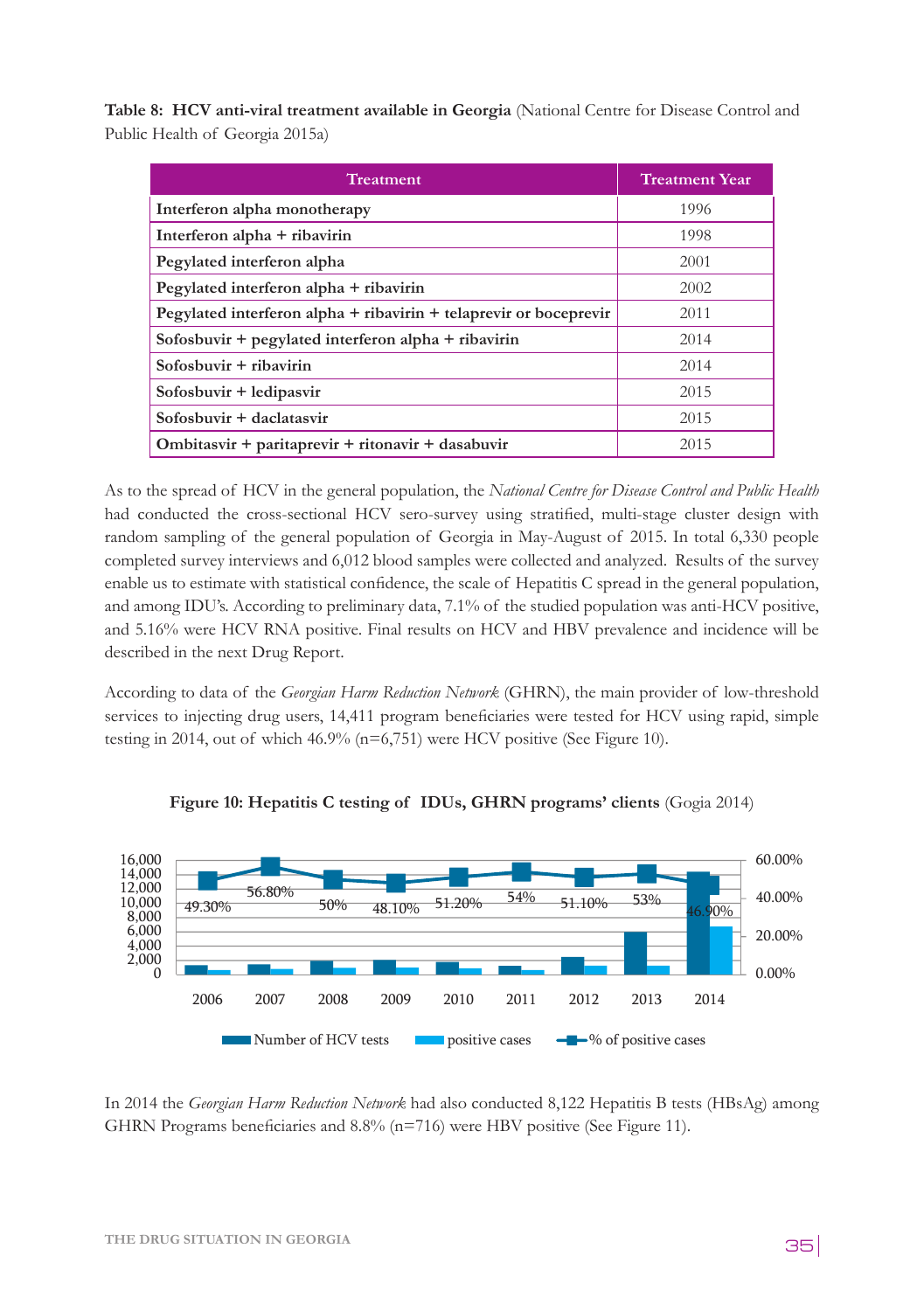

# **Figure 11: Number of Hepatitis B tests and positive cases among IDUs** (Gogia 2014)

According to the results of the 2014 Bio-behavioral Surveillance Survey (See Sub-chapter 6.2.2) in 7 surveyed cities, the pooled HCV prevalence rate was 66.2%. High HCV prevalence was found in Batumi, Kutaisi, Tbilisi, and Zugdidi. Surveys of previous years showed the same high prevalence rate for those cities, which may mean that injecting drug users did not exercise safe injecting practices in the beginning of their IDU career. Currently the highest prevalence is identified in Batumi and the lowest in Telavi (see Figure 12).





#### **Syphilis**

In 2014, 1,431 new cases of syphilis were registered in Georgia. The incidence rate among all age groups was 38.4 per 100,000 citizens, which shows an increased incidence compared to previous years (See Figure13).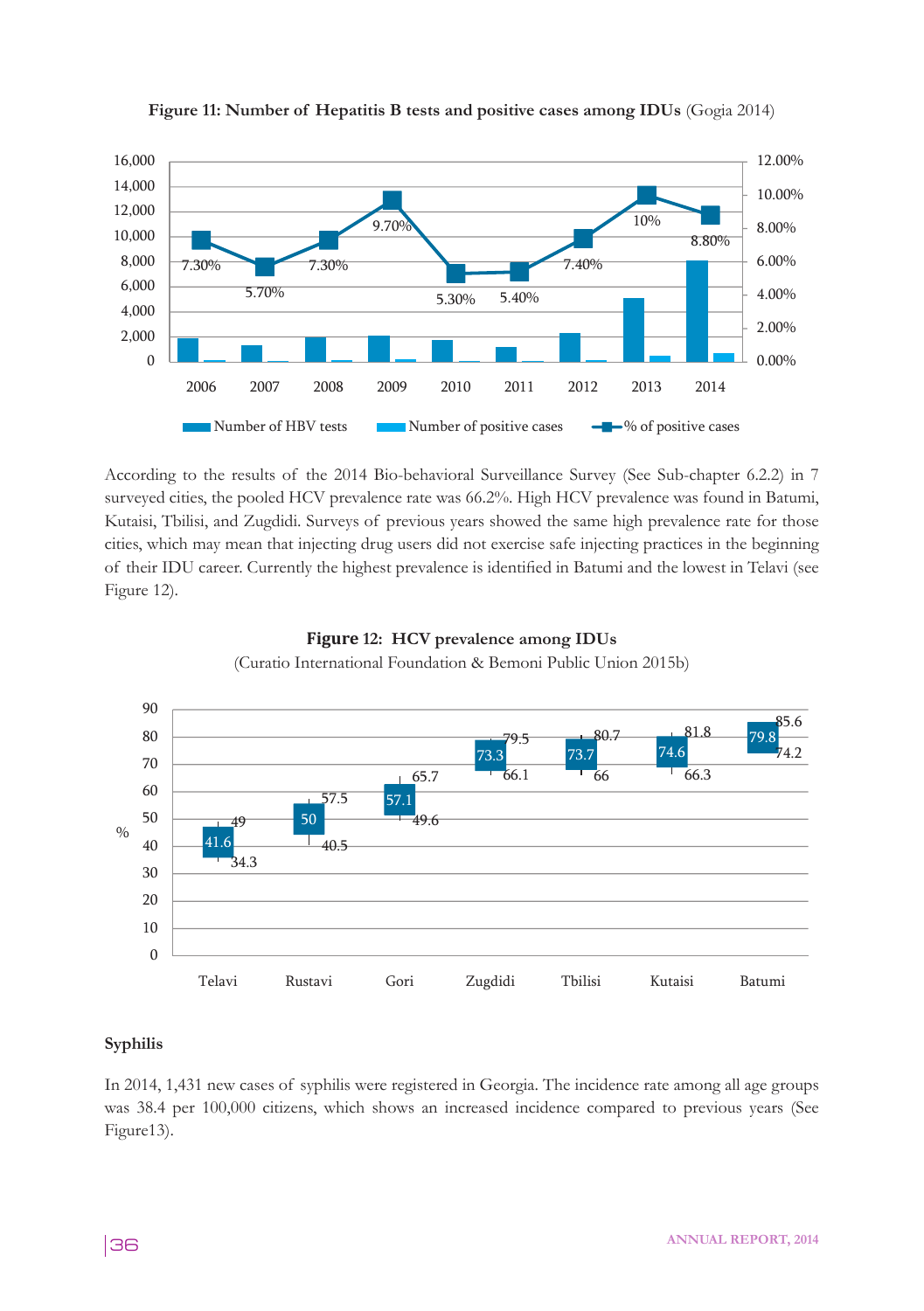

**Figure 13: Syphilis incidence per 100,000 persons in 2012-2014** (Gamkrelidze et al. 2014)

Data on the number of IDUs among individuals identified as being infected with syphilis is unavailable. The Bio-Behavioral Surveillance Survey of 2014 did not include information on tests for syphilis. Therefore, we can only discuss syphilis using data from the Georgian Harm Reduction Network (GHRN) (Gogia 2014), which has regularly (annually) carried out RPR (Rapid Plasma Reagin) testing among its program's beneficiaries since 2010. In 2014, 10,149 RPR tests were performed, of which 4.8% (n=490) were RPR-positive (See Table 9).

# Table 9: Syphilis among IDUs – number of tested and positive cases by years (Gogia 2014)

|                                    | 2010 | 2011 | 2012  | 2013  | 2014   |
|------------------------------------|------|------|-------|-------|--------|
| Number of tests for syphilis (RPR) | 523  | 344  | 1,622 | 4,759 | 10,149 |
| <b>RPR</b> prevalence $\%$         |      |      | 3%    |       | 4.8%   |

### **Tuberculosis**

According to data of the *Georgian Harm Reduction Network*, in 2014, 4,075 TB tests were performed for IDUs participating in their Programs; 396 (9.7%) of them had positive results. Based on that they were referred to specialized medical facilities and 33 of them were enrolled into the National TB program.

# **6.3. OTHER DRUG-RELATED MORBIDITY**

### **6.3.1. Non-lethal Overdose**

It was determined that the State will begin the collection of information on non-lethal drug overdoses in accordance with ICD codes (F10-F19) in 2015 using statistical form IV-11, designed for this purpose, by the *National Centre for Disease Control and Public Health* (NCDC) in 2013 (National Centre for Disease Control and Public Health of Georgia, 2015b) .

The Annual Drug Report for 2013 contains information on two surveys conducted by the *Georgian Harm Reduction Network* (GHRN) on non-lethal overdose of their patients and beneficiaries, relevant knowledge and skills, and corresponding preventive activities (Gogia 2013).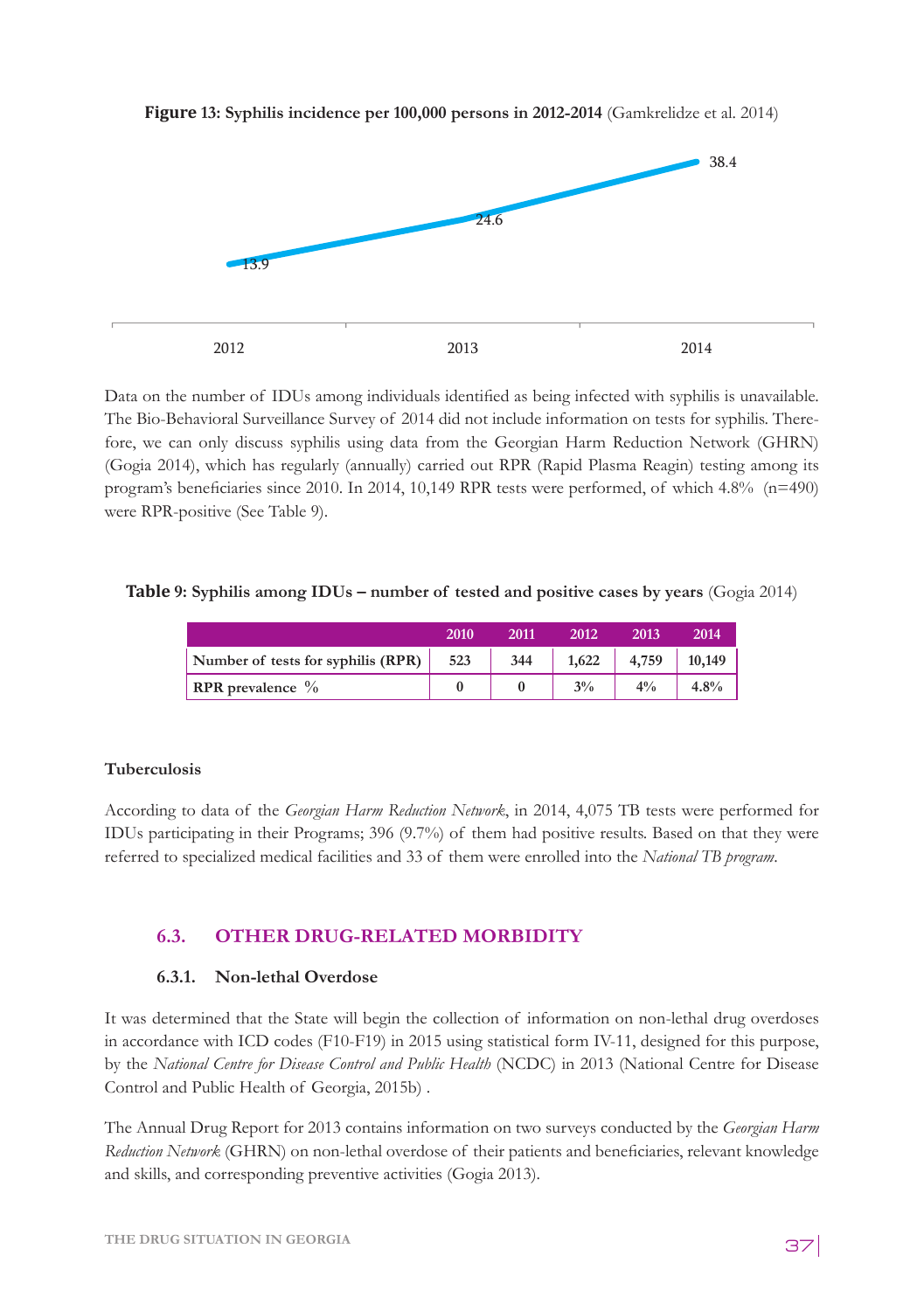According to information of the Ministry of Internal Affairs, in 2014 5 persons were fined due to driving under influence of drugs or other psychotropic substances (Article 116 of Administrative offences of Georgia); and 1611 persons were fined after resulting injuries for other persons, impairing other vehicles or traffic facilities as a result of driving under influence (Ministry of Internal Affairs of Georgia, 2014).

# **6.4. DRUG RELATED DEATH AND MORTALITY**

Collecting information on drug related death cases was stopped in the 1990s and was reinstated in 2007 by the *Levan Samkharauli National Forensic Bureau*<sup>12</sup>.

| Year | Registered overdoses |
|------|----------------------|
| 2010 | 16                   |
| 2011 | 16                   |
| 2012 | 39                   |
| 2013 | 28                   |
| 2014 |                      |

### Table **10: Registered drug related death cases**

(Levan Samkharauli National Forensic Bureau, 2015)

The number of documented overdose deaths is small and does not correspond to informal data from Harm Reduction Services and data from the *Georgian Harm Reduction Network*'s surveys (See GHRN Annual Report, 2015 and section 7 of this report). It may be assumed that legislative environments were an obstacle to obtaining accurate information. The Special Order of the Minister of Labor, Health and Social Affairs No. 239/n (MoLHSA, 2000), obliged eye-witnesses (or those assisting) in overdose cases to inform police, which hindered collection of information. Data prior to 2010 is unavailable. As previously mentioned, in the introduction of this section on health correlates, the mandate to inform law enforcement was lifted in 2014, and doctors are no longer obligated to inform police (except in cases where signs of other crimes are evident). This change in policy has helped create favorable conditions for collecting more accurate data in 2015.

<sup>12</sup> For the present report, the number of drug-related overdose cases were confirmed in 2015; as a result, the numbers reported differ from those indicated in the 2013 report.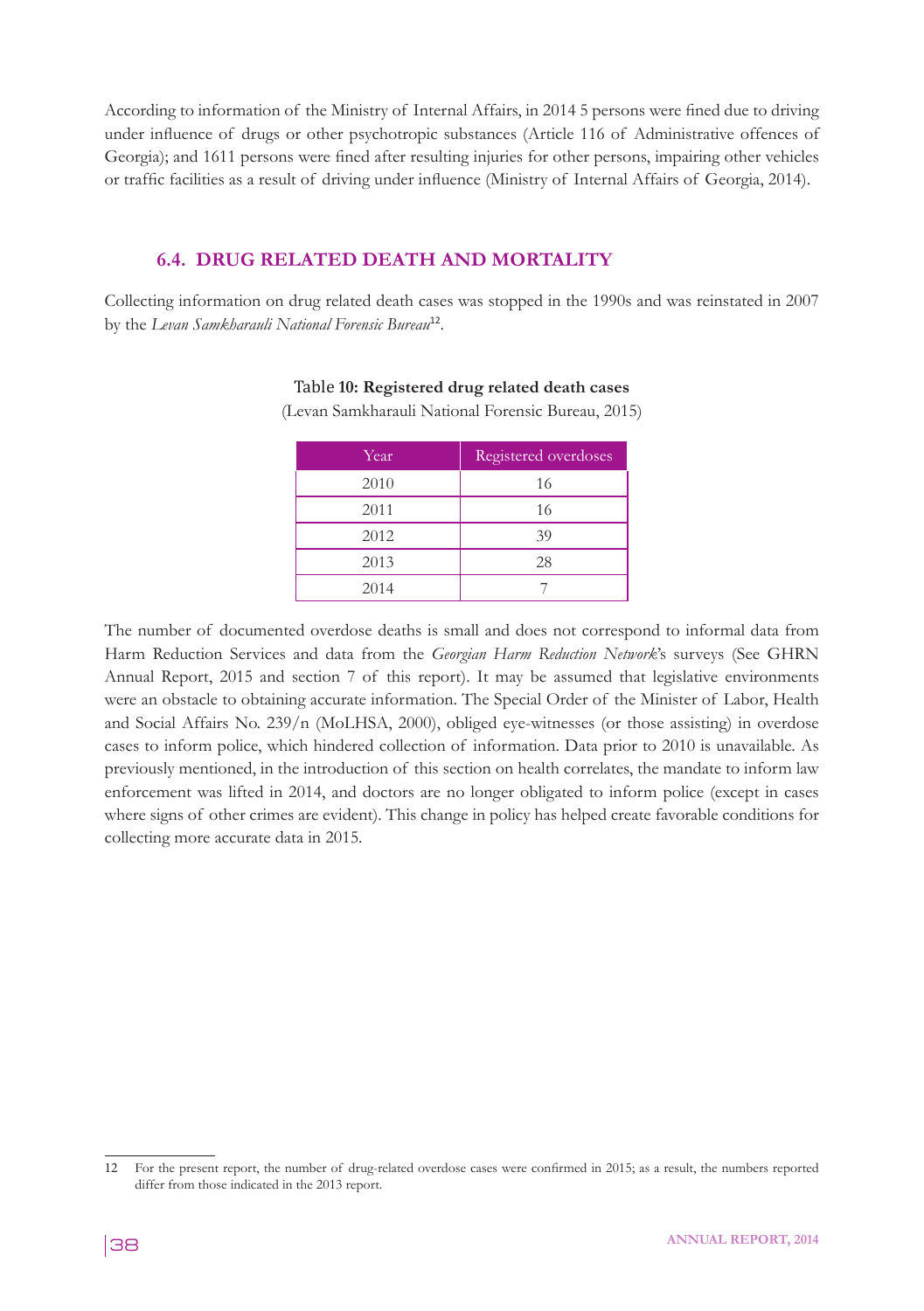# 7. RESPONSE TO HEALTH CORRELATES AND CONSEQUENCES

# **7.1. INTRODUCTION**

Harm reduction is the most developed approach in response to drug addiction problems in Georgia. The country began acting to stop the spread of the HIV/AIDS epidemic in 1980s. For this reason, with support of the *Global Fund to Fight AIDS, Tuberculosis and Malaria* (Global Fund) and other international donors, harm reduction-oriented measures and relevant infrastructures have been developed in the country. *Georgian Harm Reduction Network* is an important part of this infrastructure. Its' member organizations work both in the capital city and regions across Georgia on prevention of drug related death and bloodtransmitted infections among injecting drug users.

As of 2014, development of institutional mechanisms for eliminating Hepatitis C began in Georgia, and the *Emergency Action Plan for Hepatitis C* was being implemented. As of the writing of this Report the *Longterm Hepatitis C Elimination Program Action Plan for 2015-2020* was still under development (See subchapter 6.2.3).

# **7.2. PREVENTION OF DRUG RELATED EMERGENCY SITUATIONS AND DEATHS**

Data on drug related medical emergencies and death are scarce in the country (See sub-chapters 6.3 and 6.4). At the same time, *Georgian Harm Reduction Network* documented 528 cases of drug overdose. The largest number of overdoses were observed in Batumi (28%) and Rustavi (28%), followed by Sukhumi (12%) and Tbilisi (11%). These data were collected by the "Take Home Naloxone" project, which has been in operation since it was implemented in 2009 with financial support of the Global Fund for beneficiaries of the HIV prevention program. The goal of this project is to prevent death of PWID due to overdose. The project conducts trainings to facilitate raising awareness and create adequate response skills among PWID. An important component of the project is distribution of naloxone ampoules to PWID. According to information about the 2014 number of used naloxone ampoules; which were used as a result of naloxone injecting,  $93\%$  (n=489 of 528) of overdose cases survived with  $7\%$  (n=39) lethal overdose cases. No data on the type of substances associated with the overdose cases are available. Table 11 shows trends in distribution of Naloxone ampoules in the frame of the Program.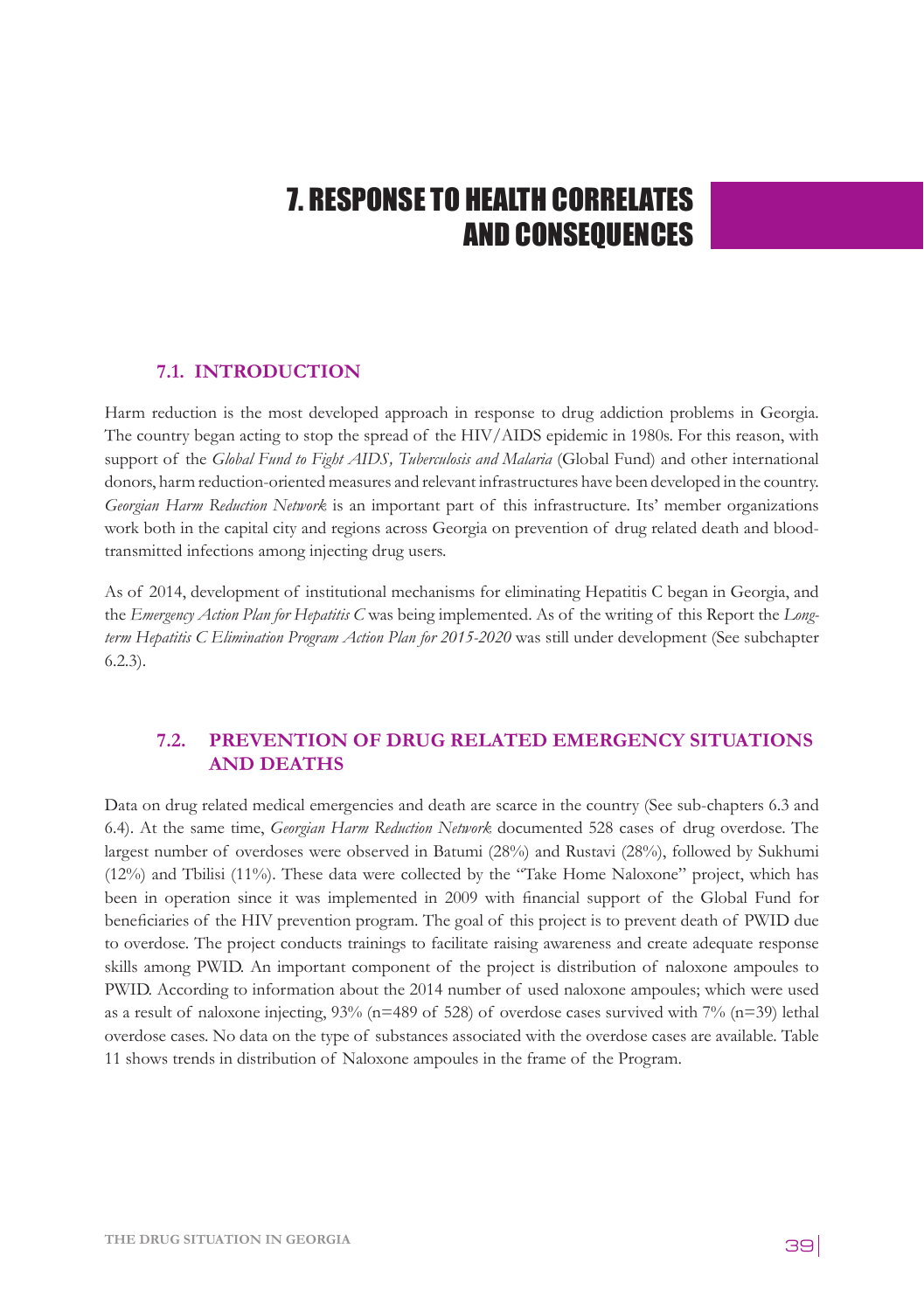|  |  |  | Table 11: Trends of naloxone ampoules distribution to PWIDs (Gogia 2014) |  |  |
|--|--|--|--------------------------------------------------------------------------|--|--|
|--|--|--|--------------------------------------------------------------------------|--|--|

| Years              | 2009  | 2010  | 2011 | 2012  | 2013  | 2014  |
|--------------------|-------|-------|------|-------|-------|-------|
| Number of ampoules | 2,400 | 1.848 | 288  | 1,396 | 1,628 | 9,881 |

# **7.3. PREVENTION AND TREATMENT OF DRUG-RELATED INFECTIOUS DISEASES**

With methodological and financial support of international organizations, Georgia as well as civil sector organizations, are working on prevention and treatment of drug related infectious diseases. Georgia has responded to HIV/AIDS and Hepatitis C with relevant state programs implemented by the public sector as well as non-governmental and private sector organizations.

The goal of the *State HIV Prevention Program* is to reduce transmission of HIV/AIDS through early detection of new cases and treatment. Universal access to antiretroviral treatment is provided in the framework of the program. As of 2013 and according to new guidelines on HIV-infection treatment the antiretroviral treatment is recommended if CD4 cell count is equal or less than 500; according to these guideline, early detection and engagement into treatment is one important means of preventing further spread of the disease.

The goal of the first stage of the *Program of the Ministry for Labor, Health and Social Affairs on Elimination of Hepatitis C* is to reduce morbidity, mortality and spread of infection caused by Hepatitis C (HCV) by means of gradual provision of population access to prevention, diagnosis and treatment. The program supports the diagnosis and enrolment of Hepatitis C patients into treatment with relevant medication (Sofosbuvir, pegylated interferon and ribavirin) appropriate to their qualifying medical criteria (e.g. liver fibrosis level). Treatment program eligibility includes the following: 1.) the person must be a citizen of Georgia with active HCV infection, 2.) they have a counter-indication to traditional PEG IFN and RBV Hepatitis C medication, 3.) they have never been treated before, and 4.) if they were previously treated their treatment failed or was unsuccessful. For the diagnostic component of HCV care, the state program envisages 70% co-payment by patients; this is reduced to a 30% co-payment by patients with a socially disadvantaged status. Medication is donated by the Gilead Sciences Inc. and is provided to beneficiaries for free. As of the writing of this report, during 2016, 6,000 individuals were engaged in this program.

According to data of the *Infectious Diseases, AIDS and Clinical Immunology Research Centre*, at the end of 2014, 2,541 HIV/AIDS patients received antiretroviral (ARV) treatment; 1,094 individuals were infected via injecting drug administration. The 12-month survival rate for the entire infected population reached 86%, and was 83% among people who use drugs (Chkhartishvili and Chokoshvili 2015).

With support from the Global Fund, HIV/AIDS testing and consultation became available to all penitentiary facilities. In 2014 the number of inmates tested for HIV and Hepatitis C amounted to 8,000. Hepatitis C was diagnosed in 48% ( $n=3,800$ ) of those tested and HIV/AIDS in < 1% ( $n=34$ ) (detailed information on the treated cases is presented in Chapter 5).

Low-threshold services play a very important role in helping prevent dissemination of drug-related infections; the Georgian Harm Reduction Network offers such services. The Network unites 26 organizations and coordinates low-threshold activities in 11 towns of Georgia through its 14 service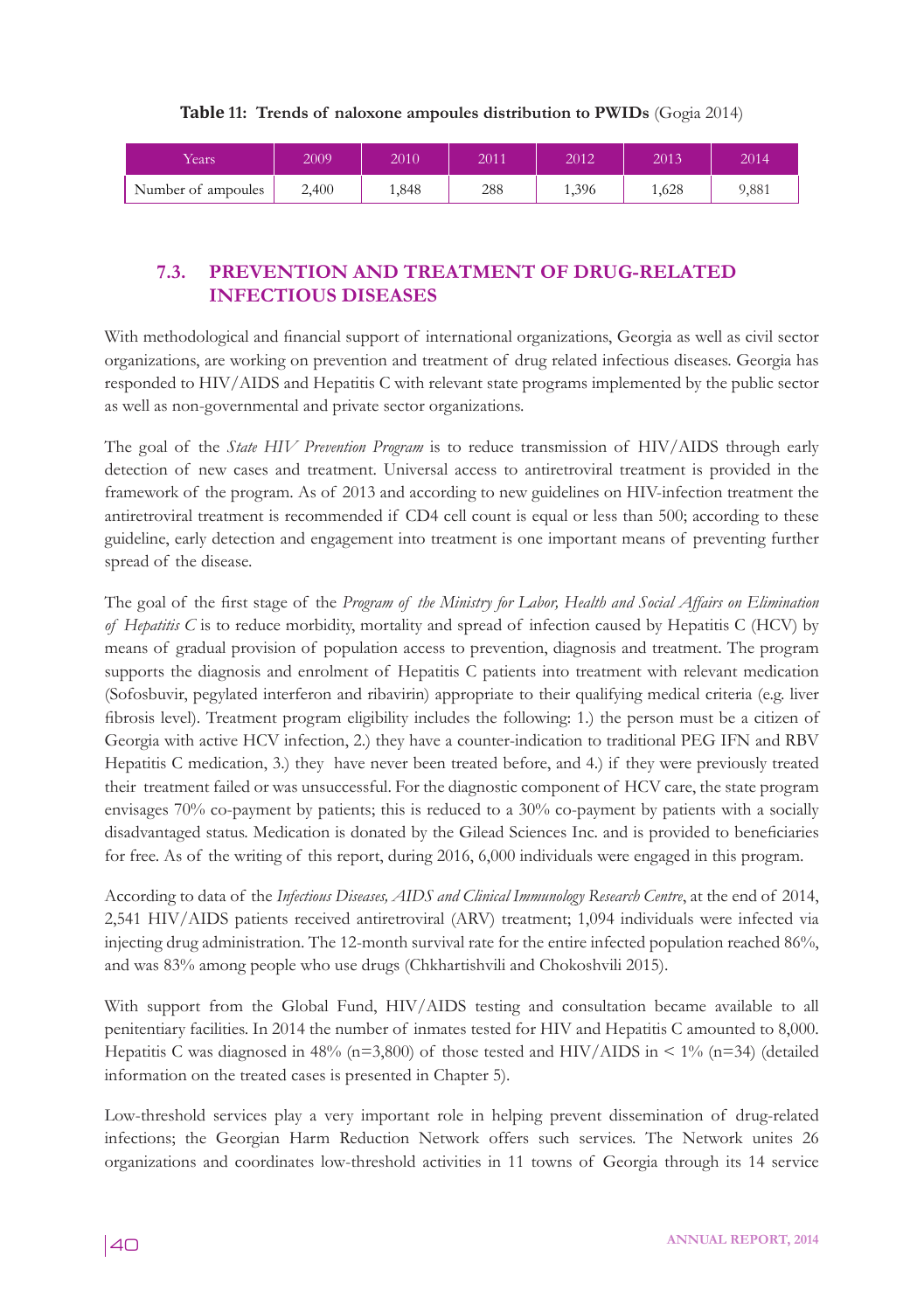centers. Together with other activities, the low-threshold centers also distribute sterile injecting equipment, condoms and informational materials in the PWID community. Figure 14 shows the distribution of clean injecting equipment per year from 2006-2014.



**Figure 14: Number of distributed needles and syringes by years** (Gogia 2015)

*Georgian Harm Reduction Network* actively tries to increase geographic coverage of the program as well as its scale; therefore they apply peer-driven interventions. As of 2015 they plan to introduce mobile outpatient voluntary counseling and testing services.

# 7.4. RESPONSE TO OTHER HEALTH CORRELATES OF DRUG USE

Information on other drug use-related health problems and the response thereto is not currently collected. The only available source of information, where corresponding data may be found is *Georgian Harm Reduction Network* member-organizations. For instance, the NGO *Tanadgoma* provides mental health counseling to people who inject drugs (PWID) with psychiatric co-morbidities through a voluntary testing and counseling program (Gogia 2014). In addition, with support from the French organization *Medicine Du Monde* the NGO *New Vector* provides free medical assistance to PWID. For instance, in 2014 the *New Vector* rendered dental services to 814 PWIDs, and the liver fibroscan examination to 910 PWIDs with Hepatitis C (Labartkava, 2015).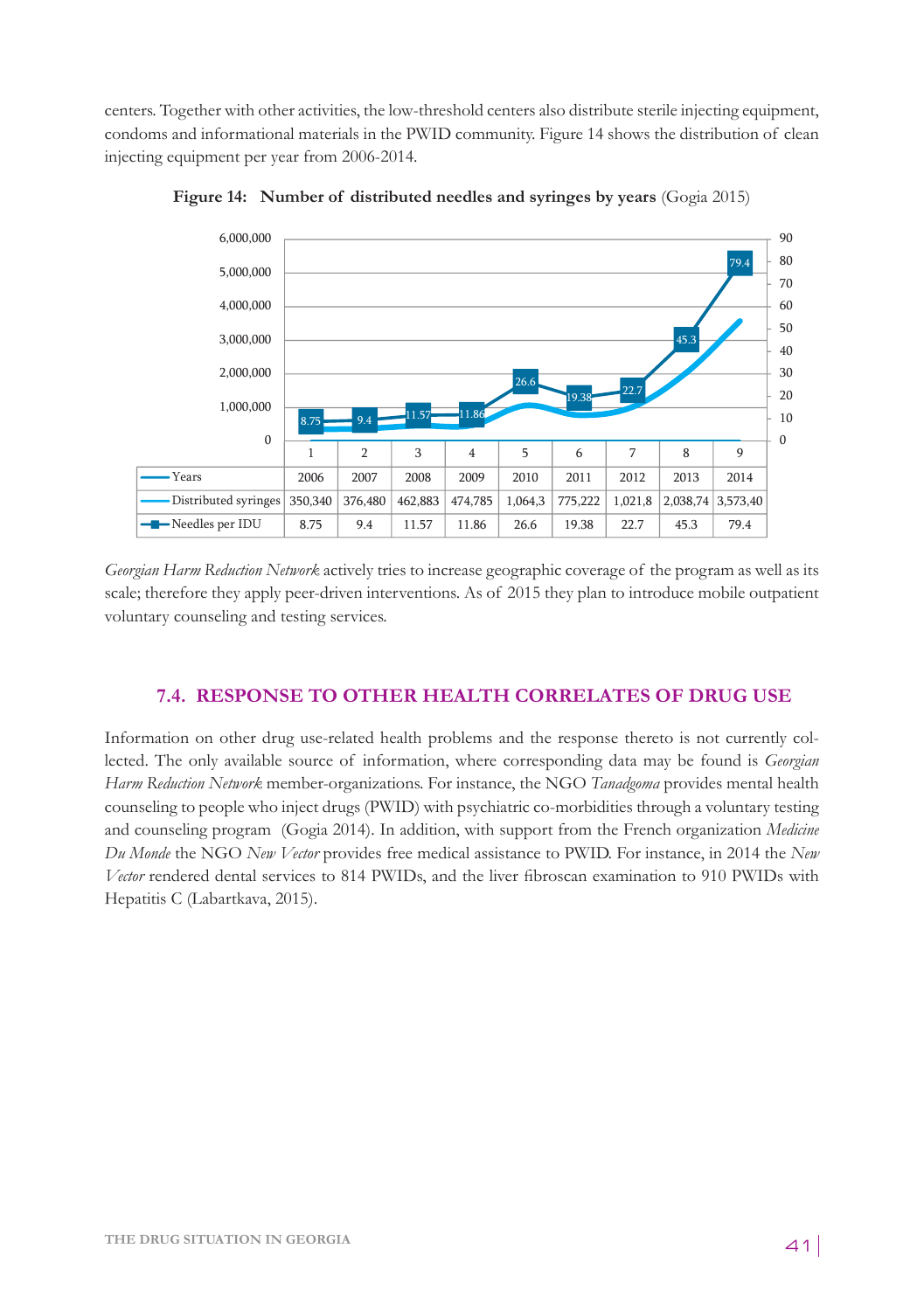# 8. SOCIAL CORRELATES AND SOCIAL REINTEGRATION

# **8.1. INTRODUCTION**

The first attempt to introduce psychosocial rehabilitation services in Georgia was made in 2012, but with limited success (Javakhishvili, Otiashvili, and Tabatadze 2013). In recent years psychosocial rehabilitation was removed from the policy agenda of the MoLHSA. Psychological assistance for people with drug addictions, and rehabilitation and social reintegration interventions for PWID were very limited in Georgia.

- 1. State expenditures of rehabilitation services for PWID in 2014 were similar to allocations in previous years. According to Government Resolution No 650 (2, December 2014) that approved state health programs for 2014, a total of 1,600 GEL (704  $\epsilon$ ) per patient was allocated by the state for medical services to treat drug addiction.
- 2. The state program also allocated funds for rehabilitation services for psychiatric and behavioral disorders caused by psychoactive substances, and primary psycho-physical rehabilitation in the amount of 400 GEL (176 €).

Within the framework of the state program, patients who undergo short-term treatment and are discharged from the clinic, are also entitled to receive counseling (free-of-charge) from medical narcologist and/or psychologists during a two week period on an outpatient basis.

According to the data from the Ministry of Justice of Georgia (MoJ), starting from November 2012 the LEPL *Crime Prevention Centre of the MoJ* began social rehabilitation and reintegration programs for people who were formerly incarcerated. This was considered innovative because such programs had not previously existed in Georgia (Ministry of Justice of Georgia, 2015). However, the number of inmates convicted for drug-related crimes who allegedly benefited from this program is unknown. In recent years, several donor-funded programs were initiated to facilitate the process of social reintegration of people who use drugs. A brief description of these programmatic activities is presented in section 8.2 Social Reintegration.

### **8.2. SOCIAL EXCLUSION AND DRUG USE**

Data on social exclusion of people who inject drugs (PWID) are insufficient. This Chapter presents social indicators of people who use drugs, based on statistical data from the Bio-Behaviour Surveillance Survey (BBSS) of problem drug users (Curatio International Foundation & Bemoni Public Union, 2015a).

In the 2014 BBSS, in total 2,037 drug users were surveyed in 7 cities of Georgia; the majority (98%) were men. Among people interviewed for the study 95.5% were ethnic Georgians; this corresponds to the ethnic composition of the general population of Georgia. Currently, there are no data on drug use among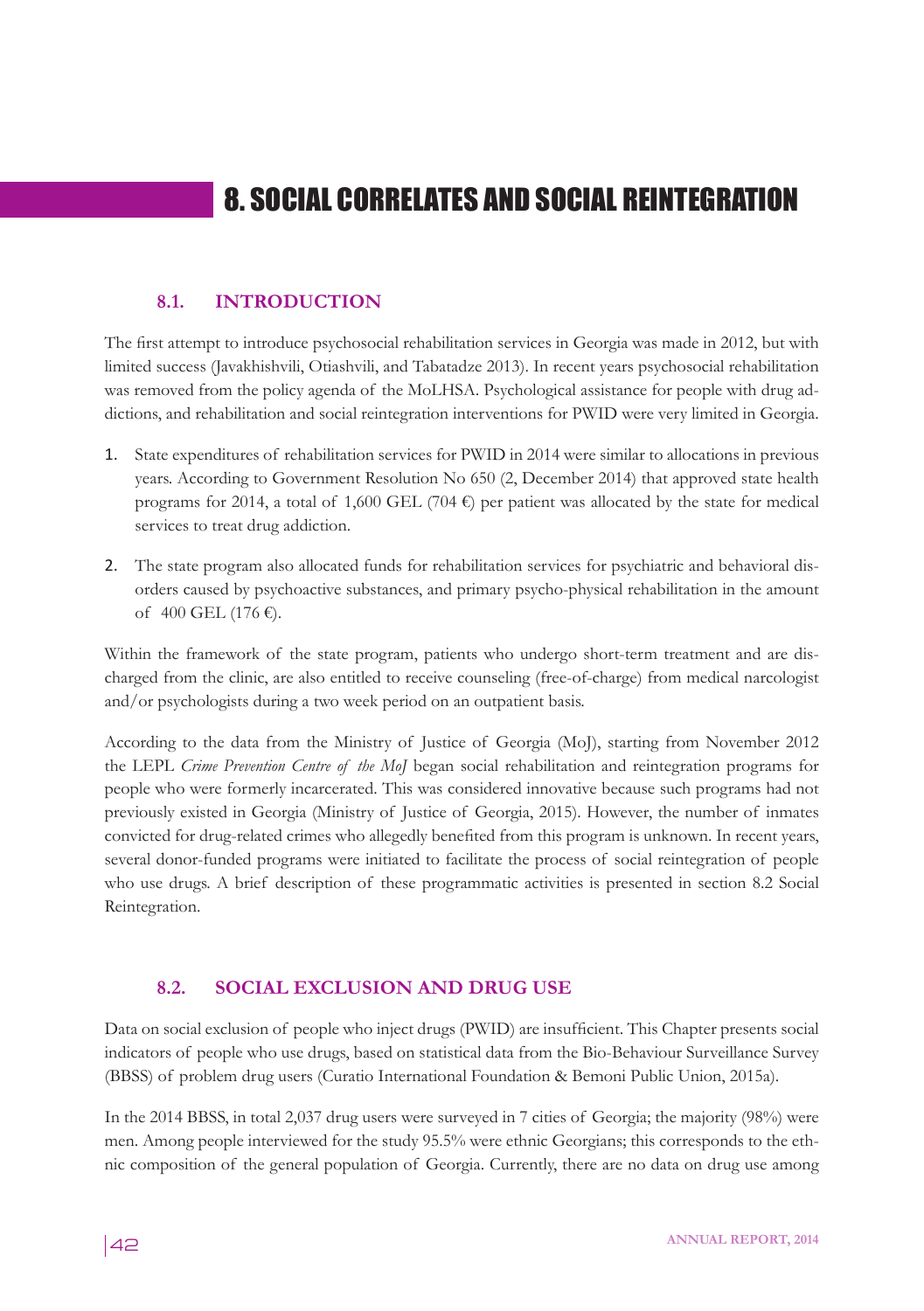ethnic minorities since no specific research was conducted in ethnic minorities. Forty-five per cent of BBSS survey respondents reported to be internally displaced persons (IDPs).

**Marital status**: almost half of respondents (45.3%) were married, and less than one-third of the survey respondents (32.2%) had never been married. Almost one-fifth of respondents (21.2%) were divorced or separated. Differences between cities were insignificant; the largest proportion of married persons was found in Kutaisi and Batumi with 56.5% and 55.6% respectively. The lowest proportion of divorced respondents lived in Zugdidi - 9.5%. 12.5% of respondents lived alone. The largest percentage of BBSS respondents who reported living alone were in Tbilisi (16.6%) and the lowest proportion reside in Zugdidi (7.2%). A small percentage of respondents (1.4%) stated that they lived with partners, with 4% in Tbilisi, 3% in Zugdidi and less than 2% in other cities.

**Education**: The majority of respondents (59.9%) had secondary or vocational education. Just over one third (35.5%) of respondents in all cities had higher education. The highest number of respondents with higher education was recorded in the capital city Tbilisi with 59.5% and the lowest in Zugdidi (27.6%). Very few respondents said they had never received any formal education (one respondent in Batumi and one in Zugdidi), or had only primary education (one respondent in Rustavi).

**Employment:** More than two-thirds of respondents (out of 2,037) were unemployed at the time the BBSS survey was conducted. The proportion of unemployed across all seven cities equaled 69% which ranged from 51.3% in Gori to 73.2% in Kutaisi. The percentage of respondents who were currently students was less than 1%. A large proportion of employed problem drug users participating in the survey said that they had temporary jobs. Only 8.9% of respondents had permanent paid jobs. The highest employment rate was in Telavi with 18.7% and the lowest in Zugdidi, where only 5.6% reported having a permanent job. The BBSS conducted in 2012 (Curatio International Foundation and Bemoni Public Union, 2012) found the highest employment rate among participants in Zugdidi (13.6%) however the situation there has detiorated and by 2014 only 5.6% were regularly employed.

**Income**: In all seven cities, the average monthly income of people who use drugs was 100-300 GEL (44- 132 €); one fifth had monthly income less than 100 GEL (44 €). Sixteen percent of respondents reported that their monthly income was 500-1000 GEL (220-440 €); and only 3.5% of respondents earn more than 1,000 (440 €) per month. (See Figure 15).



# **Figure 15: Percentage of PWID by monthly income in GEL/EUR**

(Curatio International Foundation & Bemoni Public Union 2012)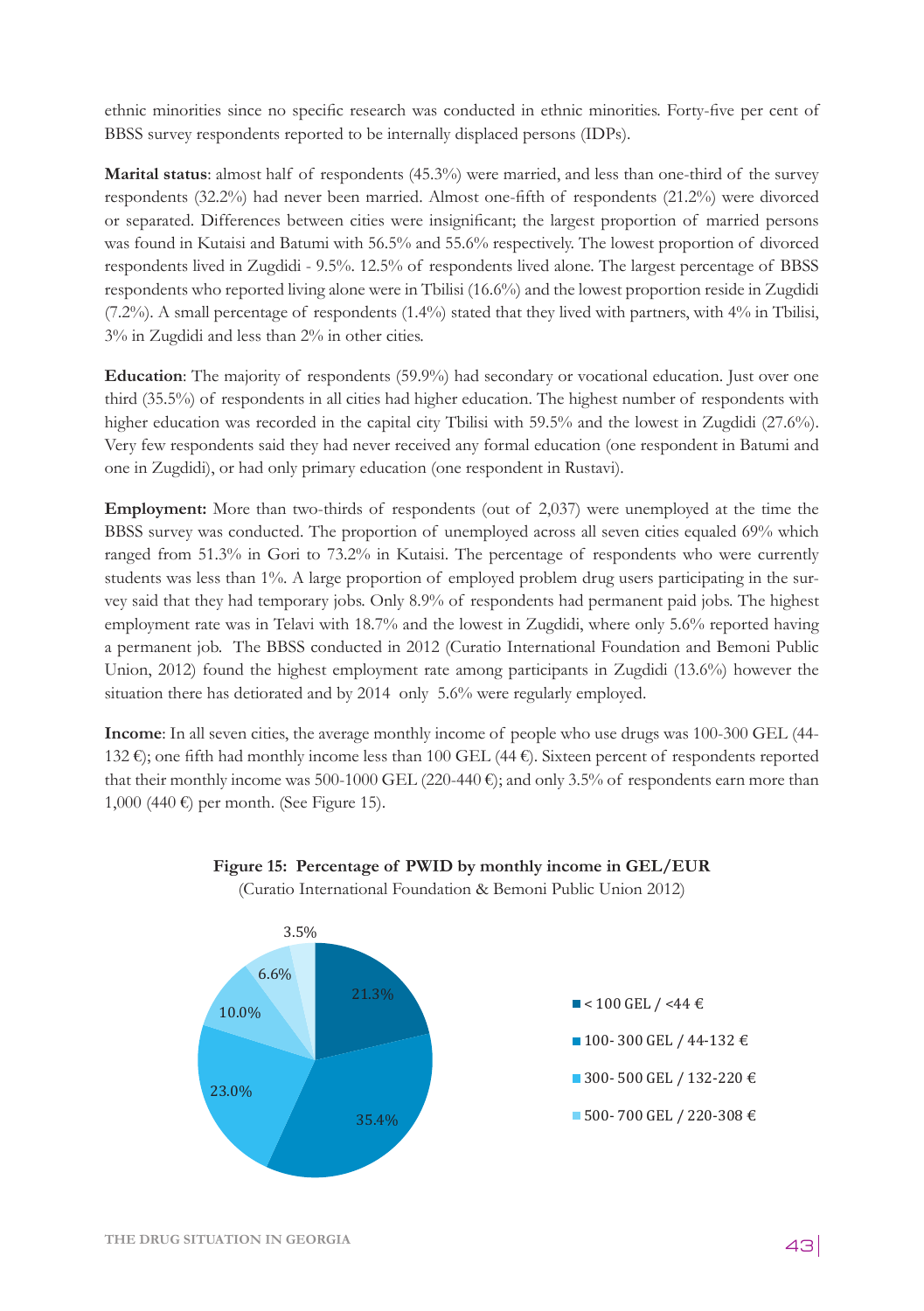The data presented in Figure 15 indicate that PWID in Georgia belong to financially vulnerable groups: unemployment rates among drug users are 6 times higher than that of the general population. According to data from the *National Statistics Office of Georgia*, in 2014 the unemployment rate in the economically active population did not exceed  $12.4\%$ <sup>13</sup>, while more than two-thirds of drug users surveyed (69%) reported being unemployed.

Monthly income of those employed is also significantly lower compared to the national income level in Georgia. According to official statistics the 2014 average monthly nominal salary of hired employees was 818 GEL (360  $\epsilon$ )<sup>14</sup>, however more than 90% of problem drug users surveyed earn less than the average monthly nominal salary. Furthermore, one-fourth of all respondents earned less than the living wage  $(154.5 \text{ GEL}/68\epsilon)^{15}$  necessary for an adult.

There is no information about drug use problems among homeless people in Georgia. Specific research to examine the prevalence of past or current drug use among homeless individuals has never been conducted in the country. The first temporary shelter for people residing in the streets was established in December 2013 by the government to help homeless people survive cold winters. According to MoLHSA, about 170-190 homeless people sleep in the Tents Town shelters. The criteria to accept beneficiaries for this housing are simple - personal inquiry, or referral from a patrol police officer who identifies and takes a homeless person to the tents.<sup>16</sup> The media published several cases of alcohol intoxication among shelter residents.<sup>17</sup> The professional community does not acknowledge that homelessness is a visible problem among drug users; however the problem of alcohol or other drug use among homeless people in Georgia has not been studied and requires further examination.

# **8.3. SOCIAL REINTEGRATION**

A substantial portion of the programs which aim to support social reintegration of people who use drugs, are funded by international donor organizations. Since 2012 the LEPL *Crime Prevention Centre of the Ministry of Justice* has been working on rehabilitation and socialization of formerly incarcerated people. It is presumed that some of the formerly incarcerated people enrolled in this Program have been convicted for drug-related crime. However, disaggregated data about the beneficiaries by the type of conviction is not available. Activities performed with donor assistance and programmatic data on beneficiaries are described in the following section.

### **Programme of Social Enterprises of the International Organization for Migration:**

As of June 2014, the International Organization for Migration (IOM) Mission to Georgia in a close cooperation with IOM Berne and Swiss Foundation Contact Netz started implementation of the Social Enterprises' Programme. The programme is titled "*Socio-Economic Integration through Social Enterprise Development to Address the Problem of Drug Abuse among Georgian Nationals, Including Returning and Potential Migrants"* and is supported by *The State Secretariat for Migration of Switzerland* (SEM). The Programme aims to rehabilitate and integrate people in addiction recovery who have emigrated or intend to emigrate from Georgia. The goal of this Programme is to help Georgia develop national capacities for socio-economic inclusion and

<sup>13</sup> http://www.geostat.ge/?action=page&p\_id=145&lang=geo

<sup>14</sup> http://www.geostat.ge/?action=page&p\_id=145&lang=geo

<sup>15</sup> http://www.geostat.ge/?action=page&p\_id=178&lang=geo

<sup>16</sup> http://humanrightshouse.org/Articles/20431.html, accessed on March 14, 2015

<sup>17</sup> Mindia Aptsiauri. Living a homeless life in Tbilisi shelter. January 13, 2014. http://www.georgianjournal.ge/society/25971-livinga-homeless-life-in-tbilisi-shelter.html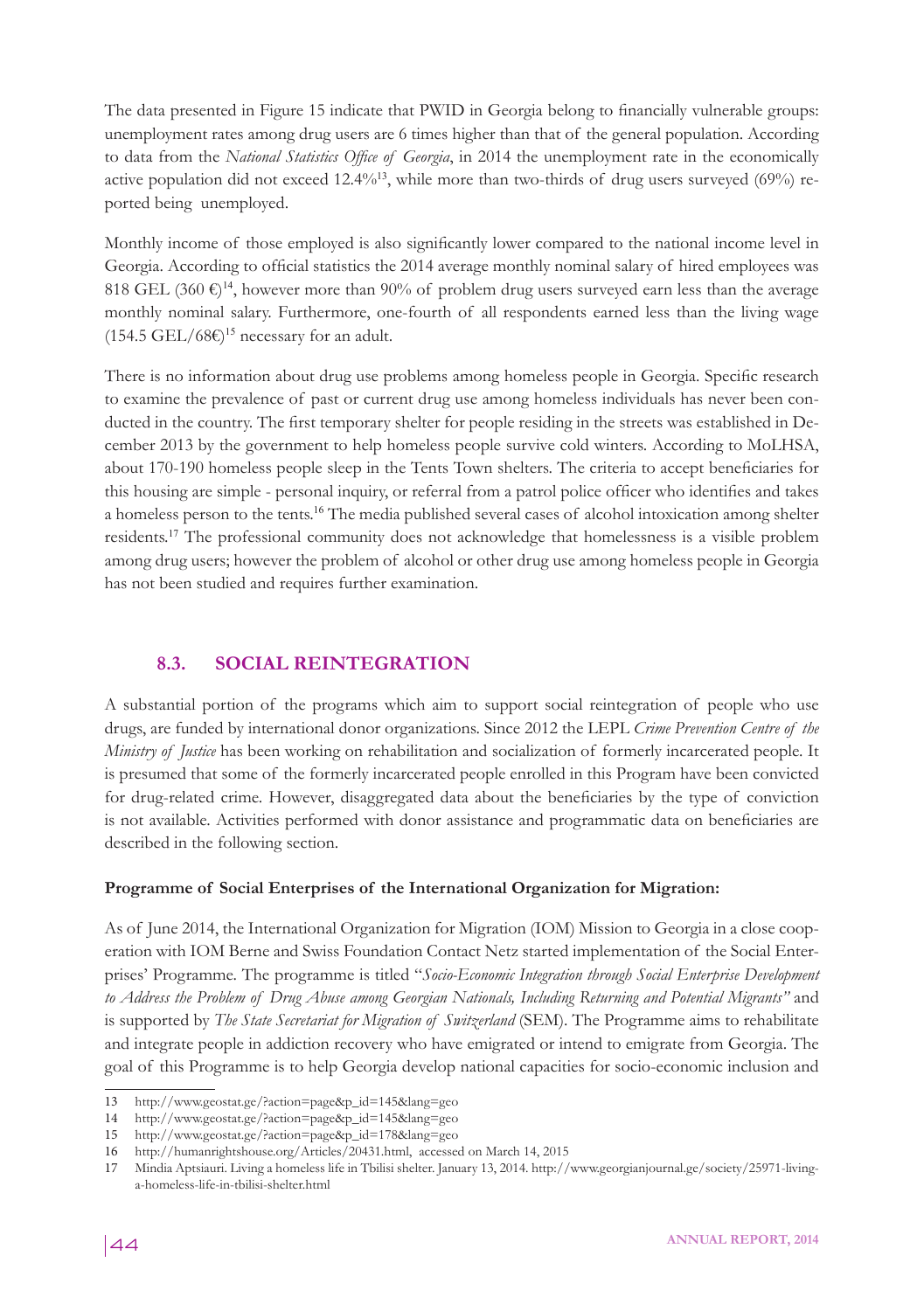empowerment of people with a history of drug use as a sustainable solution to the drug abuse problem. *The Swiss Foundation Contact Netz which is an implementing partner of IOM in the frames of this project*, has long-standing expertise in social entrepreneurship for the rehabilitation of drug users and contributes by transfer of Swiss know-how.

During the inception phase of this Programme, IOM established the *Project Support Committee* comprised of relevant governmental stakeholders and international organizations. An open and inclusive grant competition was held, which resulted in the establishment of six social enterprises that are operated by five Social Enterprise Implementing Partners of IOM. These enterprises employ the target group and offer to the latter six months' duration therapy through work rehabilitation programme functional in the following scope of economic activities:

- Nursery for decorative flowers, shrubbery and trees and organic (bio) vegetable farming as well as breeding of animals, poultry and fish. The given Social Enterprise "Green Family" is operated by the *Gori Sapling Nursery of Gori Municipality*.
- Wooden (carpentry) workshop, which produces souvenirs, toys, and furniture and is operated by LTD *Perspektiva* under the *National Probation Agency of Georgia*.
- Cafeteria and a Car Wash Service Social Enterprises operated by non-commercial organization "Change the Scenario", which is a subsidiary organization of the LEPL *Centre for Crime Prevention under the MoJ*.
- The Art Café Social Enterprise, which is operated by the NGO *Kamara.*
- Advertisement Studio for the production of promotional materials, which is operated by the *Centre for Information and Counseling on Reproductive Health Tanadgoma*.

Throughout 2015-2016 social enterprises will offer long-term work rehabilitation services to a minimum of 120 people in drug addiction recovery. The Programme aim is to: a.) facilitate further integration of its beneficiaries, b.) raise public awareness through campaigns to sensitize potential employers and the public about the beneficial impact of integration services, and c.) disseminate information about the workforce capacity of programme alumni and raise employers' sensitivity towards the importance of former drug users' integration. This will contribute to overcome existing stigma among the general population and stimulate interest among potential employers.

With the assistance of the Global Fund, the *Anti-drug Centre* under the Patriarchy of Georgia has been working on psychosocial rehabilitation of drug users and their family members since 2007; in the frame of the Global Found Program, 152 beneficiaries received individual and/or group psychotherapy in 2014; 91 individuals referred to the Centre through the Church-Rehabilitation focal points. In total, 941 drug users or persons in remission received consultations on the hotline for users and their support network; 172 users were trained as peer-educators. A priest specifically trained by the Centre led 50 group sessions with beneficiaries. In the framework of the Global Fund project, the Centre conducts training for clergymen of Church-Rehabilitation focal points. *Anti-drug Centre* under the Patriarchy of Georgia notes that Orthodox as well as non-Orthodox persons are among the beneficiaries of the Centre. The majority of service users are men (Bekauri 2015).

Psychosocial Rehabilitation Centre Kamara is a local non-governmental organization, which has been functioning since 2010, providing assistance to people in recovery from drug addiction and their micro-social surrounding. *Kamara* offers the following services to substance-dependent individuals after detoxification: psycho-diagnosis, cognitive-behavioral therapy, yoga, group therapy, art-therapy, mytho-drama and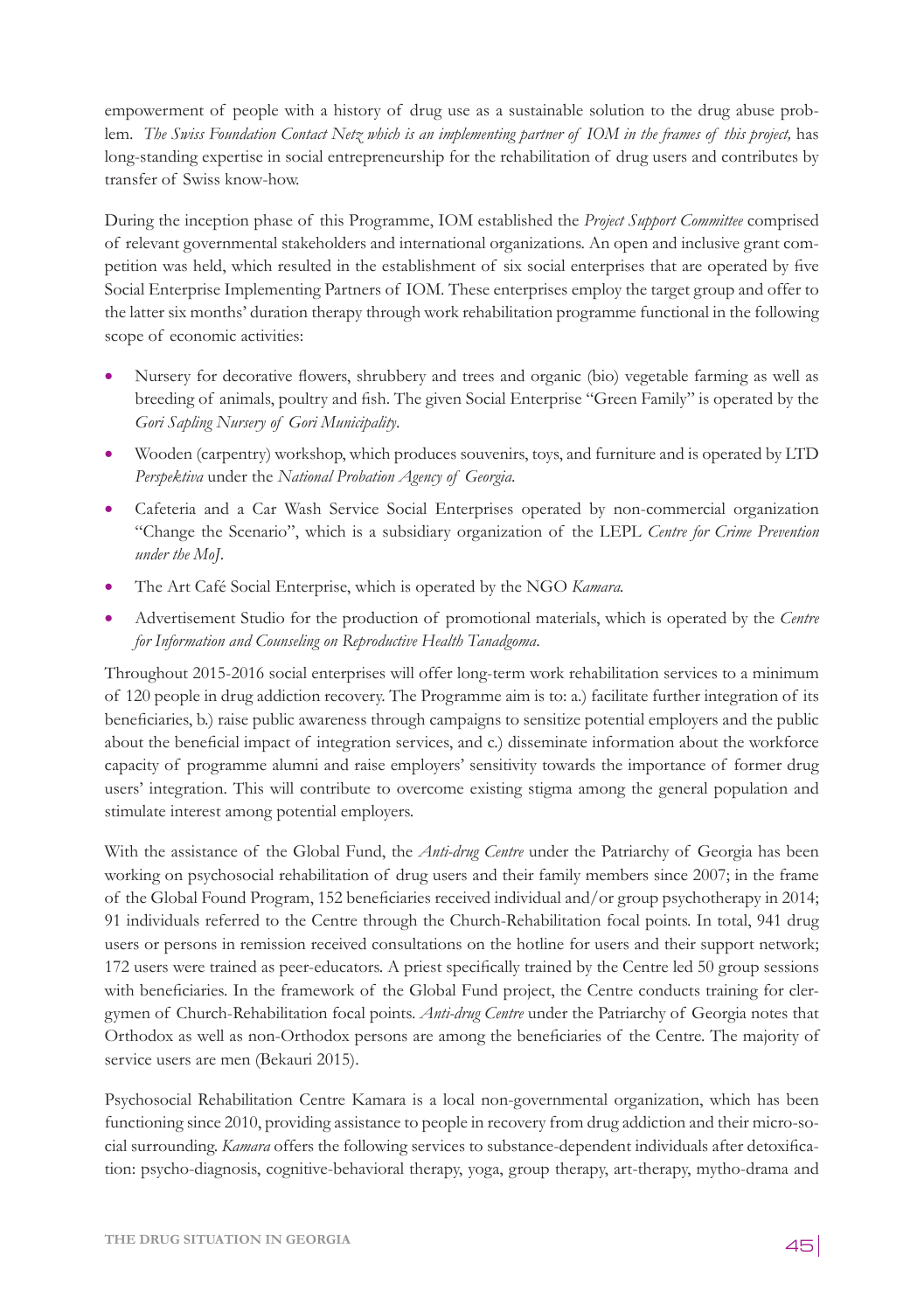music-therapy. *Kamara*'s activities are partially funded by the Global Fund and the *Open Society Georgia Foundation* (Chokheli 2015). Most of their programs are funded by private donations and contributions. *Kamara* creates informal and "family-like" environments for beneficiaries of the Centre which facilitates retaining beneficiaries in the program for an average of 6-months. *Kamara* serves approximately 60 patients annually; however in 2014, 85 individuals benefited from these services. Of the 85, only 2 were women.

*Kamara Rehabilitation Centre* uses art-therapy which enables participants to create art in a therapeutic context. This Program increases participants' self-esteem and facilitates their social reintegration. There are public exhibitions where their artwork is sold. These exhibitions are aimed at reducing stigma and negative attitudes towards people who use drugs (Panjikidze 2015).

The unit for psycho-social rehabilitation and voluntary counseling and testing within the *Centre for Mental Health and Prevention of Addiction*, supports psychosocial rehabilitation of people who use drugs and is underwritten by the Global Fund. Patients enrolled in substitution therapy and people who have undergone in-patient and outpatient detoxification, receive rehabilitation through this unit. Beneficiaries are offered services including psycho-diagnosis, individual, group and family psychotherapy, cognitive–behavioral therapy, psychological counseling, art-therapy, ergo-therapy, conflict management, and self-help groups. Spiritual support is also organized by the Centre, as required and beneficiaries may meet Church representatives, who help them solve a variety of problems and begin the canonical life. The Centre has a well-equipped gym where physical and healthcare procedures are offered to beneficiaries. In addition to fostering physical health, the Centre helps patients overcome such mental health problems as anxiety, depression, and anger. The Centre supports vocational development through acquisition of computer skills training. In 2014, the Centre served 52 individuals. A total of 21 people completed the full 3-6 month rehabilitation Program in 2014 (Todadze and Mosia, 2015).

**The European Union funded project** Establishing Social Bureaus for Former Inmates, Prisoners and Probationers in Georgia (Kasrelishvili, 2015) was implemented by the *Centre for Information and Counseling on Reproductive Health Tanadgoma* in partnership with international non-governmental organizations *– Mainline Foundation and AIDS Foundation East-West*. This project provides education and consultation to socially vulnerable populations on HIV, Hepatitis B and C, psychological and medical issues, overdose prevention, and psychological rehabilitation based on the 12 steps Program model. Communication skills development training sessions are offered to Program beneficiaries who are seeking employment. In 2014 in Batumi, Kutaisi, and Zugdidi 631 individuals used social bureau services; 293 of whom were former inmates, 249 probationers, and 82 inmates. In 2014, the Project resolved problems for several beneficiaries such as the case of a formerly incarcerated individual in Kutaisi who became homeless when he was rejected by his family and abandoned. Through assistance from the social bureau, he was designated as a socially vulnerable single person and temporarily placed in a shelter. In Zugdidi, former inmates were employed as waiters at a hotel and in the hazelnuts factory based on the recommendation of the social bureau. However, these few cases are insignificant considering the scale of the overall problem in the country.

Currently there are no psychosocial rehabilitation services targeting female drug users; nor are there any plans to do so. Women with addictions suffer from double social stigma stemming from their status as women and their drug use. In addition to problematic drug use, many of these women are victims of domestic or gender-based violence.

Given the scale of the problem in Georgia, availability of psychosocial rehabilitation services for drug users and those in recovery, including geographical accessibility to such services, is insufficient. In addition, long-term rehabilitation and social reintegration-oriented services remain fully dependent on funding of international donor organizations; which creates risk for the sustainability of such services.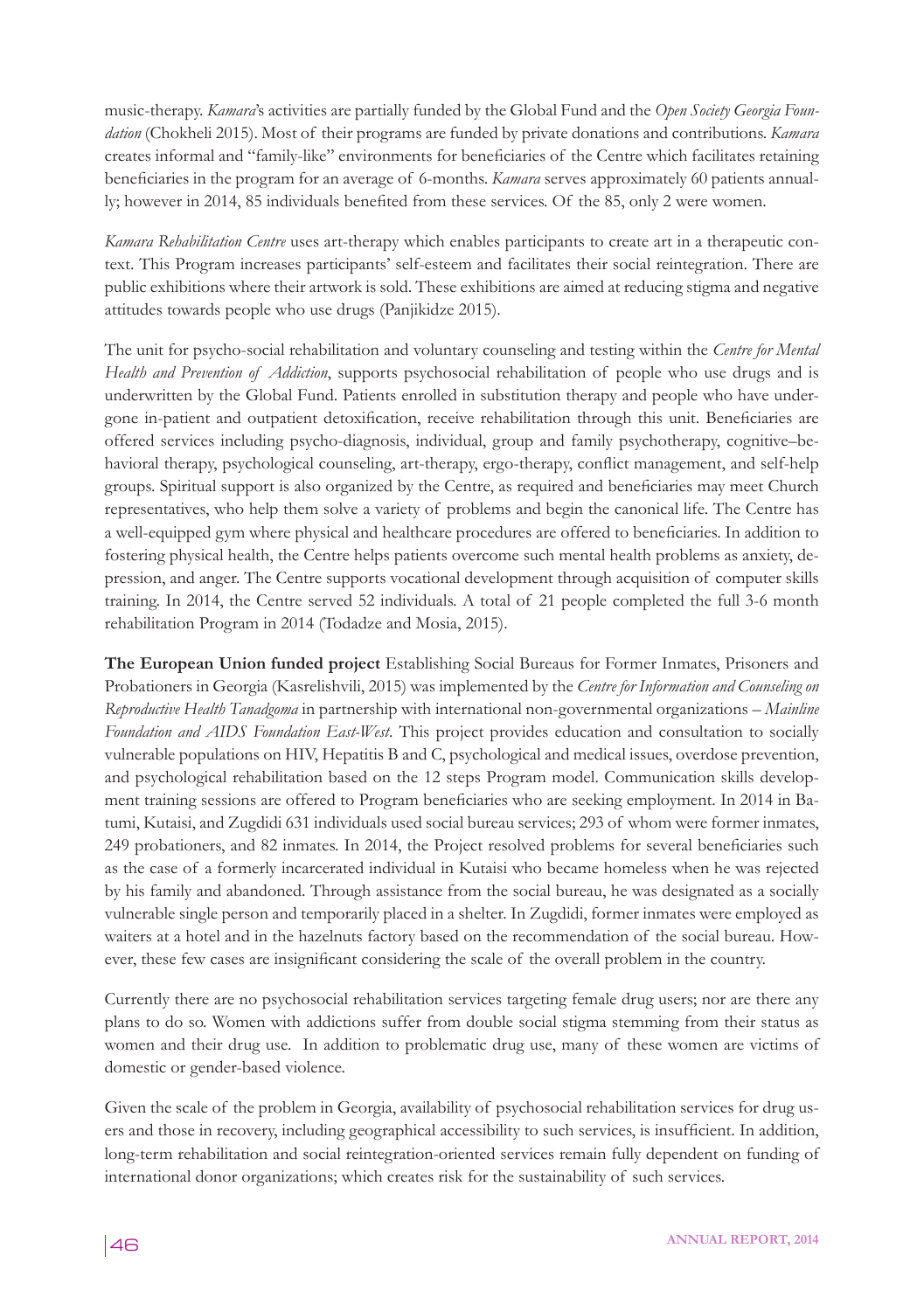# 9. DRUG RELATED CRIME, PREVENTION OF DRUG RELATED CRIME, AND RESPONSES FOR DRUG USERS IN PRISON

# **9.1. INTRODUCTION**

Statistics on drug-related crimes presented here were obtained through publically available data and written requests for data from these public agencies - the Ministry of Internal Affairs, the Chief Prosecutor's Office, and the Supreme Court of Georgia.

Primary drug offences are defined as a violation of drug related articles under the Criminal and Administrative Codes of Georgia. Secondary drug offences are defined as: the acts committed under the influence of drugs; offenses committed to obtain money to buy drugs; or offences committed by drug market participants (e.g. selling of drugs or violent crimes linked to the drug market). Secondary drug offences are not recorded in Georgia, therefore this report presents data on primary drug offences only.

# **9.2. DRUG RELATED CRIME**

### **9.2.1. Criminal Punishment for Drug Offences**

According to data supplied by the Supreme Court of Georgia, in 2014, first instance courts heard 6,452 cases against 6,666 persons accused of committing crimes under Chapter 33 of the Criminal Code of Georgia (CCG). The majority of cases reviewed  $(> 95%)$  concerned drug related crimes under Articles 260 and 273, accounting for 33.4% and 62% of all cases heard respectively. Article 260 violations result in imprisonment penalties ranging from 6 months to lifetime for following acts: illegal preparation, manufacturing, purchase, storage, transportation, transfer or sale of drugs, their analogues or precursors or new psychoactive substances. Article 273 violations result in sanctions (fine or imprisonment for a term of up to 1 year) for the following actions: illegal preparation, purchase, storage or illegal use of a drug, without doctor prescription, in small amounts for personal use committed two or more times during a 12-month period. Two-thirds of convicts under the Article 260 and one-fourth under Article 273 were sentenced to prison. Fines were issued as a primary and additional penalty to 45% of individuals convicted under both Articles, and plea bargains were reached in 71% of the cases (See Table 12).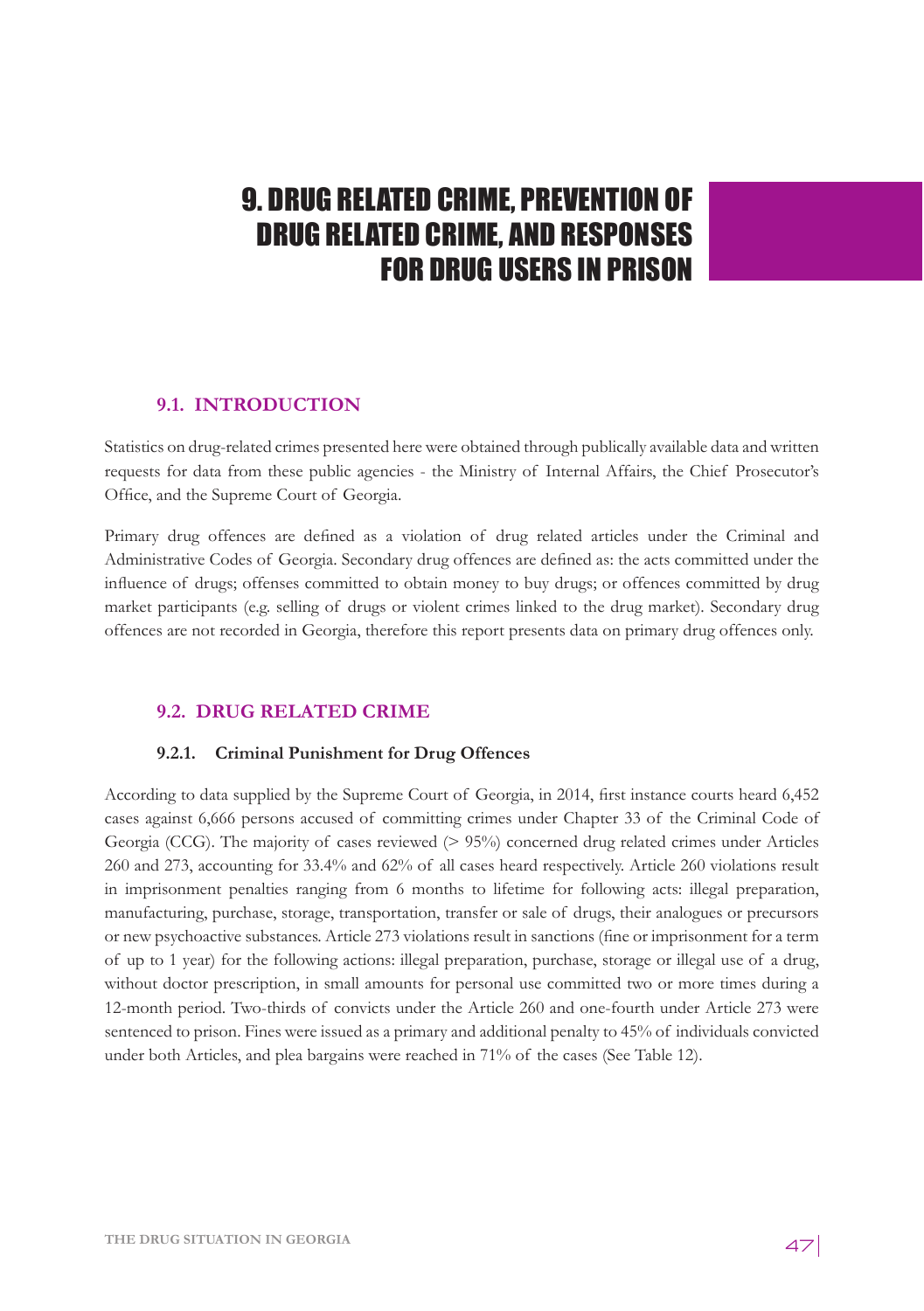| Criminal<br>Code of | Heict        | Among<br>those applied<br>punishment | Imprisonment | Provisional<br>Sentence | Fine<br>(as primary<br>sentence) | Fine<br>(as secondary<br>sentence) | Community<br><b>Works</b> | Heard with plea<br>bargain |
|---------------------|--------------|--------------------------------------|--------------|-------------------------|----------------------------------|------------------------------------|---------------------------|----------------------------|
| Georgia             | cases        | persons                              | persons      | persons                 | persons                          | persons                            | persons                   | cases                      |
| 260                 | 2,156        | 2,354                                | 1,515        | 802                     | 37                               | 1,215                              | 144                       | 1,858                      |
| 261                 | 57           | 59                                   | 9            | 12                      | 38                               | 16                                 |                           | 53                         |
| 262                 | 130          | 132                                  | 78           | 10                      | 44                               | 36                                 |                           | 92                         |
| 263                 | 2            | $\overline{2}$                       |              |                         | $\overline{2}$                   |                                    |                           | $\overline{2}$             |
| 264                 | $\mathbf{1}$ | $\mathbf{1}$                         |              | $\mathbf{1}$            |                                  |                                    |                           | $\mathbf{1}$               |
| 265                 | 113          | 114                                  | 53           | 60                      | $\mathbf{1}$                     | 63                                 |                           | 98                         |
| 271                 |              | $\mathbf{1}$                         |              | $\mathbf{1}$            |                                  | $\mathbf{1}$                       |                           | $\mathbf{1}$               |
| 273                 | 3,993        | 4,003                                | 972          | 2,082                   | 805                              | 741                                |                           | 2,618                      |
| Total               | 6,452        | 6,666                                | 2,627        | 2,968                   | 927                              | 2,072                              | 144                       | 4,723                      |

**Table 12: Number of cases and individuals reviewed by the First Instance Court in relation to drug related offences in 2014** (Supreme Court of Georgia 2015)

The number sentenced under Article 260 did not change significantly in comparison to the previous year (2013), however the number of persons sentenced under the Article 273 increased noticeably. Imprisonment was used more frequently as a sanction in 2014 than 2013; 64% of cases in 2014 compared to 45% in 2013 for Article 260 and 24% of 2014 cases compared to 12% of 2013 cases for Article 273 (See Figure 16).



Figure 16: Number of individuals sentenced under Article 260 and 273 **of CCG by years, 2007-2014** (Supreme Court of Georgia, 2015)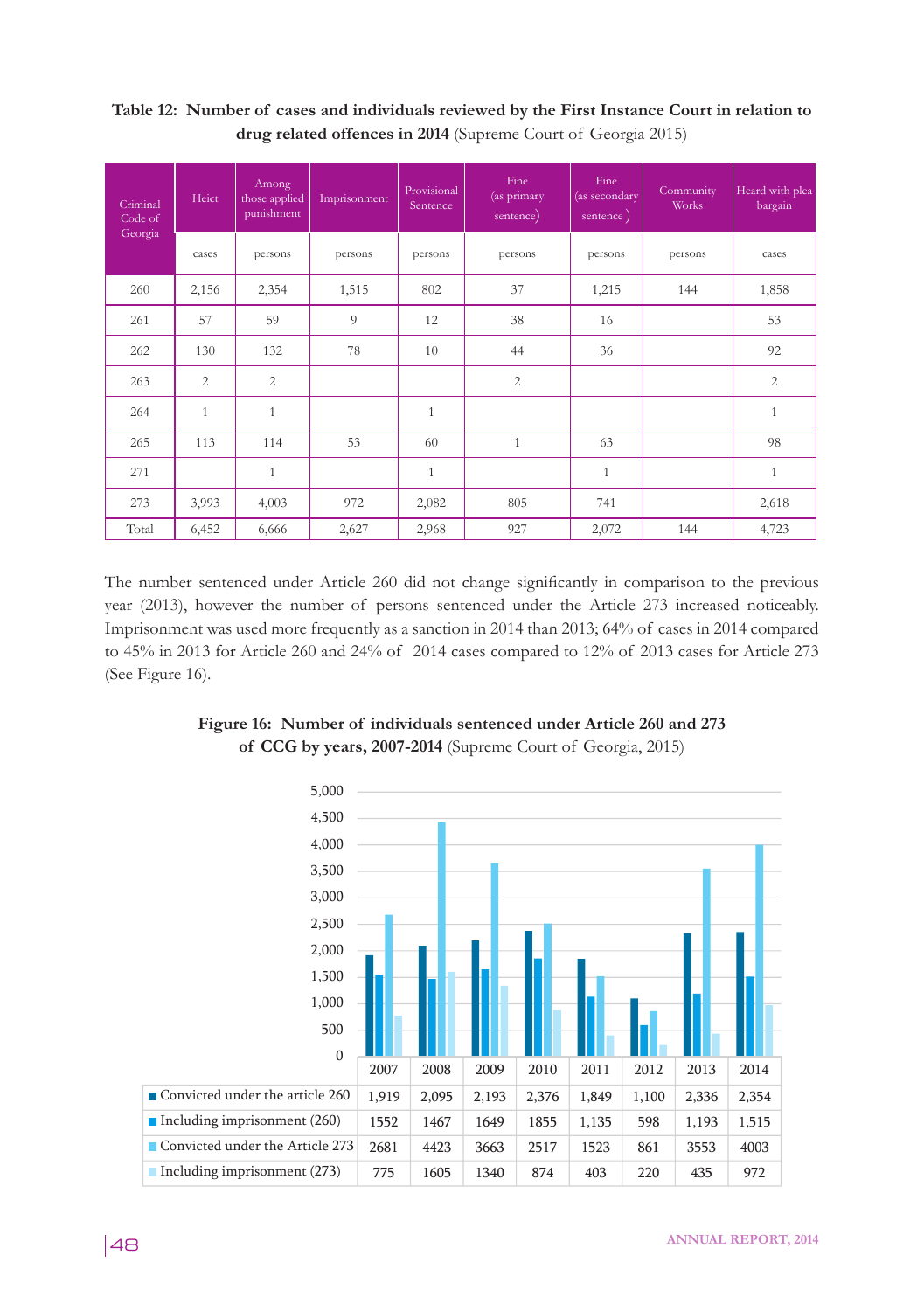## **9.2.2. Administrative Offences**

According to the information from the Ministry of Internal Affairs of Georgia, in 2014 50,865 persons were subjected to drug tests. Test results showed that 14,005 persons tested positive for the presence of drugs in their system; most commonly detected drugs were marijuana (61.7%), opium (22%), methadone (12%) and buprenorphine (9.3%). The same individual is generally tested for the presence of several drugs. Therefore, data presented in Table 14 shows a sum of positive test results for various substances exceeding the number of persons who had positive drug panel screening results. Of all those tested in 2014, only 1% of people tested were women (see Table 13).

| 2014      | Total number | Positive | Negative | Opium | <b>Buprenorphine</b> | Marijuana | Methadone | Methadoen | Cocaine        | Tramadol       | Ecstasy                 | Synthetics     |
|-----------|--------------|----------|----------|-------|----------------------|-----------|-----------|-----------|----------------|----------------|-------------------------|----------------|
| January   | 6,482        | 2,139    | 4326     | 976   | 125                  | 956       | 199       | 174       | 8              | 15             | 15                      | 43             |
| February  | 5,761        | 1,802    | 3,959    | 961   | 128                  | 592       | 201       | 131       | $\overline{7}$ | 14             | 10                      | 32             |
| March     | 4,526        | 901      | 3,625    | 182   | 154                  | 338       | 176       | 142       | 5              | 25             | 8                       | 31             |
| April     | 3,060        | 518      | 2,542    | 127   | 92                   | 187       | 135       | 48        | $\overline{0}$ | 12             | 6                       | 11             |
| May       | 2,950        | 495      | 2,468    | 80    | 106                  | 175       | 151       | 30        | 6              | 15             | $\overline{4}$          | 13             |
| June      | 2,971        | 583      | 2,392    | 122   | 73                   | 262       | 133       | 14        | 5              | 8              | $\overline{4}$          | 29             |
| July      | 3,498        | 767      | 2,722    | 115   | 107                  | 500       | 107       | 9         | $\theta$       | 16             | $\theta$                | $\tau$         |
| August    | 3,957        | 1,099    | 2,858    | 109   | 121                  | 825       | 113       | 8         | 5              | 8              | 8                       | 8              |
| September | 4,918        | 1,504    | 3,414    | 98    | 132                  | 1,239     | 123       | 19        | 3              | 5              | 3                       | $\overline{2}$ |
| October   | 4,388        | 1,619    | 2,777    | 105   | 96                   | 1,407     | 118       | 12        | 3              | $\overline{Q}$ | $\mathbf{1}$            | $\overline{c}$ |
| November  | 4,061        | 1,365    | 2,696    | 100   | 77                   | 1,169     | 96        | 23        | $\overline{c}$ | $\theta$       | $\theta$                | $---$          |
| December  | 4,293        | 1,213    | 3,081    | 92    | 93                   | 996       | 111       | 21        | $\overline{4}$ | 5              | $\overline{\mathbf{3}}$ | $\mathbf{1}$   |
| Total     | 50,865       | 14,005   | 36,860   | 3,067 | 1,304                | 8,646     | 1,663     | 631       | 48             | 132            | 62                      | 179            |

**Table 13: Number of persons tested for drugs in 2014 at the main forensic-criminology division of the MIA** (Ministry of Internal Affairs of Georgia 2015)

**Table 14: Number of individuals by sex tested for drugs in 2014 by the main forensics-criminology division of the MIA** (Ministry of Internal Affairs of Georgia 2015)

| <b>Sex</b>                       | Women | Men    | <b>Total</b> |
|----------------------------------|-------|--------|--------------|
| Tested                           | 485   | 50,380 | 50,865       |
| Positive                         | 112   | 13,893 | 14,005       |
| Proportion of positive cases (%) | 23    | 27.6   |              |

Marijuana and opioids were the most frequently consumed drugs among those who tested positive in 2013 and 2014. There was a significant increase in detection of marijuana consumption in 2014 from 2013, and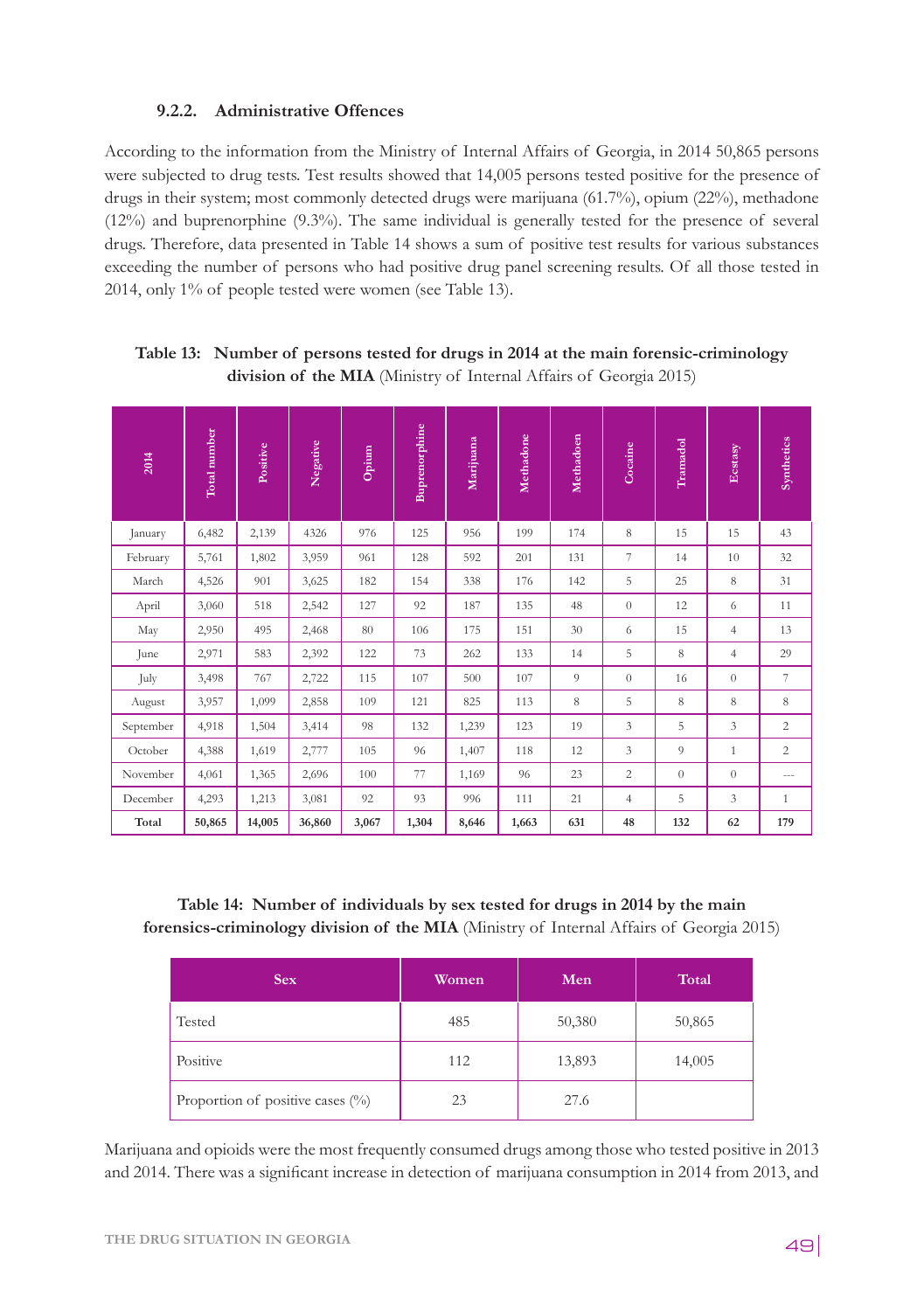a significant decrease in opioid detection (See Figure 17). There has been a stable and substantial increase in detection of marijuana consumption since 2007.



**Figure 17: Percentage of types of drugs people tested positive for during street**  drug testing in 2007, 2013 and 2014 – five most frequently detected drugs (Ministry of Internal Affairs of Georgia, 2008, 2014, 2015)

Compared to 2013, the number of persons tested for drugs in 2014 had decreased by approximately 10,000 (See Figure 18). The proportion of positive results decreased as well; in 2014 positive results accounted for 27.5% of cases compared to 37.7% of those tested in 2013.



Figure 18: Number of tested persons and positive results, 2006-2014 (Ministry of Internal Affairs of Georgia, 2007-2015) Figur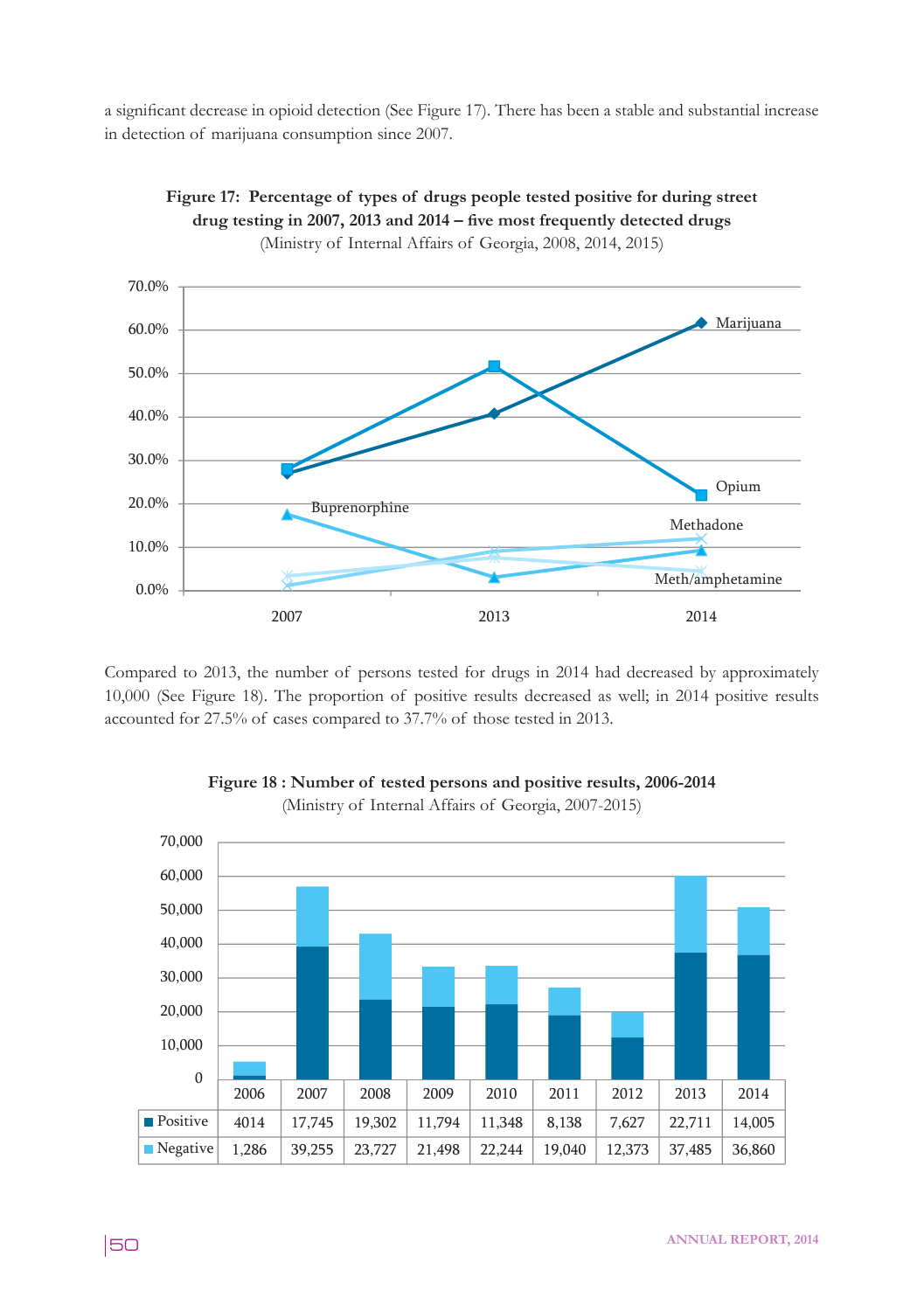According to data from the *Supreme Court of Georgia*, in 2014, 9,161 rulings were made based on Article 45 of the *Administrative Code of Georgia* (consumption of controlled substances without doctor's prescription), of which 95% (n=8,694) resulted in monetary penalties. Unfortunately, since 2011 government offices have been unwilling to provide data on amount of fines collected for these violations. They have responded to written requests for this information by saying they cannot run statistics on the amounts paid based on this Article. However, prior to 2011 such information was available at the Supreme Court.

# **Table 15: Rulings of the First Instance Court based on the Article 45 of the Administrative Code of Georgia related to drug testing in 2014** (Supreme Court of Georgia 2015)

| <b>Judicial decisions</b>                                            | Number of individuals |  |  |
|----------------------------------------------------------------------|-----------------------|--|--|
| Administrative imprisonment                                          | 115                   |  |  |
| Monetary penalty                                                     | 8,694                 |  |  |
| Released from administrative responsibility                          | 261                   |  |  |
| Case transferred to Prosecutor's Office for<br>further investigation | 91                    |  |  |
| Total                                                                | 9,161                 |  |  |

# **9.3. PREVENTION OF DRUG-RELATED CRIME**

Georgia does not have a separate drug-related crime prevention strategy, and it is presumed that measures aimed at general crime prevention include components of drug use prevention as well. For example, the *LEPL Crime Prevention Centre under the Ministry of Justice* works on those matters, and facilitates rehabilitation and social reintegration of inmates following their release from prison For details please refer to chapter 3 sub section 3.5.

# **9.4. DRUG USE IN CORRECTIONAL FACILITIES**

By December 2014, the combined population of 15 correctional facilities across Georgia totaled 10,372 accused and convicted individuals, of which 2.7% (n=281) were women (Ministry of Corrections of Georgia 2015). The number of prisoners who have a history of psychoactive substance use is not available. Ministry representatives admit that the use of psychoactive substances within its' facilities is a problem, however no precise data are available. As in previous years it is considered that Georgian prisons are drug free (i.e. drugs are not channeled into prisons), and, therefore not used. This subject was reviewed in detail in the 2013 Report.

# **9.5. RESPONSES FOR DRUG USERS IN PRISONS**

*According to 2014 Report of the Ministry of Corrections of Georgia*: "Penitentiary health reform was successfully completed in 2014 (so-called "18-months reform"), which were designed to complete transformation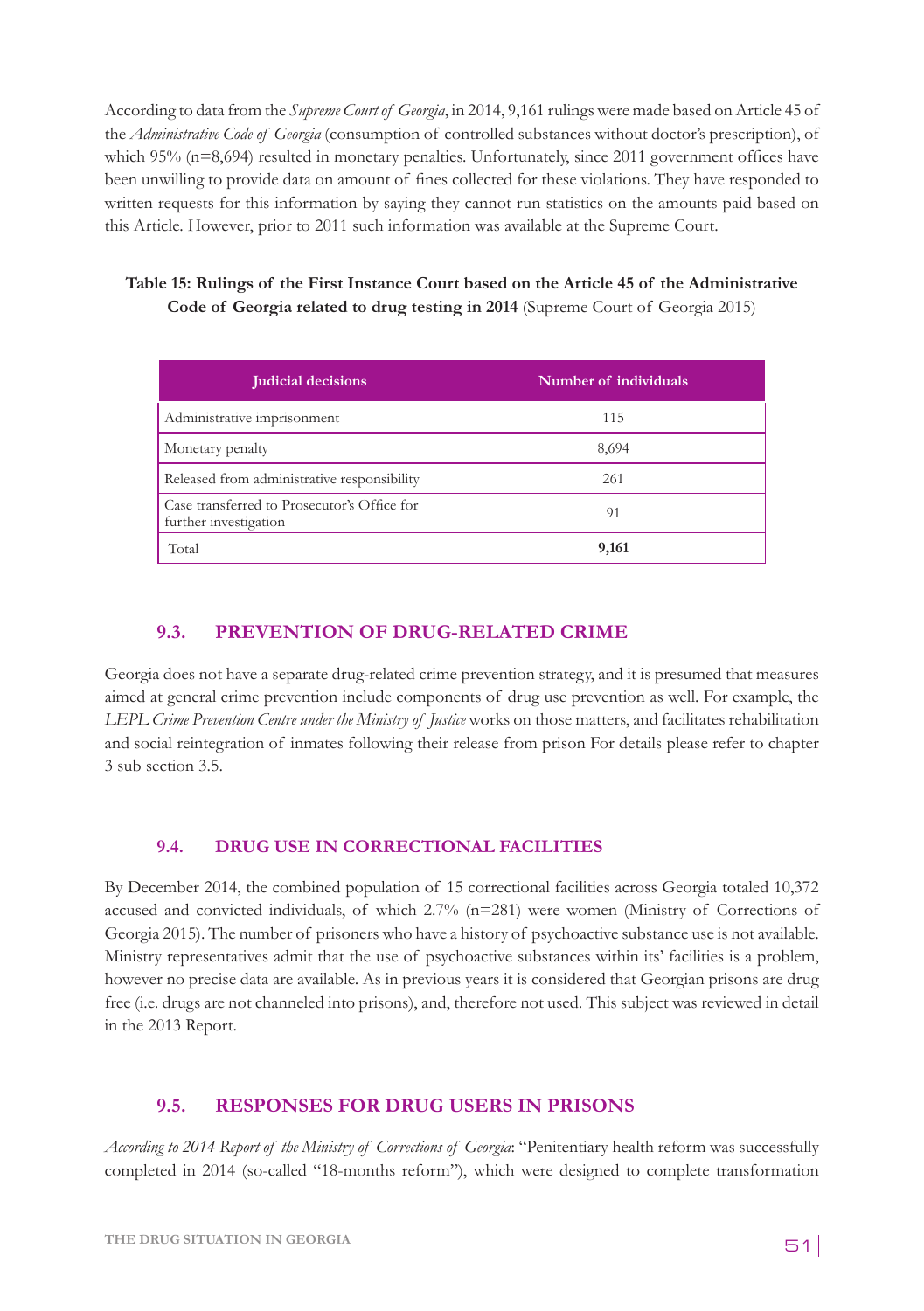of the system in 2013-2014 (Ministry of Corrections of Georgia, 2014 Report 2014). These reforms envisaged system changes, which included improvement of prison medical infrastructure and capacity building of medical staff. More detailed information on changes introduced in the Penitentiary System in recent years was presented in the 2013 Report.

### **9.5.1. Treatment of Drug Addiction in Correctional Facilities**

*According to 2014 Report of the Ministry of Corrections*, coverage of addiction services in the penitentiary system increased, namely new addiction treatment units opened, an awareness campaign against psychotropic medication dependence began, agreements with civil sector addiction clinics were signed and treatment/ rehabilitation of inmates was initiated including methadone detoxification expansion and introduction of long-term substitution therapy (Ministry of Corrections of Georgia 2015b).

Specialized addiction treatment is available in three correctional facilities. Methadone detoxification Programs are available in pre-trial detention facilities in Tbilisi and Kutaisi. In addition, the central penitentiary hospital offers abstinence oriented treatment to inmates requiring such treatment. In 2014 474 accused and convicted inmates completed methadone assisted detoxification treatment, including four women. In-patient detoxification course were also delivered to four inmates.

#### **9.5.2. Harm Reduction Activities**

Harm reduction Programs have not been introduced to prisons. Similar to previous years it is presumed that illegal drugs do not enter prisons and therefore no drugs are used within the facilities. The only harm reduction component, which was implemented under the aegis of the HIV/AIDS prevention measures in correctional facilities, has been the voluntary counseling and testing (VCT). VCT offices function in all but two correctional facilities. This service is funded by the grant of the Global Fund.

# **9.5.3. Access to healthcare services and their delivery to drug users in correctional facilities**

According to data from the Ministry of Corrections, in 2014 8,000 individuals in correctional facilities were tested for HIV and Hepatitis C virus. There were 34 HIV-positive results and 3,800 HCV-positive individuals (Ministry of Corrections of Georgia 2015a). In the frame of the *State Program for Elimination of Hepatitis C*, inmates are provided with universal access to specific services, which means that those requiring HCV treatment have an opportunity of receiving it. Antiretroviral treatment for HIV/AIDS was delivered to 75 patients (Ministry of Corrections of Georgia, 2014 Report 2014).

# **9.6. REINTEGRATION OF DRUG USERS AFTER RELEASE FROM PRISONS**

Currently prisons do not operate any specific programs aimed at reintegration of drug users after release from prisons. Psychosocial reintegration programs are funded through the European Union and nongovernmental organizations (NGO's).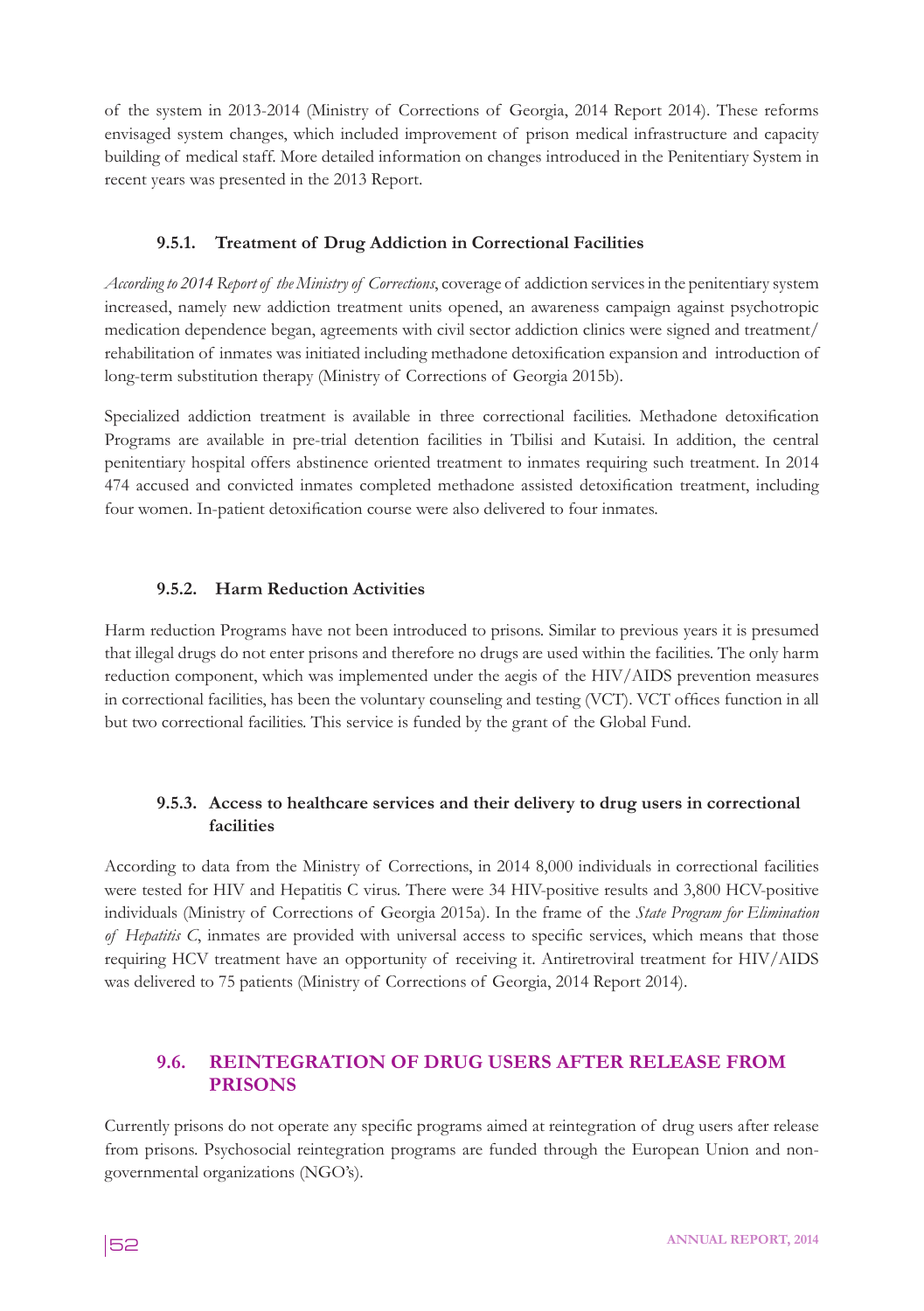As for post-prison psychosocial rehabilitation programs, the European Union funded project *Establishing Social Bureaus for Former Inmates, Prisoners and Probationers in Georgia* was implemented and has been in operation since 2012 by the *Centre for Information and Counseling on Reproductive Health Tanadgoma* in partnership with international NGO's *– Mainline Foundation* and *AIDS Foundation East-West*. The Project offers former prisoners counseling on HIV/AIDS, Hepatitis B and C, overdose prevention and psychological rehabilitation based on the *12 steps Program* model, in addition to communication skills training for those seeking employment. For more detailed information see Social Integration section of chapter 8 in this report.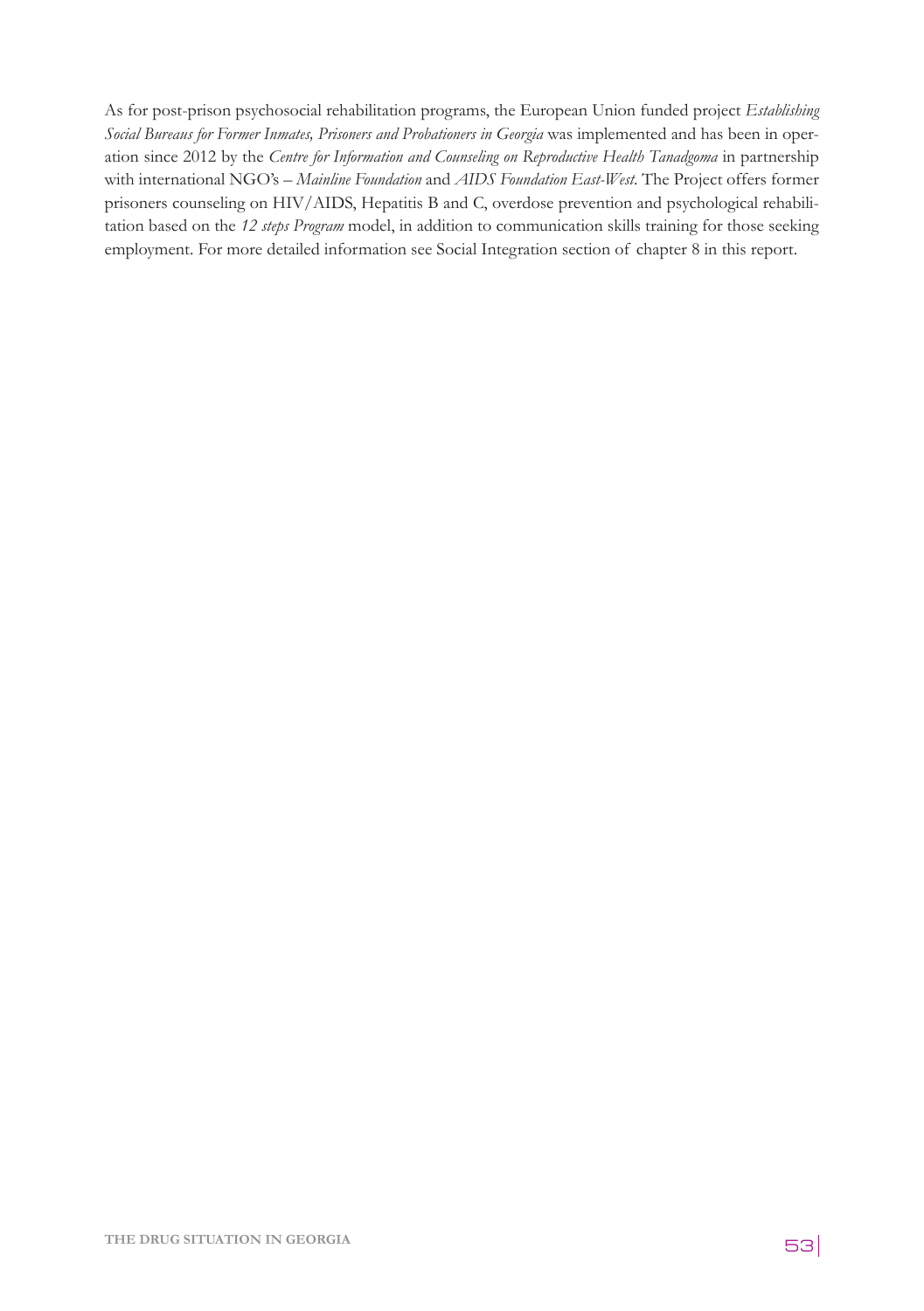# 10. DRUG MARKETS

### **10.1. INTRODUCTION**

Due to lack the of monitoring of drug situations no comprehensive or consistent information on the circulation of illegal drugs and illicit drug market parameters have been collected to date. The primary sources of information for data on drug markets presented in this section are derived from addiction service providers, the Ministry of Internal Affairs (MIA) website, and letters from the MIA. The MIA letters were prepared and sent to the Annual Report team in response to our written requests for specific information. In addition data on drug use trends was provided by addiction service providers regarding the prevalence of drug use among their clientele.

### **10.2. DRUGS TRAFFICKING AND SUPPLY**

Georgia does not have an organized mass manufacturing of drugs to supply domestic and/or external markets. The situation is quite the opposite, whereby preparation of homemade "small batch" synthetic injecting drugs (opioids and stimulants) is common practice among drug users in Georgia. Small networks of drug users (usually 3-5 people) prepare and use drugs at home. This type of drug production is for individual use only and there is no information to indicate distribution and/or sale of such homemade drugs.

It is currently not possible to assess availability of particular drugs in any reliable and valid way; the only available information comes from government reports on the amounts of drugs seized from illegal circulation or the frequency of various drugs used in specific period of time. Neither drug seizures nor drug tests performed by the law-enforcement authorities are used as an indicator of availability and accessibility of specific drugs (See Figure 17 for the most common positive drug tests results which include marijuana, opium, buprenorphine, methadone, and meth/amphetamines). For example, the largest seized amount of heroin in 2014 (592 kg – see Table 18) does not mean that heroin would have become unavailable in the Georgian drug market. Similarly, data from *Georgian Harm Reduction Network* and epidemiological surveillance surveys shows that in 2014 consumption of heroin and buprenorphine had increased (See Figure 17); however this does not necessarily indicate increased availability of those drugs. It is possible that in addition to availability users' choice of specific drug is affected by other factors.

#### **10.2.1. New Psychoactive Substances**

Information related to the availability of new psychoactive substances is given in the 2014 Drug Situation Report of the Ministry of Internal Affairs (within MIA competence) and the First Annual Report on Situation on New Psychoactive Substances (Ministry of Internal Affairs of Georgia, 2014; Ministry of Internal Affairs of Georgia, 2015a). According to these Reports, since 1 May 2014 (date of enactment of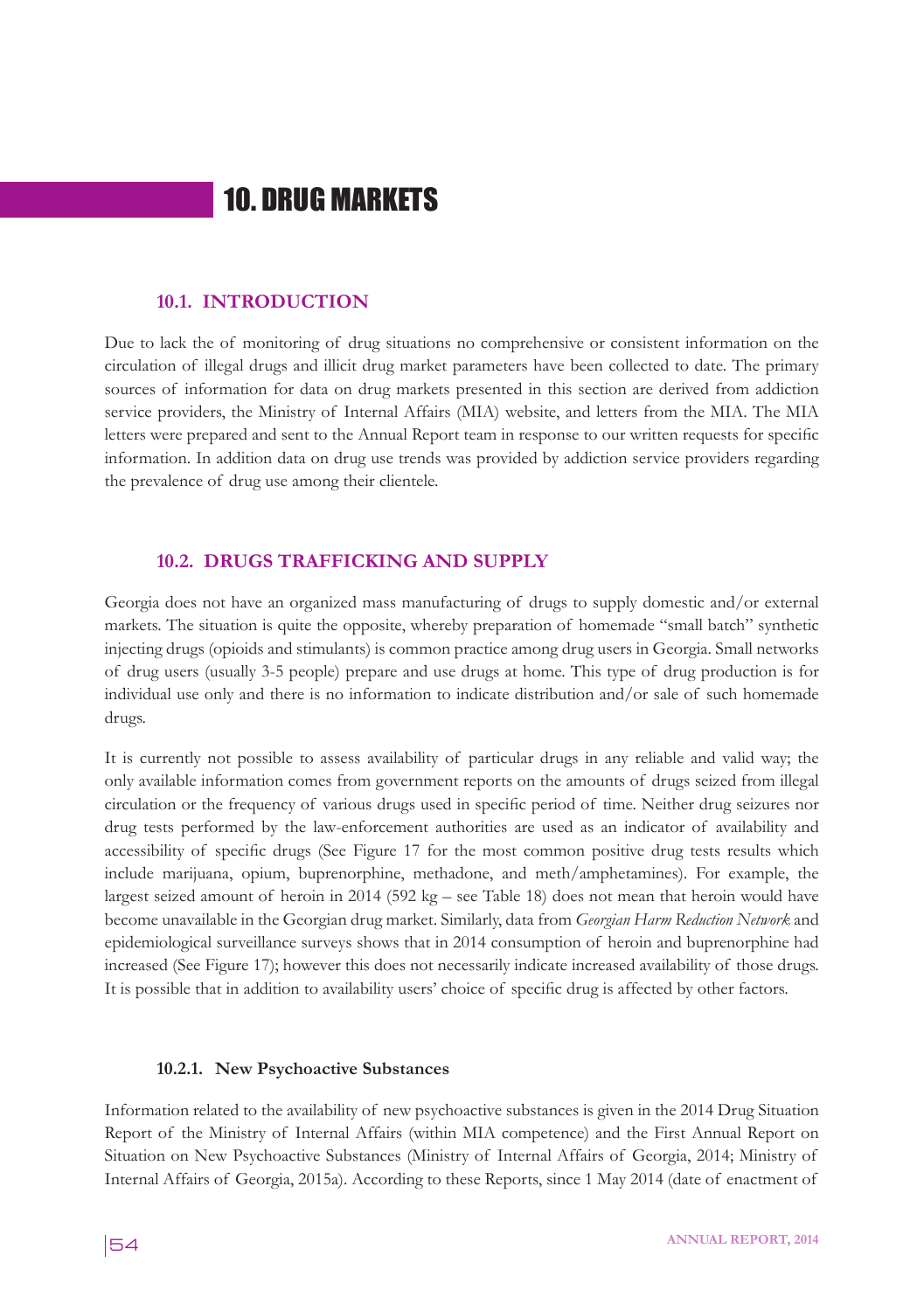the *Law on New Psychoactive substances*) the detection rate of use (based on the results of street drug testing) of new psychoactive substances reduced by 90% in a single 12-month period (from May 2013 – June 2014 n= 687 cases; from May 2014-June 2015 n=53 cases). Detection of import of new psychoactive substances significantly reduced in the same period of time – 53 cases vs. 5. Authors of the MIA Reports have interpreted this data as a reduction of use of new psychoactive substances by 90%. Common standards of epidemiology and drug situation monitoring suggest that indicators of reduced detection of specific substance by drug tests or reduced interdiction and detection of substances on the border are not sufficient for arriving at the conclusions drawn by the MIA. Moreover – supply of new psychoactive substances (NSP's) varies and the NSP's on the market are changing rapidly and thus cannot be detected in drug screening tests.

#### **10.3. SEIZURES**

In 2014 the largest amount of drugs in the history of Georgia were seized from illegal circulation. The primary drugs seized were heroin and cannabis. This may be attributed to an increased influx of these given substances as well as the effective work of police forces or revision of policing work priorities. Table 16 shows the quantities of drugs seized in 2006-2014.

|                      | 2006   | 2007   | 2008   | 2009   | 2010  | 2011  | 2012  | 2013   | 2014    |
|----------------------|--------|--------|--------|--------|-------|-------|-------|--------|---------|
| Heroin (kg)          | 8.59   | 16.15  | 12.11  | 5.05   | 1.71  | 0.47  | 0.29  | 117.62 | 591.89  |
| Opium (kg)           | 0.22   | 0.14   | 0.05   | 0.12   | 0.09  | 0.09  | 0.01  | 0.05   | 0.21    |
| Marijuana (kg)       | 26.24  | 23.64  | 28.29  | 43.70  | 27.06 | 48.47 | 30.08 | 71.60  | 57.39   |
| Tramadol (kg)        | 0.07   | 0.1    | 0.73   | 0.13   | 0.21  | 0.02  | 0.01  | 0.14   | 0.730   |
| Cannabis plants (kg) | 123.03 | 64.85  | 41.56  | 100.25 | 26.88 | 88.91 | 21.07 | 217.77 | 5,420.8 |
| Methadone (kg)       | 0.02   | 0.21   | 0.32   | 0.29   | 0.03  | 0.003 | 0.04  | 0.009  | 0.14    |
| Subutex (tablets)    | 10,852 | 16,232 | 13,757 | 7,022  | 2,815 | 3,031 | 777   | 1,678  | -----   |
| Amphetamine (g)      |        |        | 0.0063 | 0.68   | 0.87  | 0.29  | 0.19  | 0.26   | 57.52   |
| Methamphetamine (kg) | 0.002  | 0.0004 | 0.002  | 0.003  | 0.008 | 0.002 | 0.001 | 0.003  | 0.06    |
| Morphine (kg)        | 0.003  | 0.004  | 0.03   | 0.006  | 0.007 | 0.005 | 0.004 | 0.002  | 11.76   |
| Codeine $(kg)$       |        |        |        |        |       | 0.03  | 0.01  | 0.03   | 2.29    |
| Fentanyl (kg)        |        |        |        |        |       |       |       | 0.0004 | 0.0008  |
| Desomorphine (kg)    |        |        |        |        |       |       | 0.001 | 0.01   | 0.0006  |
| Cocaine (kg)         |        | 0.0005 | 0.001  |        | 0.13  |       | 0.008 | 0.002  | 0.50    |
| Ephedrine (g)        |        | 1.19   | 1.02   | 3.68   | 7.59  | 1.86  | 1.01  | 0.79   | 0.00015 |

**Table 16 : Amount of drugs (pure substances) seized from illegal circulation in 2006-2014**  (Ministry of Internal Affairs, 2007-2015)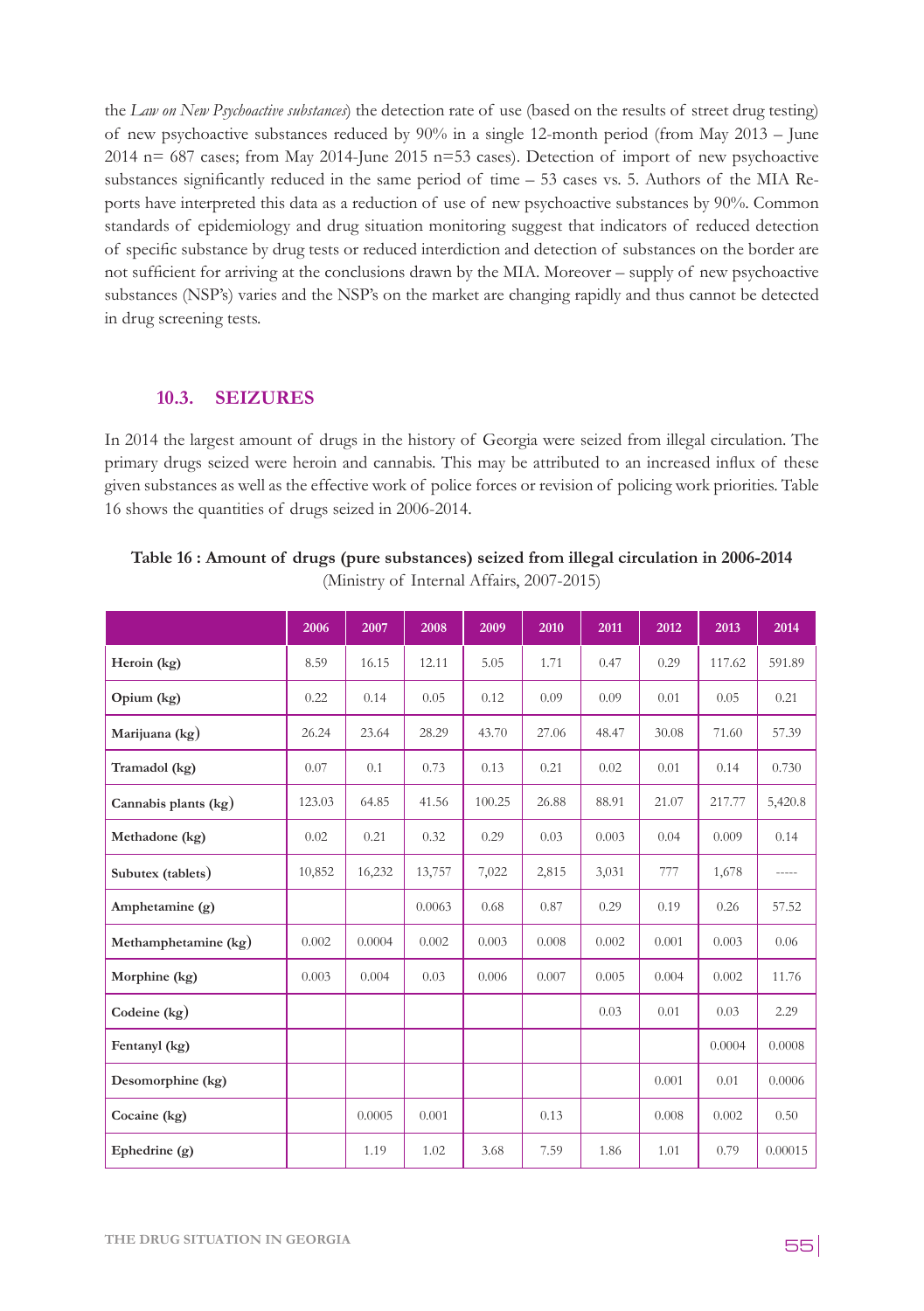| Ecstasy (MDMA) $(g)$                                                                                                                                                                                                                                                                                                   |      |     |      |      |      | 0.000002 | 0.01   | 0.077  | 0.071 |
|------------------------------------------------------------------------------------------------------------------------------------------------------------------------------------------------------------------------------------------------------------------------------------------------------------------------|------|-----|------|------|------|----------|--------|--------|-------|
| Pseudoephedrine (g)                                                                                                                                                                                                                                                                                                    |      |     |      |      |      |          |        |        | 0.07  |
| Tramadol (kg)                                                                                                                                                                                                                                                                                                          | 0.07 | 0.1 | 0.73 | 0.13 | 0.21 | 0.02     | 0.01   | 0.14   | 0.73  |
| LSD(g)                                                                                                                                                                                                                                                                                                                 |      |     |      |      |      | 0.0014   | 0.0019 | 0.0015 |       |
| Pregabalin (kg)                                                                                                                                                                                                                                                                                                        |      |     |      |      |      |          |        | 0.59   | 15,4  |
| Poppy seeds (kg)                                                                                                                                                                                                                                                                                                       |      |     |      |      |      | 2.02     | 0.28   | 13.93  | 8.22  |
| Buprenorphine (kg)                                                                                                                                                                                                                                                                                                     |      |     |      |      |      |          |        |        | 0.25  |
| * - Data in the Table may differ<br>from data in previous annual<br>reports. This report used the<br>most recent data supplied<br>by the MIA in the letter<br>N2747853 dated December<br>12, 2015. Although all previous<br>Annual Reports also used MIA<br>information, in some cases the<br>most recent data differ. |      |     |      |      |      |          |        |        |       |

# **10.4. PRICE/PURITY**

Reliable and comprehensive information on price and purity of drugs consumed in Georgia is unavailable.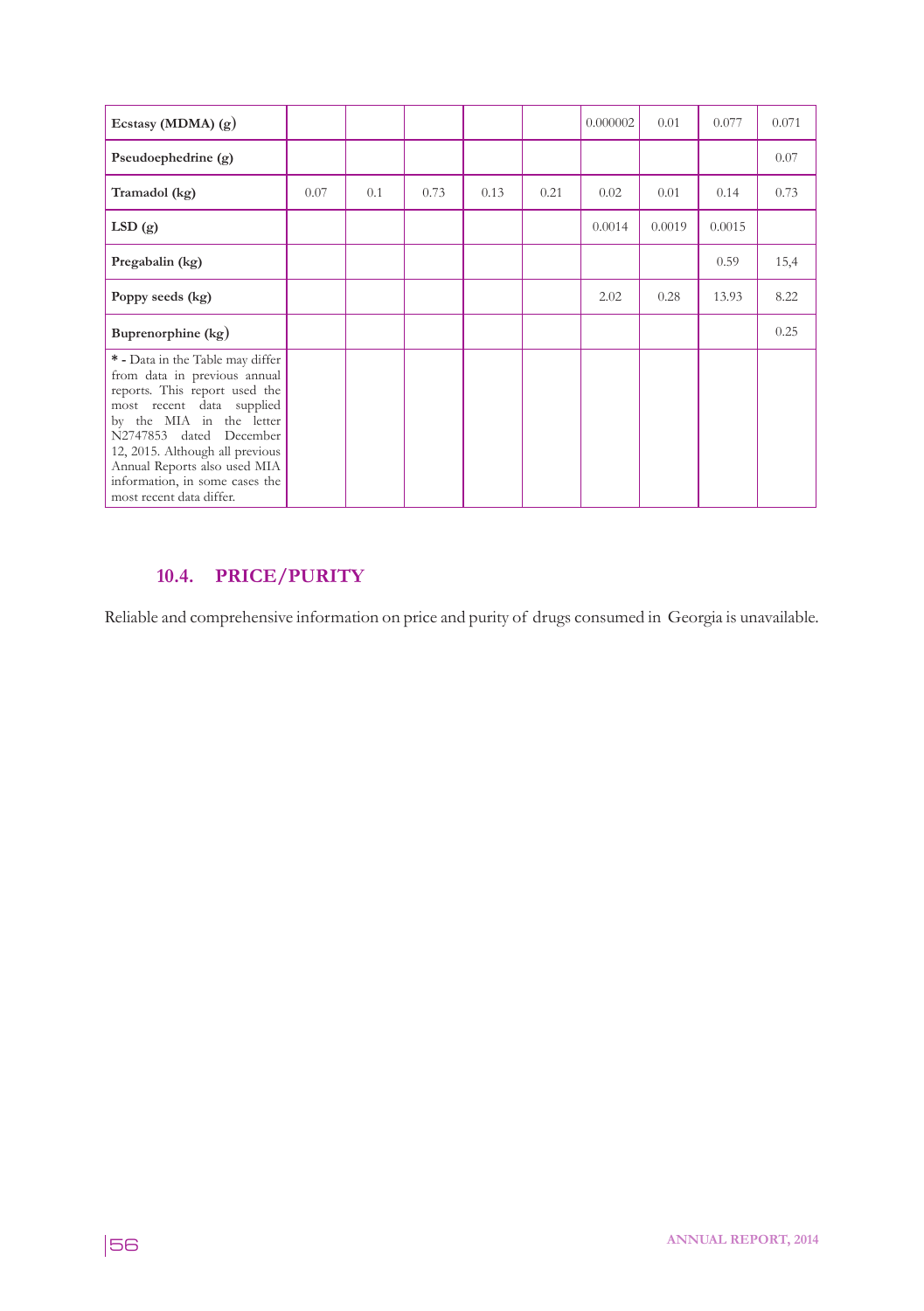# INDEX

abstinence-oriented treatment 26, 27, 28, 29, 30 Action Plan 8, 10, 34, 39 alcohol 13, 14, 15, 17, 18, 21, 23, 25, 44 amphetamine 9 behavioral surveillance survey 26, 32, 36 budget 10, 26, 29 Buprenorphine 26, 28, 49, 56 Cannabis 15, 28, 55 charged 10 children 16, 17, 18 Codeine 55 condom 24 coordination 8, 10 costs 11, 26 counseling 8, 12, 30, 41, 42, 46, 52, 53 desomorphine 9, 21, 23 detoxification 26, 27, 29, 45, 46, 52 drug 56 drug market 47, 54 Drug Related Crime 47 drug related death 38, 39 Drug Related Death 38 drug use 13, 14, 15, 19, 20, 21, 23, 25, 31, 32, 41, 42, 44, 46, 51, 54, 56, 59 Ecstasy 49, 56 effectiveness 16, 18 EMCDDA 5, 13, 20, 25, 59 ESPAD 13, 59 European Union 7, 46, 52, 53 Evaluation 10 expenditures 10, 11, 12, 42 funding 11, 12, 25, 26, 27, 29, 46

Georgian Harm Reduction Network 7, 21, 32, 35, 37, 38, 39, 40, 41, 54, 59 Global Fund to Fight AIDS, Tuberculosis and Malaria 12, 39 government 11, 16, 19, 34, 44, 51, 54 harm reduction 10, 25, 26, 32, 39, 52 Hepatitis 14, 34, 35, 36, 39, 40, 41, 46, 52, 53 Hepatitis C 34, 39, 40, 52 heroin 14, 21, 23, 24, 54, 55 HIV/AIDS 13, 16, 18, 21, 24, 27, 31, 32, 34, 39, 40, 52, 53, 59 homemade stimulants 21, 22 incidence 31, 35, 36, 37 Inter-agency Coordination Council for Combatting Drug Addiction 8, 10 intoxication 8, 44 juvenile 18 law 5, 10, 38, 54 Law on Drugs, Psychotropic Substances, Precursors and Narcological Aid 9 Law on New Psychoactive Substances 11 marijuana 10, 49, 54 Marijuana 49, 55 media 17, 19, 44 methadone 22, 24, 28, 29, 49, 52, 54 methamphetamine 9, 55 Ministry of Corrections 18, 51, 52 Ministry of Education and Science 7, 16, 17, 18 Ministry of Internal Affairs 7, 8, 9, 11, 19, 38, 47, 49, 50, 54, 55, 59 Ministry of Justice 7, 8, 11, 42, 44, 51 Ministry of Labor, Health and Social Affairs 8, 11, 25, 34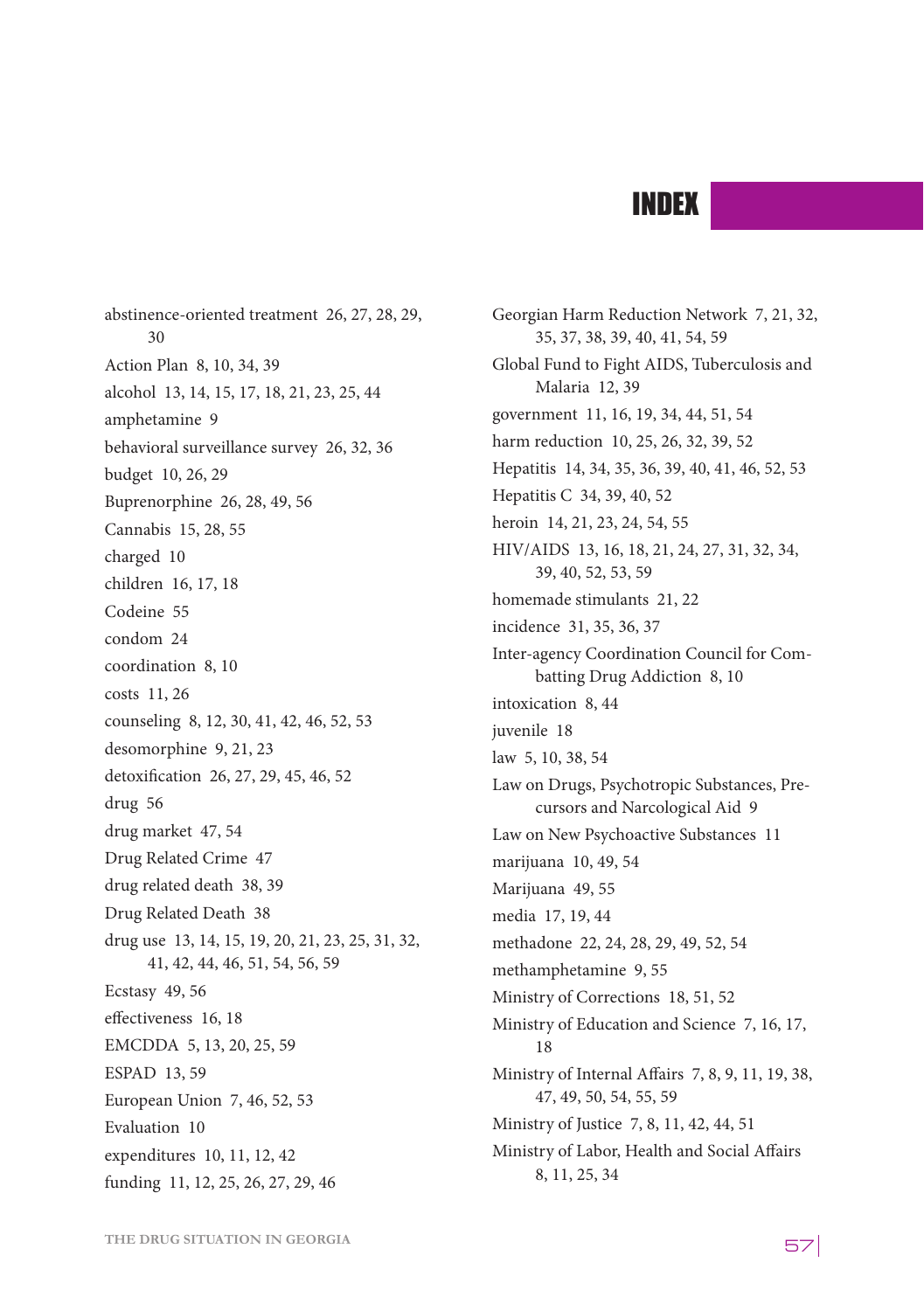mortality 31, 38, 40 naloxone 23, 28, 29, 39, 40 National Centre for Disease Control 7, 13, 18, 25, 27, 35, 37, 59 National Drug Monitoring Centre 11 National Strategy for Combatting Drug Addiction 8, 10 new psychoactive substances 9, 11, 19, 47, 54, 66 NGO 10, 11, 41, 52, 53 non-injecting drug 14, 23 opiate 23, 27 OST 22, 26, 27, 28, 29 outpatient 12, 27, 30, 41, 42, 46 overdose 11, 22, 24, 31, 37, 38, 39, 46, 53 policy 8, 11, 16, 19, 25, 38, 42 poly-drug 25 possession 8, 10 prevalence 14, 15, 20, 21, 23, 24, 33, 34, 35, 36, 37, 44, 54 Prevention 7, 11, 16, 18, 29, 30, 39, 40, 42, 44, 46, 51, 59 price 27, 56 prison 10, 25, 26, 34, 47, 51, 52, 53

problem drug use 20 pseudoephedrine 9 psychosocial rehabilitation 26, 30, 42, 46, 53 purity 56 research 10, 14, 18, 20, 24, 32, 43, 44 Research 7, 13, 14, 16, 31, 32, 40 school 13, 16, 17, 18, 19 Seizures 55 sentence 10, 48 sharing a syringe 15, 34 smoking 17, 18 Social Exclusion 42 social reintegration 30, 42, 44, 46, 51 street drug testing 50, 55 study 14, 20, 21, 23, 24, 42 Suboxone 28, 29 substitution 12, 22, 26, 27, 28, 29, 30, 46, 52 Subutex 14, 55 survey 13, 20, 21, 32, 33, 35, 43 tobacco 13, 17, 18, 19 Trafficking 54 treatment 12, 24, 25, 26, 27, 28, 29, 30, 34, 35, 40, 42, 52, 59, 67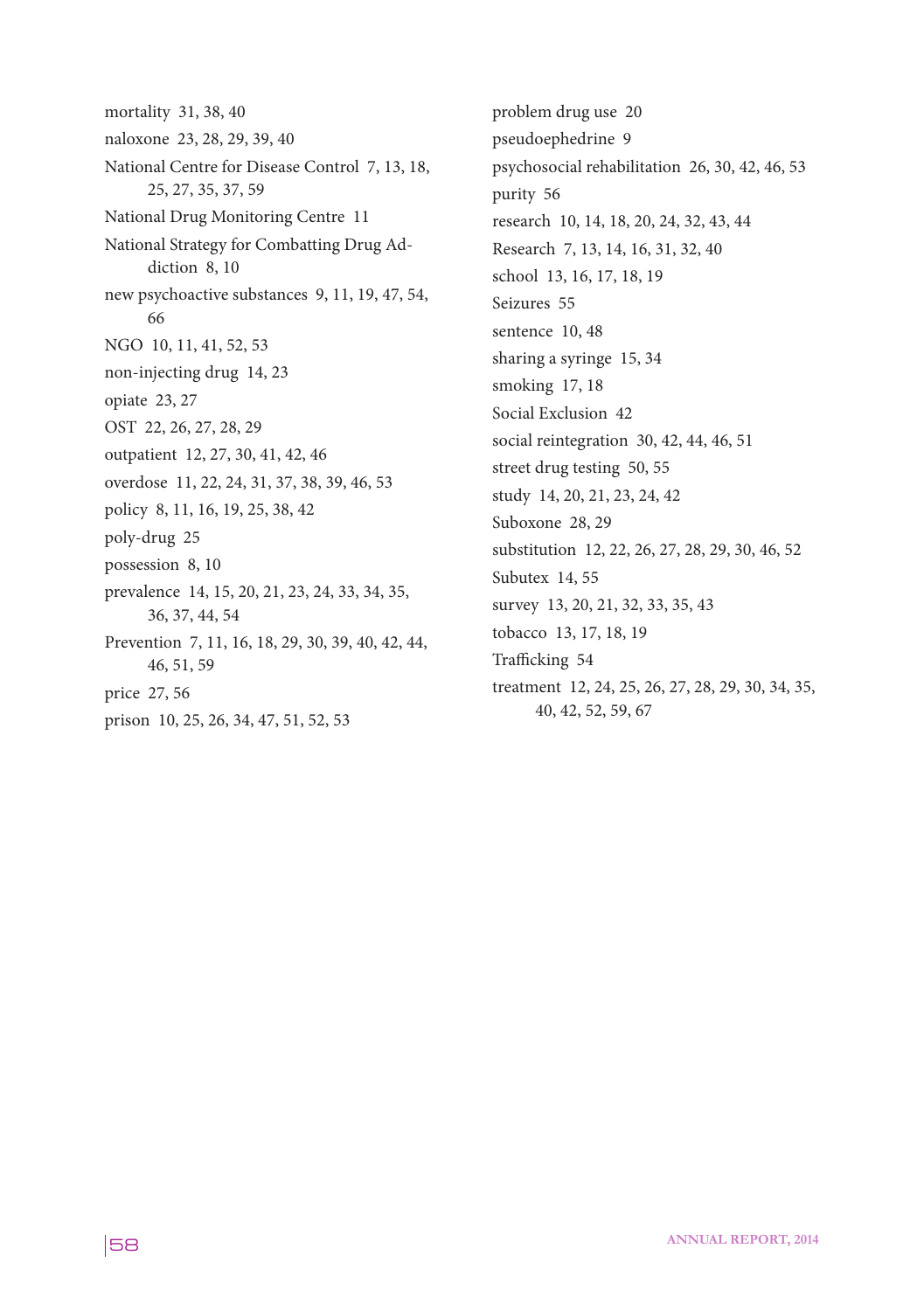# ACRONYMS

- HIV/AIDS human immune deficiency virus/acquired immune deficiency syndrome
- ARV antiretroviral treatment
- VTC Voluntary Testing /Consultation
- MIA Ministry of Internal Affairs
- BBSS Bio Behavioral Surveillance Survey
- EMCDDA European Monitoring Centre for Drugs and Drug Addiction –
- ESPAD European School Project on Alcohol and Other Drugs –
- EUDAP European Drug Prevention Program
- GARP Global AIDS Report
- GHPP Georgian HIV Prevention Program
- GHRN Georgian Harm Reduction Network
- HRDU High Risk Drug Use
- MSY Ministry of Sports and Youth Affairs
- NCDC National Centre for Disease Control
- PDI Peer Driven Intervention
- RPR Rapid Plasma Reagin
- UNAIDS United Nations AIDS Fund
- UNICEF United Nations Children's Fund
- UNODC United Nations Office on Drugs and Crime
- UNGASS United Nations General Assembly Special Session
- USAID United States Agency for International Development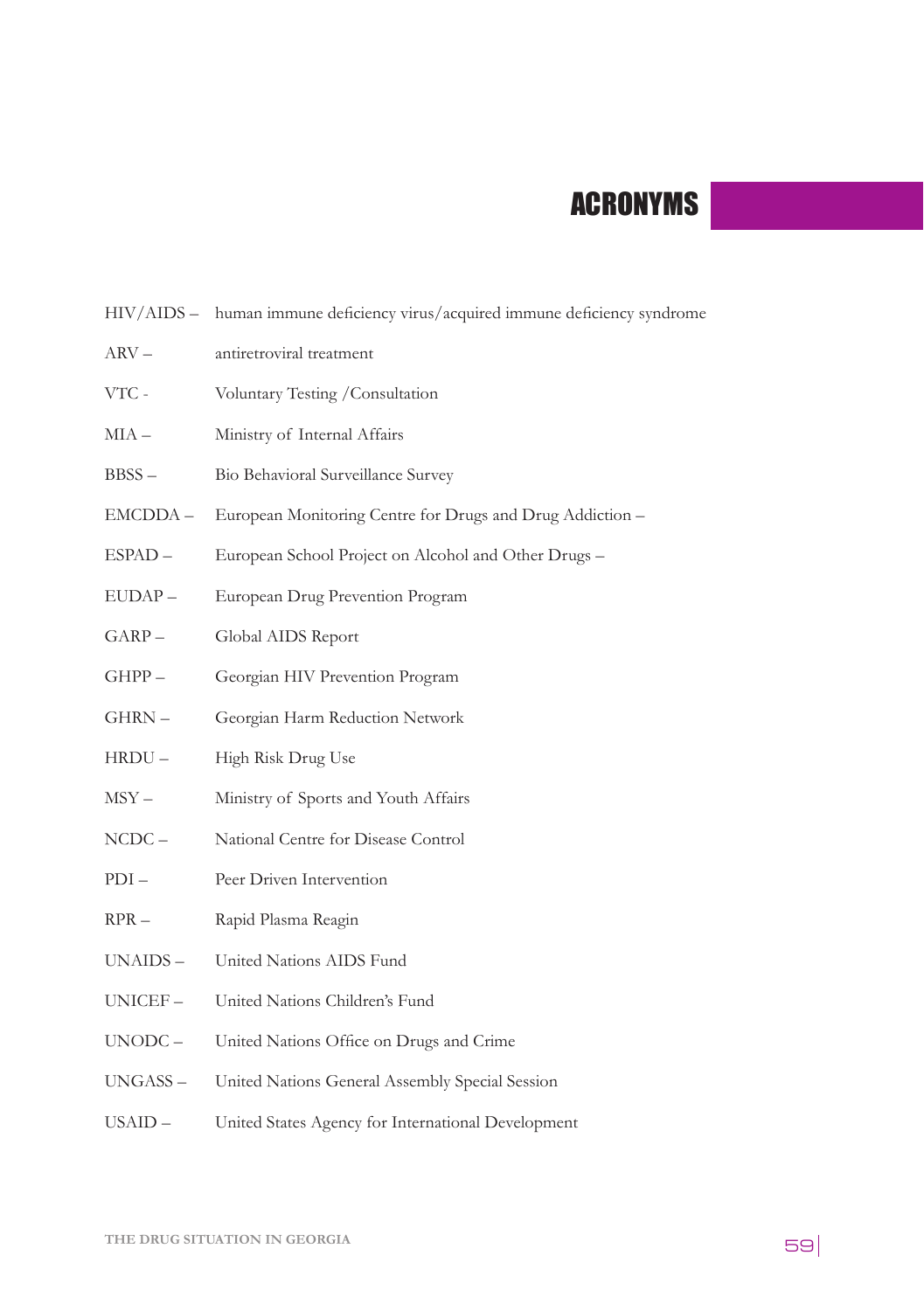# TABLES

| Table 1: Drug Related Health Expenditures for 2012-2014, thousand GEL (Ministry of Labor                                                                                             |
|--------------------------------------------------------------------------------------------------------------------------------------------------------------------------------------|
| Table 2: Use of alcohol and illegal drugs by female sex workers in the last 12 months in 2014<br>(Curatio International Foundation & Medical-Psychological Center Tanadgoma 2015) 14 |
| Table 3: Past year prevalence of alcohol and illicit drug use among MSM (Curatio International                                                                                       |
|                                                                                                                                                                                      |
| Table 5: Age and sex distribution of patients treated in 2014 (Gamkrelidze et al. 2014) 27                                                                                           |
| Table 6: Primary drugs consumed by patients in the abstinence-oriented treatment Programs                                                                                            |
| Table 7: HIV prevalence by age groups (Curatio International Foundation & Bemoni Public                                                                                              |
| Table 8: HCV anti-viral treatment available in Georgia (National Centre for Disease Control                                                                                          |
| Table 9: Syphilis among IDUs - number of tested and positive cases by years (Gogia 2014)37                                                                                           |
| Table 10: Registered drug related death cases (Levan Samkharauli National Forensic Bureau, 2015) 38                                                                                  |
|                                                                                                                                                                                      |
| Table 12: Number of cases and individuals reviewed by the First Instance Court in relation to                                                                                        |
| Table 13: Number of persons tested for drugs in 2014 at the main forensic-criminology                                                                                                |
| Table 14: Number of individuals by sex tested for drugs in 2014 by the main forensics-<br>criminology division of the MIA (Ministry of Internal Affairs of Georgia 2015) 49          |
| Table 15: Rulings of the First Instance Court based on the Article 45 of the Administrative<br>Code of Georgia related to drug testing in 2014 (Supreme Court of Georgia 2015) 51    |
| Table 16 : Amount of drugs (pure substances) seized from illegal circulation in 2006-2014                                                                                            |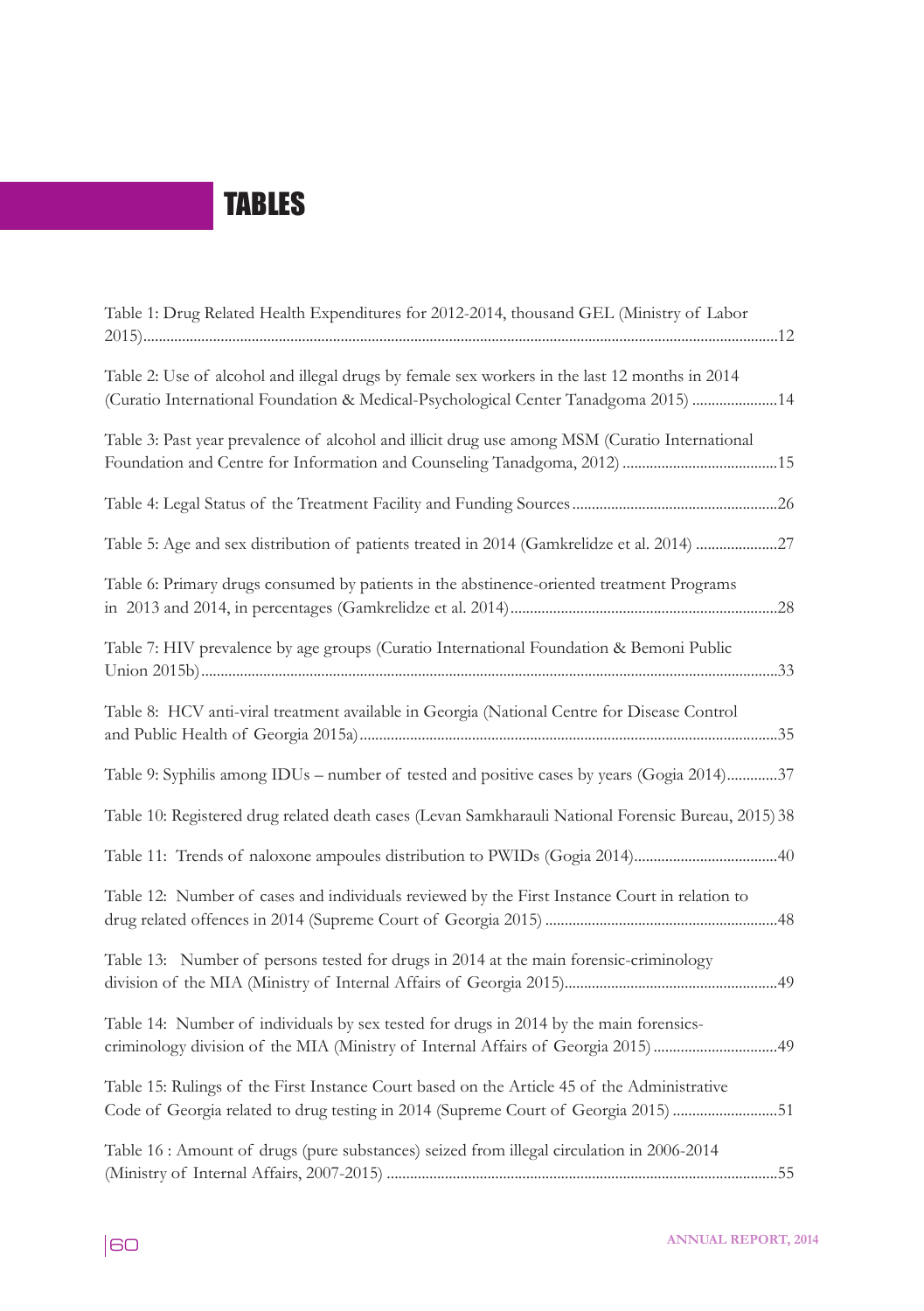# LIST OF FIGURES

| Figure 1: Prevalence of psychoactive substances use in the last 30 days (Gogia 2014, Gogia 2015)  21                                                                                     |
|------------------------------------------------------------------------------------------------------------------------------------------------------------------------------------------|
| Figure 2: Use of psychoactive substances and drugs by women in the last 30 days, 2014 (Gogia                                                                                             |
| Figure 3: Prevalence of psychoactive substances used in the last 30 days by age groups (Gogia 2015)22                                                                                    |
| Figure 4: Past 30-day prevalence rates of injecting drug use in 2008-2009, 2012 and 2014-2015<br>among BBSS respondents (Curatio International Foundation & Medical-Psychological Center |
| Figure 5: Number of patients who received OST and abstinence-oriented treatment                                                                                                          |
| Figure 6: Annual incidence of HIV/AIDS (newly identified cases) for 2005-2014 per 100,000                                                                                                |
|                                                                                                                                                                                          |
| Figure 8: HIV prevalence among IDUs, 2014 (Curatio International Foundation & Bemoni                                                                                                     |
| Figure 9: HIV prevalence of HIV/AIDS among IDUs, 2009-2015 by cities (Curatio                                                                                                            |
|                                                                                                                                                                                          |
| Figure 11: Number of Hepatitis B tests and positive cases among IDUs (Gogia 2014) 36                                                                                                     |
| Figure 12: HCV prevalence among IDUs (Curatio International Foundation & Bemoni Public                                                                                                   |
| Figure 13: Syphilis incidence per 100,000 persons in 2012-2014 (Gamkrelidze et al. 2014) 37                                                                                              |
| Figure 14: Number of distributed needles and syringes by years (Gogia 2015) 41                                                                                                           |
| Figure 15: Percentage of PWID by monthly income in GEL/EUR (Curatio International                                                                                                        |
| Figure 16: Number of individuals sentenced under Article 260 and 273 of CCG by years,                                                                                                    |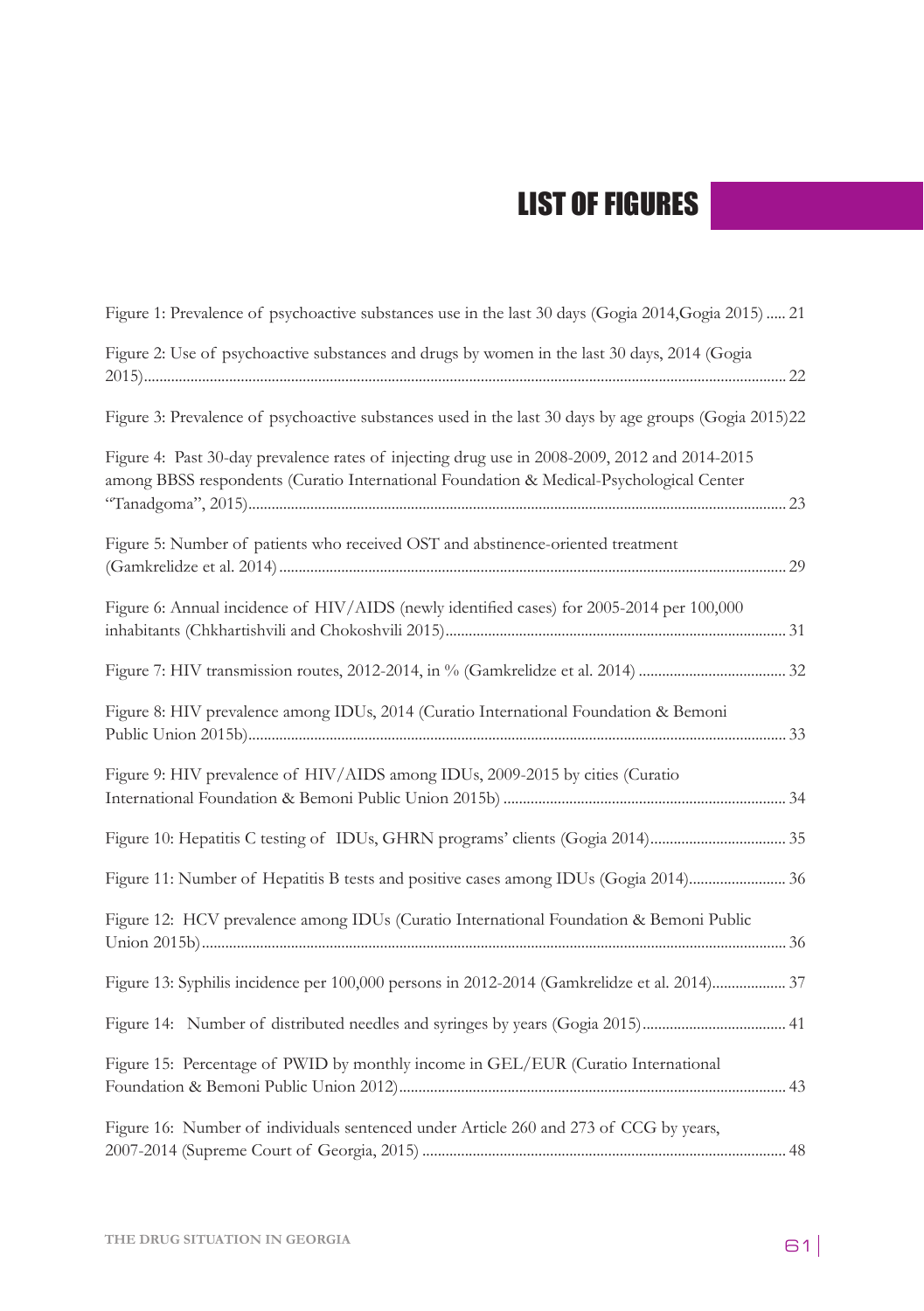| Figure 17: Percentage of types of drugs people tested positive for during street drug testing |  |
|-----------------------------------------------------------------------------------------------|--|
| in 2007, 2013 and 2014 – five most frequently detected drugs (Ministry of Internal Affairs of |  |
|                                                                                               |  |
|                                                                                               |  |
| Figure 18 : Number of tested persons and positive results, 2006-2014 (Ministry of Internal    |  |
|                                                                                               |  |
|                                                                                               |  |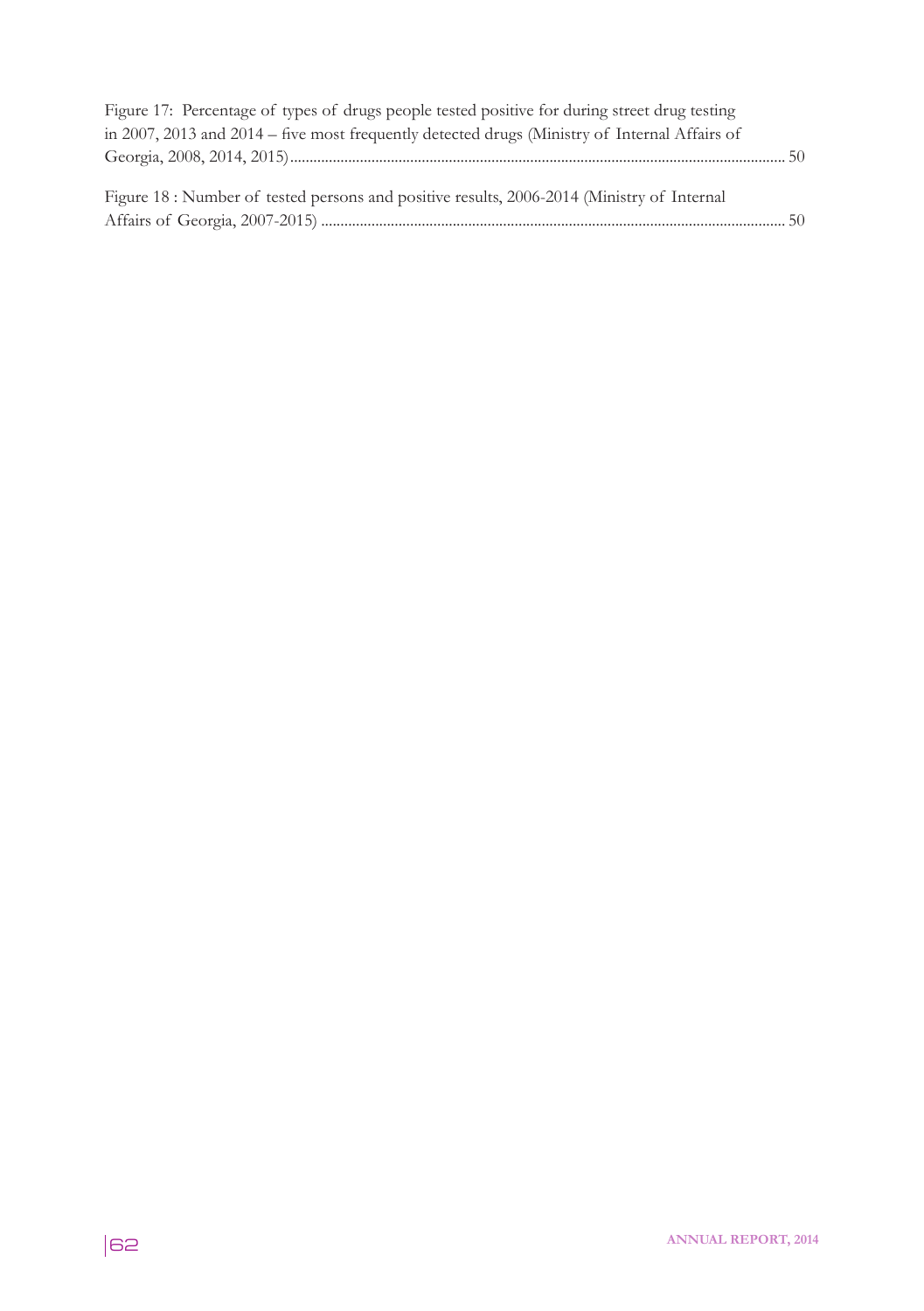# **BIBLIOGRAPHY**

"Addictology Standards in Georgia." 2015. Tbilisi.

Bekauri, Nino. 2015. "Personal Communication." Tbilisi.

Chkhartishvili, Nikoloz, and Otar Chokoshvili. 2015. "Personal Communication."

Chokheli, Marina. 2015. "Personal Communication." Tbilisi.

Curatio International Foundation & Bemoni Public Union. 2009. "Estimating The Prevalence of Injection Drug Use in Five Cities of Georgia, Consensus Report." Tbilisi.

———. 2012. "Estimating The Prevalence of Injection Drug Use in Georgia." Tbilisi.

———. 2015a. "Bio-Behavioral Surveillance Survey Among People Who Inject Drugs in 7 Cities of Georgia." Tbilisi.

———. 2015b. "Population Size Estimation of People Who Inject Drugs in Georgia."

Curatio International Foundation & Medical-Psychological Center Tanadgoma. 2015. "HIV Risk and Prevention Behavior Among People Who Inject Drugs in 7 Cities of Georgia."

Gamkrelidze, Amiran, Maia Kereselidze, Manana Tsintsadze, Ketevan Ghambashidze, Marina Shakhnazarova, Nino Tsetskhladze, Nino Grdzelidze, et al. 2014. "Healthcare Statistical Yearbook."

Gogia, Marine. 2013. "Georgian Harm Reduction Network, Program Data." Tbilisi.

———. 2014. "Georgian Harm Reduction Network, Program Data."

———. 2015. "Georgian Harm Reduction Network, Program Data."

Government of Georgia. 2010. *Government Resolution No 385, 17.12.2010.* Tbilisi.

Inaba, Darryl, and William Cohen. 2014. *Uppers, Downers, All Arounders: Physical & Mental Effects of Psychoactive Drugs*. Seventh Ed. Medford, OR.

Javakhishvili, Darejan, Davit Otiashvili, and Mzia Tabatadze, eds. 2013. *The Drug Situation in Georgia*. Tbilisi.

Kasrelishvili, Vajha. 2015. "Establishing Social Bureaus for Former Inmates, Prisoners and Probationers in Georgia." Tbilisi.

Labartkava, Konstantine. 2015. "Personal Communication." Tbilisi.

Levi, Jeffrey, Laura M. Segal, Anne De Blasi, and Alejandra Martin. 2015. *Reducing Teen Substance Misuse: What Really Works*. Trust for America's Health.

"Ministry of Corrections of Georgia." 2015a.

———. 2015b. "System Statistical Report 2014."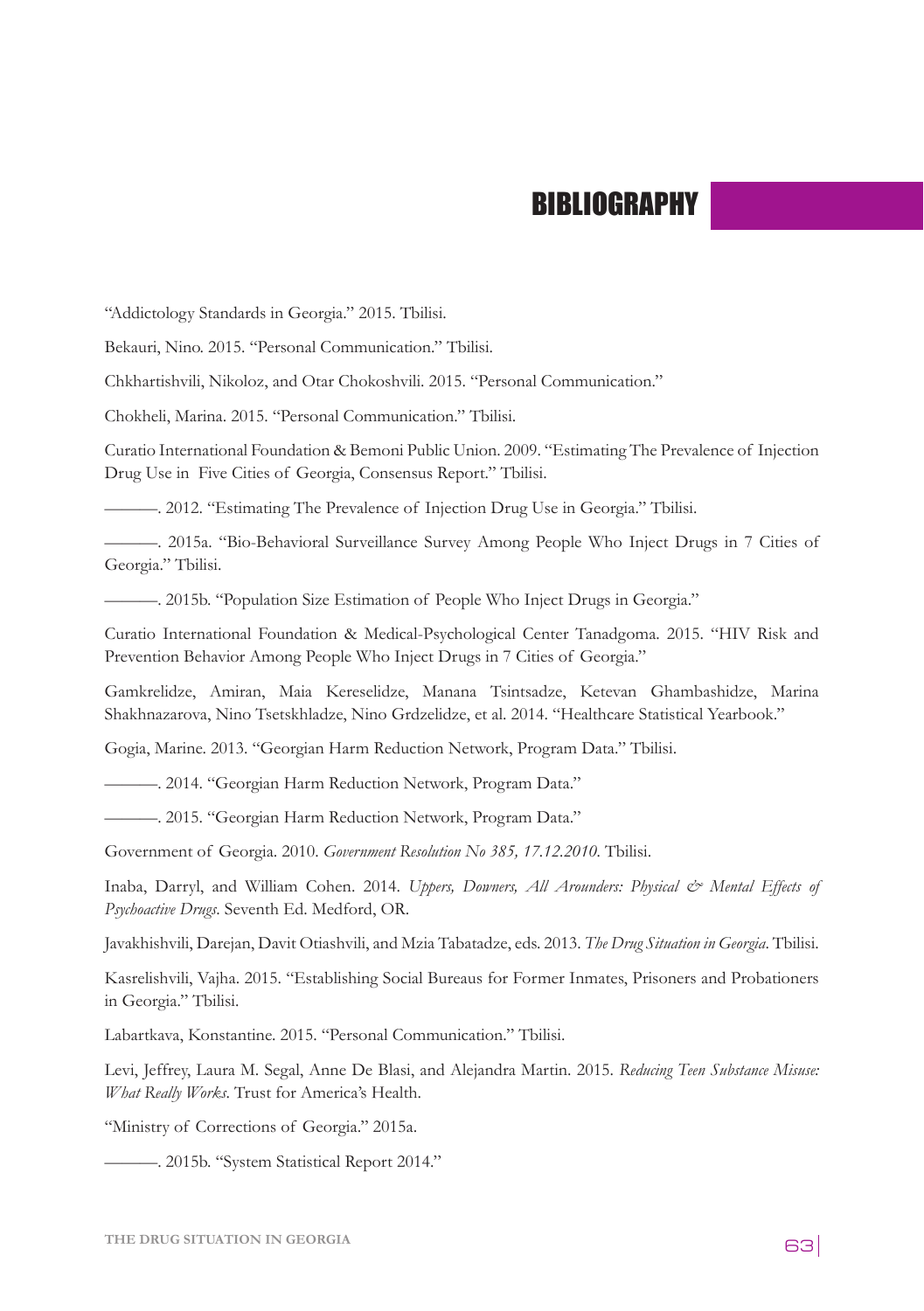"Ministry of Corrections of Georgia, 2014 Report." 2014. Tbilisi.

"Ministry of Education and Science of Georgia." 2014. Tbilisi.

———. 2015. Tbilisi.

Ministry of Internal Affairs of Georgia. 2014. "The Drug Situation in Georgia, 2014 Report." Tbilisi.

———. 2015a. "First Annual Report on Existing Situation in Georgia Relating to New Psychoactive Substances (1 May, 2014 – 1 May, 2015)." Tbilisi.

———. 2015b. Tbilisi.

Ministry of Justice of Georgia. 2015. "Georgia's Justice Sector Reforms." Tbilisi.

Ministry of Labor, Health and Social Affairs of Georgia. 2015. "Ministry of Labor, Health and Social Affairs of Georgia." Tbilisi.

Ministry of Sport and Youth Affairs of Georgia. 2015. "Ministry of Sport and Youth Affairs of Georgia." Tbilisi.

National Centre for Disease Control and Public Health of Georgia. 2015a. "HCV Anti-Viral Treatment Available in Georgia." http://ncdc.ge/Category/Article/4339.

———. 2015b. "IV-11 Form." http://ncdc.ge/Home/Search?str=%E1%83%A4%E1%83%9D%E1% 83%A0%E1%83%9B%E1%83%90+IV-11.

National Institute of Drug Abuse. 2003. *Preventing Drug Use Among Children and Adolescents: A Research-Based Guide for Rarents, Educators, and Community Leaders.* Second Edi. Bethesda, MD: National Institutes of Health, NIH Publication.

O'Connell, Mary Ellen, Thomas Boat, and Kenneth E. Warner, eds. 2009. *Preventing Mental, Emotional, and Behavioral Disorders Among Young People: Progress and Possibilities*. National Academies Press.

Panjikidze, Salome. 2015. "Personal Communication." Tbilisi.

Parliament of Georgia. 1997. *Law of Georgia on Civil Service*. Tbilisi.

Saxena, Shekhar, Eva Jané Llopis, and Clemens Hosman. 2006. "Prevention of Mental and Behavioral Disorders: Implications for Policy and Practice." *World Psychiatry* 5 (1): 5–14.

"State Strategy on Combating Drug Abuse." 2014. Tbilisi.

"Supreme Court of Georgia." 2015. Tbilisi.

The National Centre on Addiction and Substance Abuse. 2015. "Guide for Policy Makers: Prevention Early Intervention and Treatment of Risky Substance Use and Addiction." New York.

Todadze, Khatuna, and Sopo Mosia. 2015. "Personal Communication."

UNODC. 2015. "International Standards on Drug Use Prevention." Vienna.

Wittchen, H.U., S. Behrendt, M. Höfler, A. Perkonigg, R. Lieb, G.E.E.A. Bühringer, and K. Beesdo. 2008. "What Are The High Risk Periods for Incident Substance Use and Transitions to Abuse and Dependence? Implications for Early Intervention and Prevention." *International Journal of Methods in Psychiatric Research* 17 (S1): S16–29.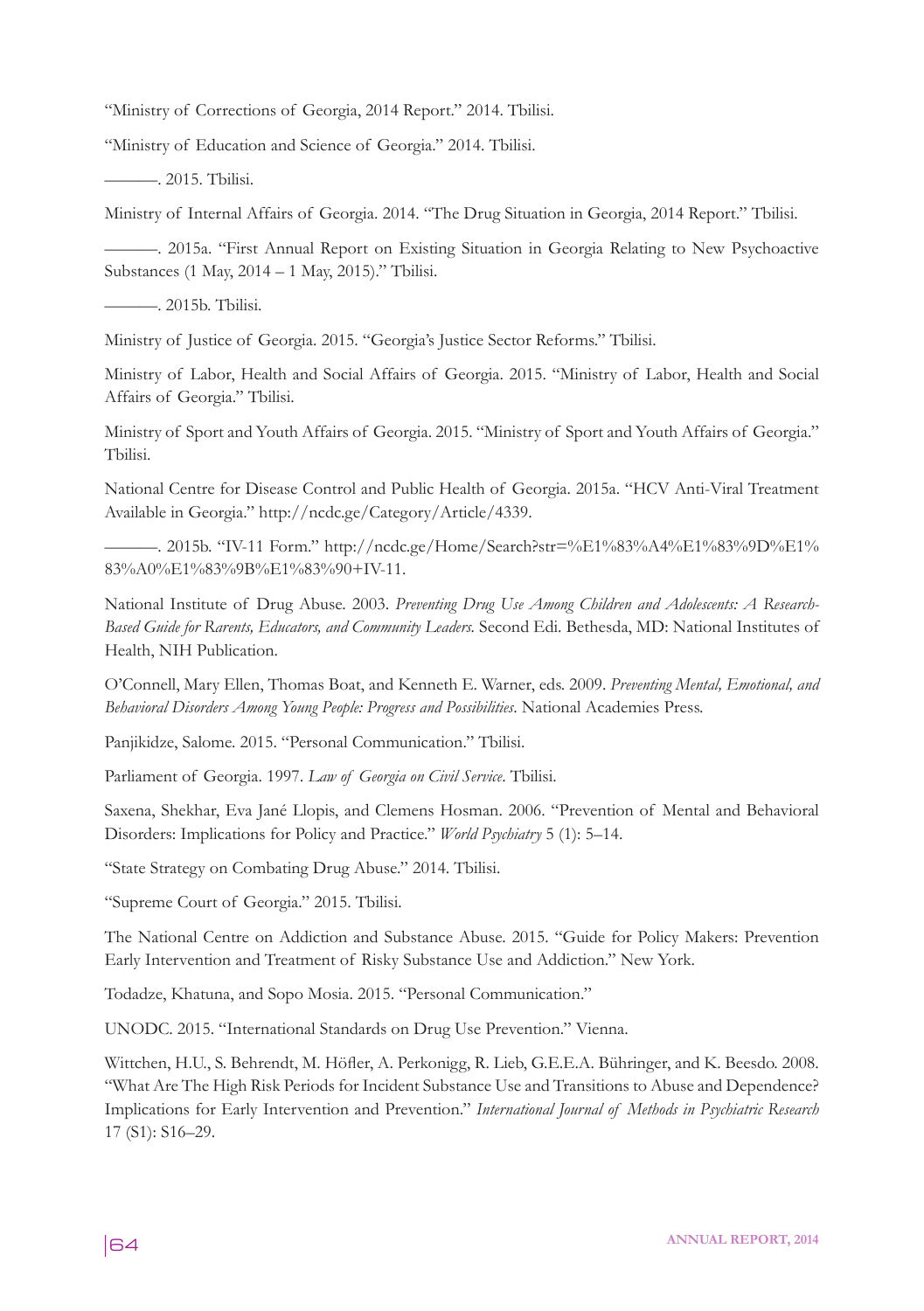| Article No. | Drug-related offence                                                                                                                                                                                | Range of sanction                                        |
|-------------|-----------------------------------------------------------------------------------------------------------------------------------------------------------------------------------------------------|----------------------------------------------------------|
| Article 260 | Illegal manufacturing, production, purchase, storage, transportation, dispatch or sale of narcotic drugs, its analogue,<br>precursor or new psychoactive substance                                  | Imprisonment from 6 months till<br>lifetime imprisonment |
| Article 261 | Illegal manufacturing, production, purchase, storage, transportation, dispatch or sale of psychotropic substances, its<br>analogue or especially dangerous narcotic substances <sup>18</sup>        | From fine to imprisonment up to<br>12 years              |
| Article 262 | Illegal import, export or international transit of narcotic drugs, its analogue, precursor or new psychotropic substances                                                                           | Imprisonment from 5 years till<br>lifetime imprisonment  |
| Article 263 | Illegal import, export or international transit in a large quantity of psychotropic substances, its analogue or especially<br>dangerous narcotic substances                                         | Imprisonment from 2 to 12 years                          |
| Article 264 | c drugs, its analogue, precursor, new psychoactive substances, psychotropic<br>gerous narcotic substances<br>Misappropriation or extortion of narcoti<br>substances, its analogue or especially dan | From fine to imprisonment up to<br>12 years              |
| Article 265 | plants containing narcotics<br>Illegal planting, growing or cultivating of                                                                                                                          | From fine to imprisonment up to<br>12 years              |
| Article 266 | Establishment or maintenance of a covert laboratory for illegal production of narcotic drugs, its analogue, precursor,<br>new psychoactive substances, psychotropic substances or its analogue      | From 4 to 12 years of<br>imprisonment                    |
| Article 267 | Issuing a false prescription or other documents for the purchase of narcotic drugs, with the purpose of sale or its actual<br>sale                                                                  | From fine to imprisonment up to<br>13 years              |
| Article 268 | Issuing a false prescription or other documents for the purchase of psychotropic or especially dangerous narcotic sub-<br>stances, with the purpose of sale or its actual sale                      | From fine to imprisonment up to<br>12 years              |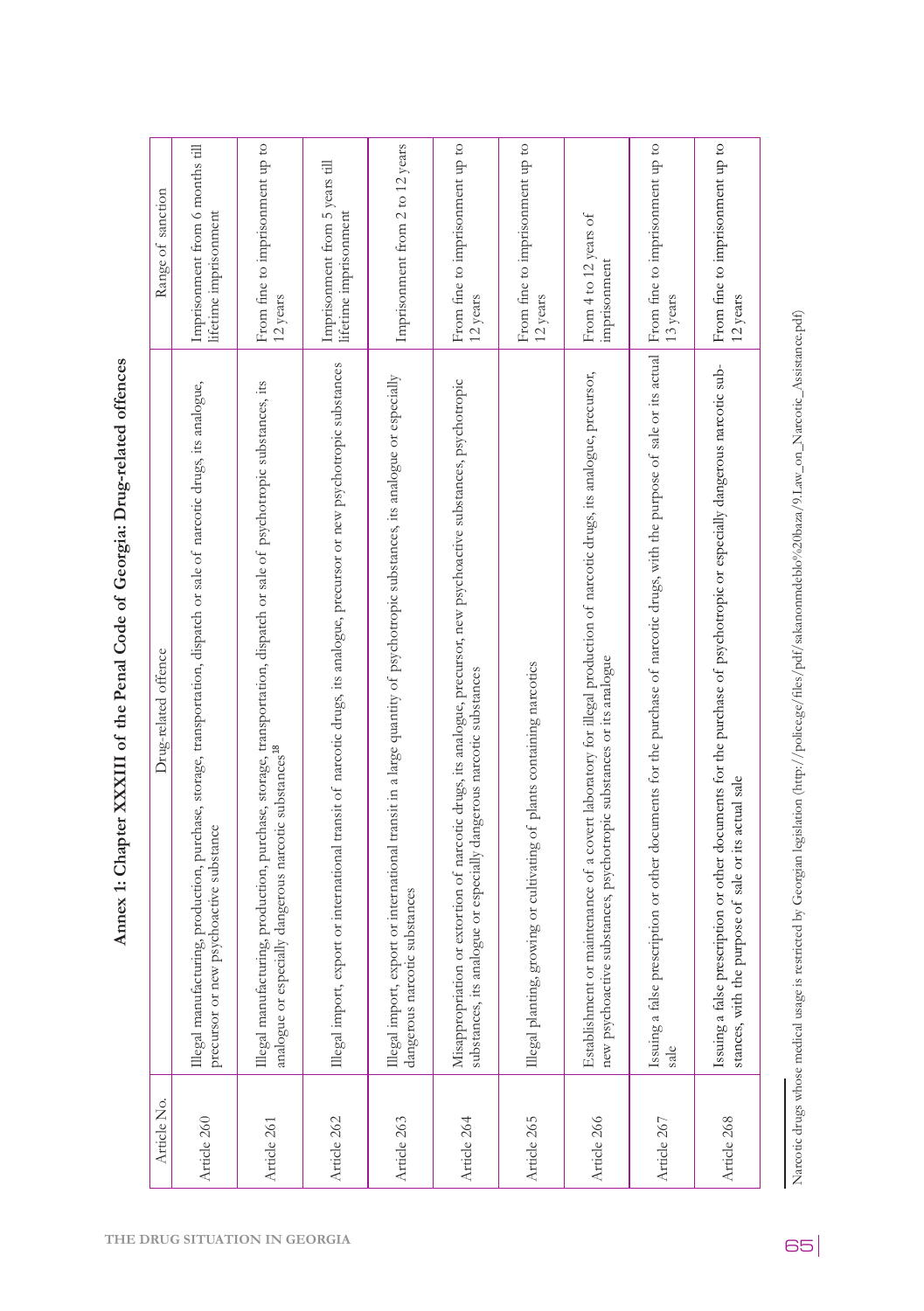| From fine to imprisonment up<br>From fine to imprisonment up<br>From fine to imprisonment up<br>From fine to imprisonment up<br>From fine to imprisonment up<br>Imprisonment up to 1 year<br>to 2 years<br>to 5 years<br>to 9 years<br>to 6 years<br>to 1 year<br>a small quantity of narcotic drugs, its analogue or precursor for personal use or<br>Violation of regulations for manufacturing, production, use, registration, storage, transportation, dispatch or import of<br>Violation of regulations for manufacturing, production, use, registration, storage, transportation, dispatch or import of<br>Provision of a residence or other premises for illegal use of narcotic drugs, its analogue, new psychoactive substances,<br>Inducing someone in abusing narcotic drugs, its analogue, new psychoactive substances, psychotropic substances, its<br>psychotropic and especially dangerous narcotic substances<br>Evasion from compulsory medical treatment<br>its illegal use without medical prescription<br>Illegal preparation, purchase, storage of<br>psychotropic substances, its analogue<br>narcotic drugs or its precursors<br>analogue<br>Article 270<br>Article 272<br>Article 274<br>Article 269<br>Article 273<br>Article 271 |    |  |  |                            |
|------------------------------------------------------------------------------------------------------------------------------------------------------------------------------------------------------------------------------------------------------------------------------------------------------------------------------------------------------------------------------------------------------------------------------------------------------------------------------------------------------------------------------------------------------------------------------------------------------------------------------------------------------------------------------------------------------------------------------------------------------------------------------------------------------------------------------------------------------------------------------------------------------------------------------------------------------------------------------------------------------------------------------------------------------------------------------------------------------------------------------------------------------------------------------------------------------------------------------------------------------------|----|--|--|----------------------------|
|                                                                                                                                                                                                                                                                                                                                                                                                                                                                                                                                                                                                                                                                                                                                                                                                                                                                                                                                                                                                                                                                                                                                                                                                                                                            |    |  |  |                            |
|                                                                                                                                                                                                                                                                                                                                                                                                                                                                                                                                                                                                                                                                                                                                                                                                                                                                                                                                                                                                                                                                                                                                                                                                                                                            |    |  |  |                            |
|                                                                                                                                                                                                                                                                                                                                                                                                                                                                                                                                                                                                                                                                                                                                                                                                                                                                                                                                                                                                                                                                                                                                                                                                                                                            |    |  |  |                            |
|                                                                                                                                                                                                                                                                                                                                                                                                                                                                                                                                                                                                                                                                                                                                                                                                                                                                                                                                                                                                                                                                                                                                                                                                                                                            | 66 |  |  | <b>ANNUAL REPORT, 2014</b> |